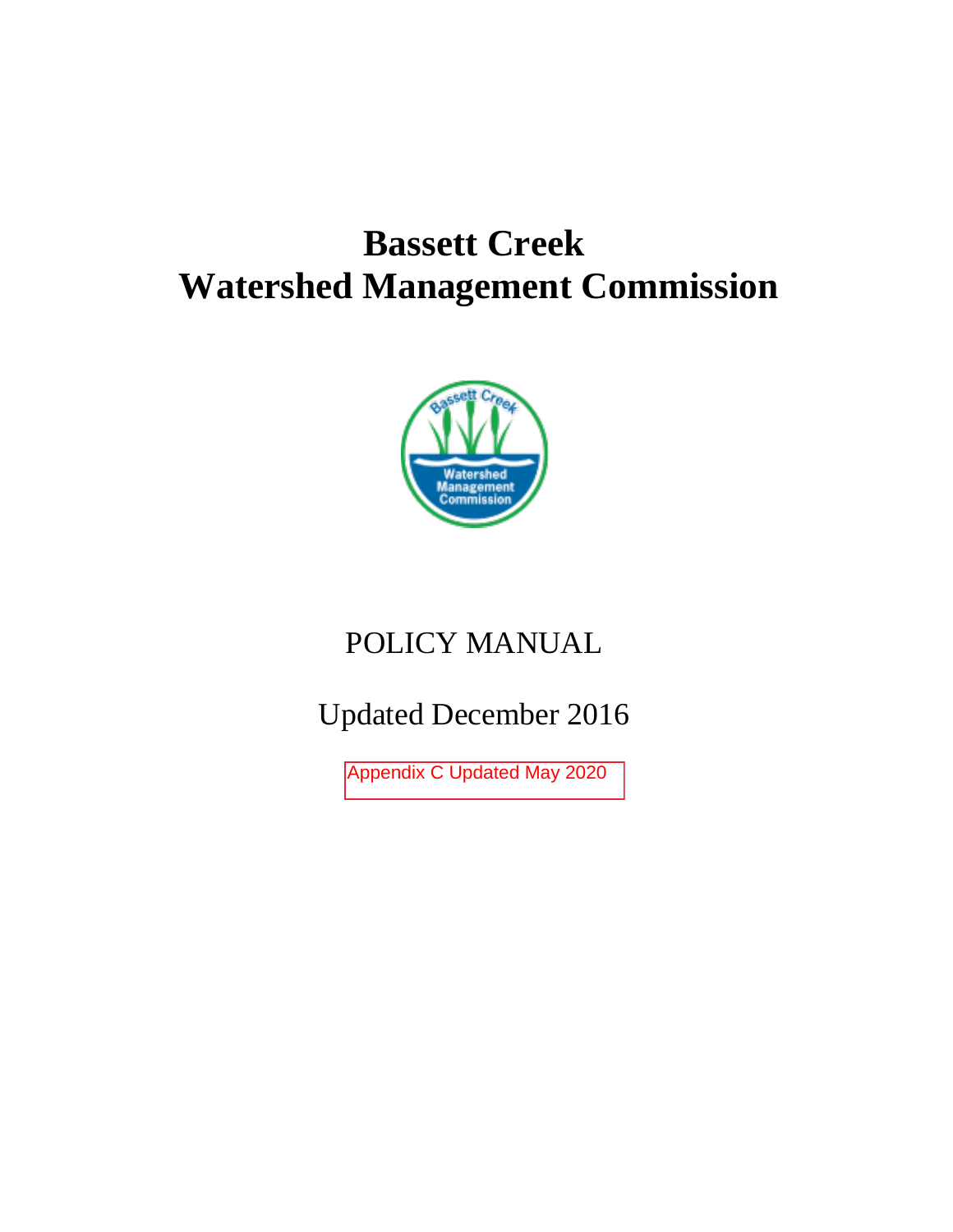| $\mathbf{2}$      |                                                                                     |  |
|-------------------|-------------------------------------------------------------------------------------|--|
| 2.1<br>2.2<br>2.3 |                                                                                     |  |
| 2.4<br>2.5        |                                                                                     |  |
| 2.6<br>2.7        |                                                                                     |  |
| 2.8               |                                                                                     |  |
| 2.9<br>2.10       |                                                                                     |  |
| 2.11              |                                                                                     |  |
| $\overline{3}$    |                                                                                     |  |
| 3.1<br>3.2        |                                                                                     |  |
| 3.3<br>3.4        |                                                                                     |  |
| 3.5               | CREEK AND STREAMBANK MAINTENANCE, REPAIR AND CHANNEL SEDIMENT REMOVAL FUND (CHANNEL |  |
| 3.6<br>3.7        |                                                                                     |  |
|                   |                                                                                     |  |

#### **Appendices:**

**Appendix A. Roles and Responsibilities Document**

#### **Appendix B. Records Retention Policy**

**Appendix C. Data Practices Act Procedures**

#### **References** (not included)

- A. Bassett Creek Watershed Management Commission Watershed Management Plan, September 2015
- B. Local Cooperation Agreement Between the Department of the Army and City of Minneapolis
- C. Mississippi WMO Joint and Cooperative Agreement for Boundary Change
- D. BCWMC Bylaws
- E. BCWMC Joint Powers Agreement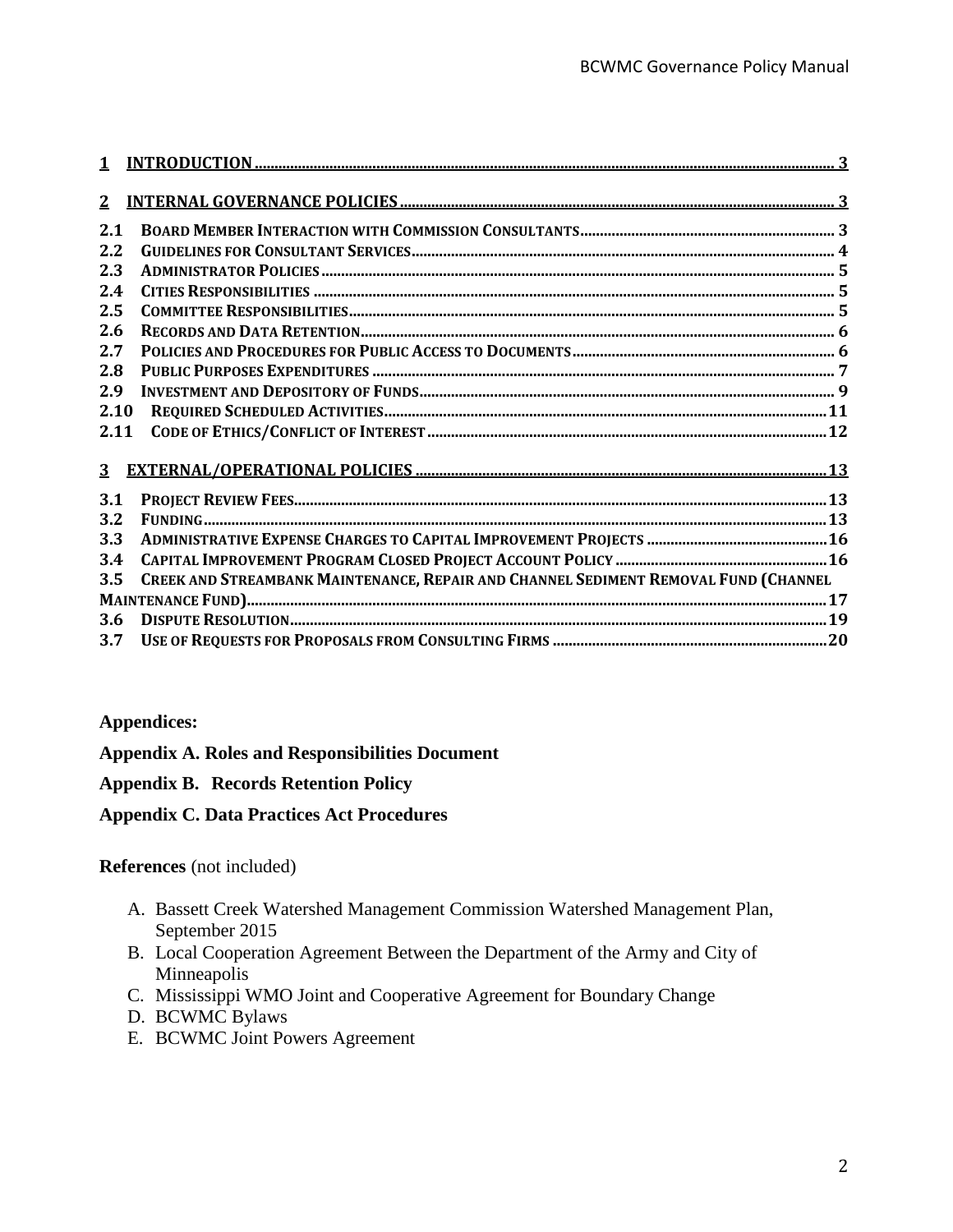# <span id="page-2-0"></span>**1 INTRODUCTION**

This Policy Manual is meant to facilitate consistent implementation of current governance and operational policies of the Bassett Creek Watershed Management Commission, and to clearly document policies and procedures for new BCWMC Commissioners and Technical Advisory Committee members. This document is the result of the Board's request for a manual that collects those policies in one place.

The foundation documents for the BCWMC are:

- Minnesota Statute 103B.201
- 1993 BCWMC Joint Powers Agreement
- 2001 revised BCWMC Bylaws
- the 2015 BCWMC Watershed Management Plan

This manual will be reviewed annually and updated as necessary and will be submitted to the Office of the State Auditor in compliance with Minnesota Statutes section 6.756, as will any revisions when adopted.

# <span id="page-2-1"></span>**2 INTERNAL GOVERNANCE POLICIES**

#### <span id="page-2-2"></span>**2.1 Board Member Interaction with Commission Consultants**

**Policy:** All consultants to the Commission will work under the direction of the Administrator except for legal counsel and auditors who have a professional responsibility to the BCWMC. Consistent with this professional responsibility, Commissioners will endeavor to keep the Administrator and/or Commission Chair informed of conversations and other written communication with consultants as appropriate to facilitate the coordination of Commission activities.

**Description:** In order for the Commission to function as a cooperative entity and avoid contradictory assignments, it is necessary for the Administrator and/or Commission Chair to be kept informed of communications with consultants.

**Applicable funding:** Not applicable

#### **Adopted:**

**Citation:** 

#### **Strategies to implement policy:**

- 1. In order to comply with Open Meeting law requirements, Commissioners will route communications with other Board members through the Administrator.
- 2. Commissioners will bring suggestions, requests and recommendation for consultant assignments and preparation of work products to the Commission for approval and assignment.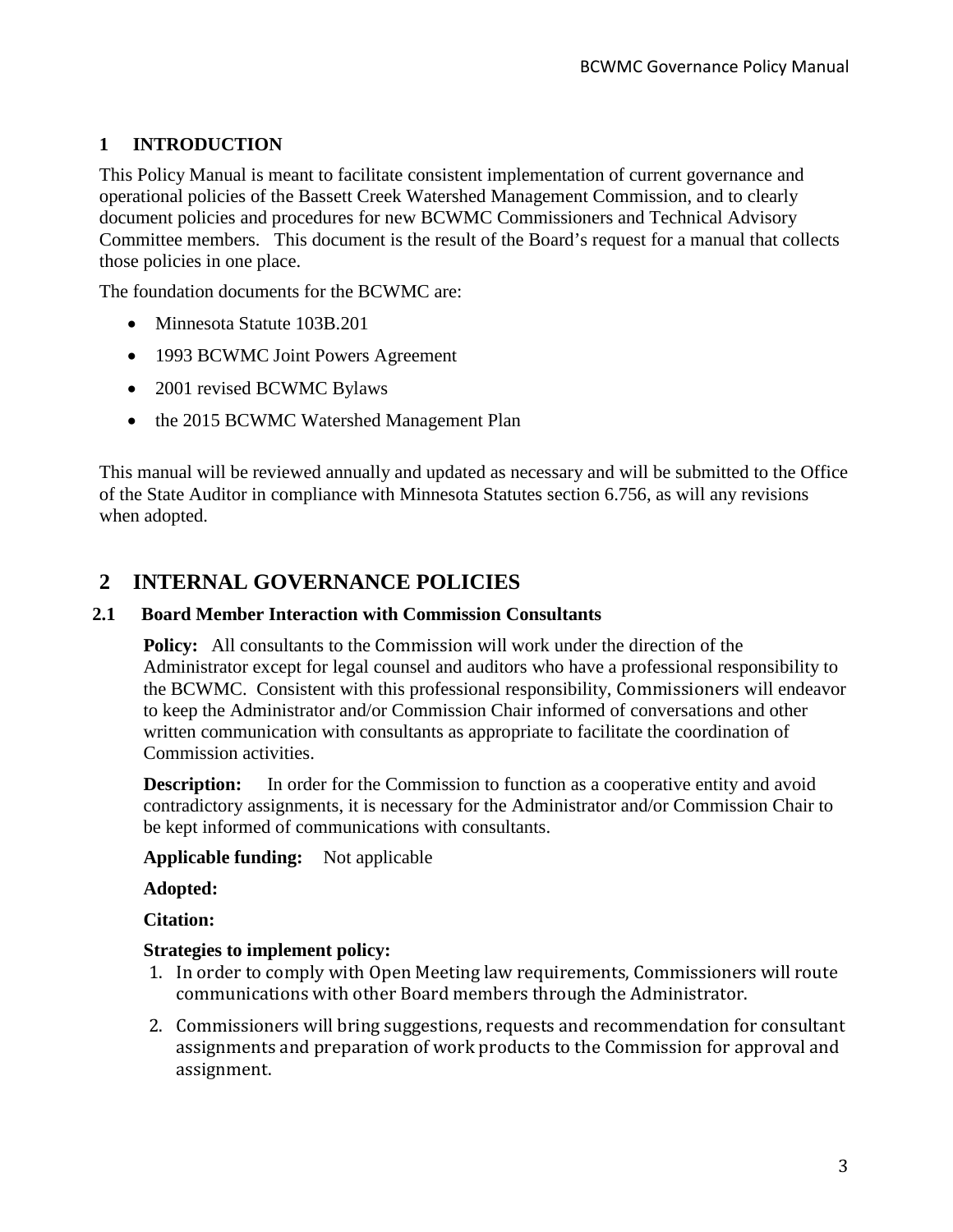- 3. Individual Commissioners are encouraged to seek information and explanations, especially on upcoming agenda items, from consultants, but will exercise judgment to ensure such requests are reasonable in scope and number, and that substantial costs are not incurred in complying with such requests.
- 4. Individual Commissioners may not request the preparation of work product or substantial expenditures of time/effort by consultants to the Commission without authorization. The Chair, at her/his discretion, may request preparation of work product when necessary to expediently pursue the Commission's business, subject to the policies in this manual.
- 5. The Commission administrator must be made aware of upcoming requests for work product and studies from Commission consultants.

# **2.2 Guidelines for Consultant Services**

<span id="page-3-0"></span>**Policy:** Commission will establish clear guidelines which will allow the Commission and consultants to share the same expectations of duties and responsibilities.

**Description:** It is in the nature of the duties and responsibilities of the Bassett Creek Watershed Management Commission that the Commission's consultants (administrator, recording secretary, attorney, engineer, etc.) are sometimes called on to do work or provide services on behalf of the Commission when there is not an opportunity to secure prior authorization for the work by the Commission. These guidelines are intended to provide guidance to consultants in those situations.

**Applicable funding:** Not applicable

**Adopted:** May 2010

**Citation:** BCWMC Memo (Draft resolution, Item 4H, BCWMC Board agenda, April 15, 2010)

# **Strategies to implement policy:**

- 1. When reasonably practicable, consultants will secure prior approval of the Commission for providing services to the Commission.
- 2. No prior authorization by the Commission is needed in the following circumstances:
	- a) Work or services included in the budget (if the budget for that item has not been exceeded).
	- b) Project reviews in response to applications received by the Commission.
	- c) Routine telephone calls or requests for information from Commissioners, member cities, government agencies, or citizens.
	- d) Responding to requests for information or assistance from member cities when services will not exceed \$2,000.
- 3. If the work or services ordered do not fall within the exceptions listed in strategy 2, above, the consultant will contact the Administrator for authorization to proceed. If the consultant is unable to contact the Administrator, the consultant may contact the Chair.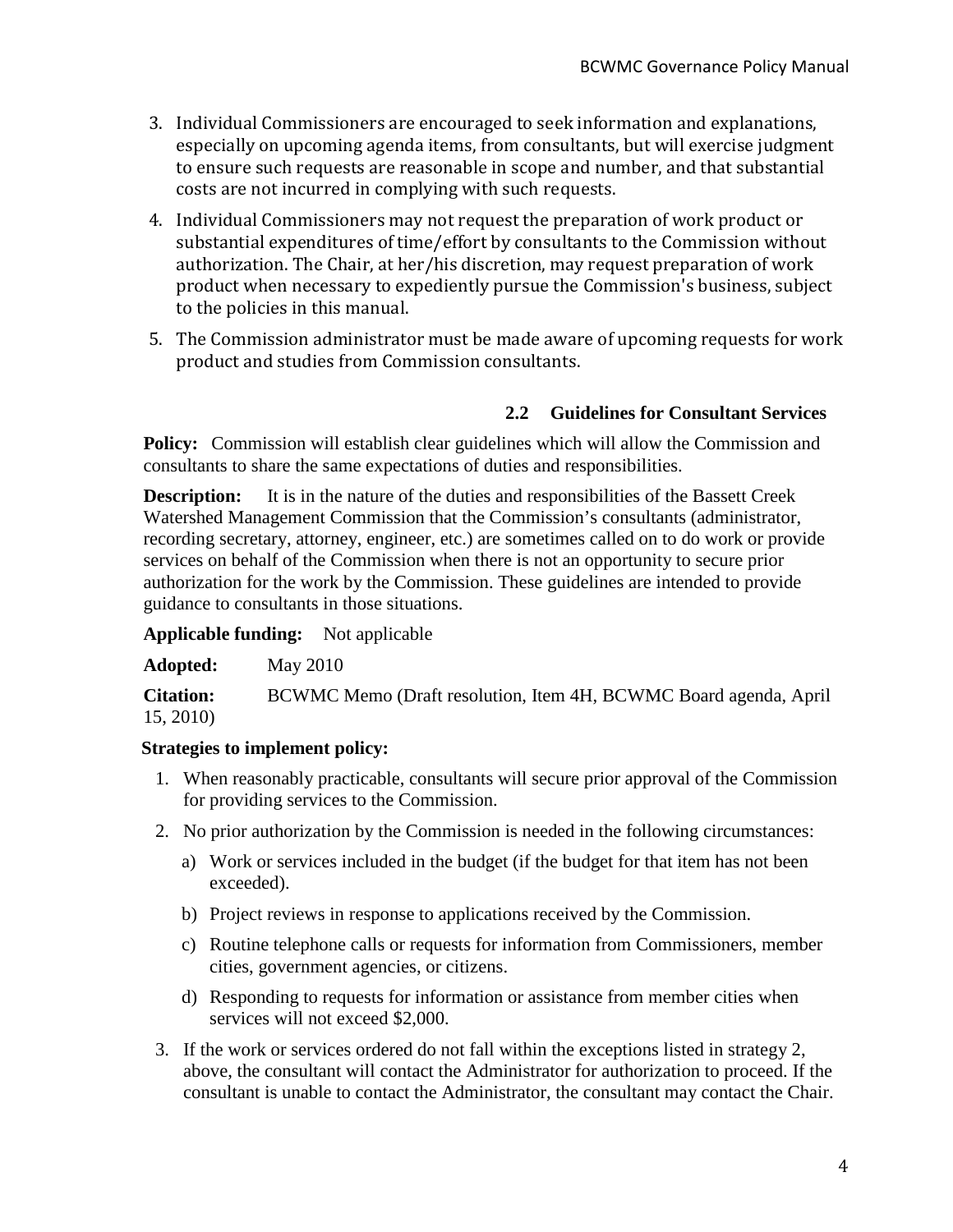The Chair may give advice to the consultant as to whether to proceed with such work. The Chair may convene a meeting of the Executive Committee if, in the judgment of the Chair, such a meeting is warranted to decide whether to authorize the work.

- 4. The consultant may contact the Administrator for authorization to proceed at any time the consultant is in doubt about whether to proceed.
- 5. Budget exceedances must be approved by the Commission if they fall outside a \$2,000 limit.

#### **2.3 Administrator Policies**

<span id="page-4-0"></span>**Policy:** The Administrator works at the direction of the Commission to assist the Board.

**Description:** The guide for the relevant policies pertaining to the Administrator will be governed by the contract between the Administrator and the Commission, as well as the Work Plan.

**Applicable funding:** Annual budget amount

**Adopted:** April 2010

**Citation:** BCWMC Administrator's contract

**Strategies to implement policy:** See contract with BCWMC Administrator and Roles and Responsibilities Document in Appendix A

#### <span id="page-4-1"></span>**2.4 Cities Responsibilities**

**Policy:** The BCWMC has been a successful organization due to its leadership and the cooperation of the nine member cities. Cities have responsibilities to the BCWMC, as set by either the policies stated in the BCWMC Watershed Management Plan (WMP), the joint powers agreement, or BCWMC board actions.

**Description:** A key means by which the Commission works with cities is by working cooperatively to identify water quality improvement and flood control projects within the watershed.

**Applicable funding:** Administrative fund

**Adopted:** 2004, Updated November 16, 2016

**Citation:** BCWMC Watershed Management Plan

**Strategies to implement policy:** See 2015 Watershed Management Plan sections 5.2.1 (City Responsibilities) and Section 4.0 (Policies) and Roles & Responsibilities Document

#### <span id="page-4-2"></span>**2.5 Committee Responsibilities**

**Policy:** Committees will be assigned clear guidelines by the Commission to help with the efficient operation of the Commission.

**Description:** The Bassett Creek Watershed Management Commission has several committees with separate responsibilities. Examples include the Education, Administrative Services, and Budget Committees. These guidelines are intended to provide guidance to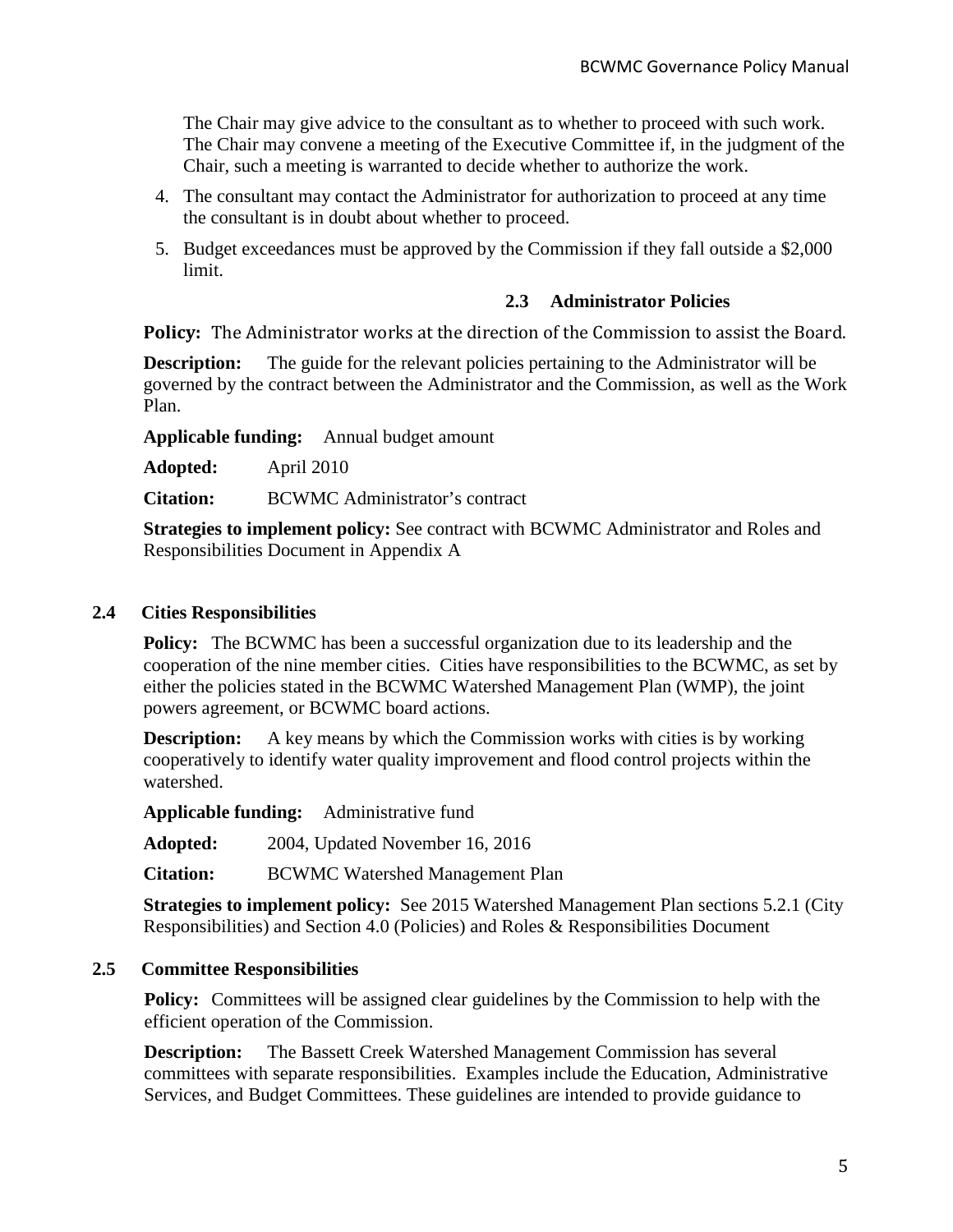Commissioners.

**Applicable funding:** Some committee work includes making recommendations on Commission spending.

**Adopted:** July 2001, Amended November 16, 2016

**Citation:** BCWMC Bylaws, Article VI, Section 3, Roles and Responsibilities Document (Appendix A)

## **Strategies to implement policy:**

- 1. Commissioners are encouraged to serve on BCWMC committees to deepen their awareness and knowledge of Commission issues.
- 2. Committee membership may include persons who are not members of the Commission.
- 3. Commission may assign additional tasks to committees specific to their duties.

# <span id="page-5-0"></span>**2.6 Records and Data Retention**

**Policy:** The Commission will establish and maintain an active, continuing program for the economical and efficient management of its records as required by Minnesota Statutes 138.17, Subdivision 7.

**Description:** In furtherance of this policy, the Commission has adopted the attached Record Retention Schedule (Appendix B). The Record Retention Schedule provides the Commission's plan for managing its records by establishing minimum retention periods for the records based on their administrative, fiscal, legal and historic value. It lists categories of records that are maintained by the Commission, identifies how long the Commission will retain them, whether or not they have archival value, their classification under the Minnesota Government Data Practices Act, Minnesota Statutes Chapter 13 and how they are being stored.

**Applicable funding:** Administrator and/or Admin Services budgets

**Adopted:**

**Citation:** Minnesota Statutes 138.17, and Minnesota Statutes Chapter 13

# **Strategies to implement policy:**

See Appendix B

# <span id="page-5-1"></span>**2.7 Policies and Procedures for Public Access to Documents**

**Policy:** BCWMC data will be available to the public as per the Data Practices Act (DPA), Minnesota Statutes, Chapter 13 and as outlined in the BCWMC Data Practices Procedures (Attachment C)

**Description:** This policy is adopted pursuant to Section 13.03, subdivision 2 of the DPA, which states that every public body shall establish procedures to implement the DPA. The DPA states that data of public bodies are to be available to the public unless specifically exempted under the law in cases where individual privacy would be violated or where other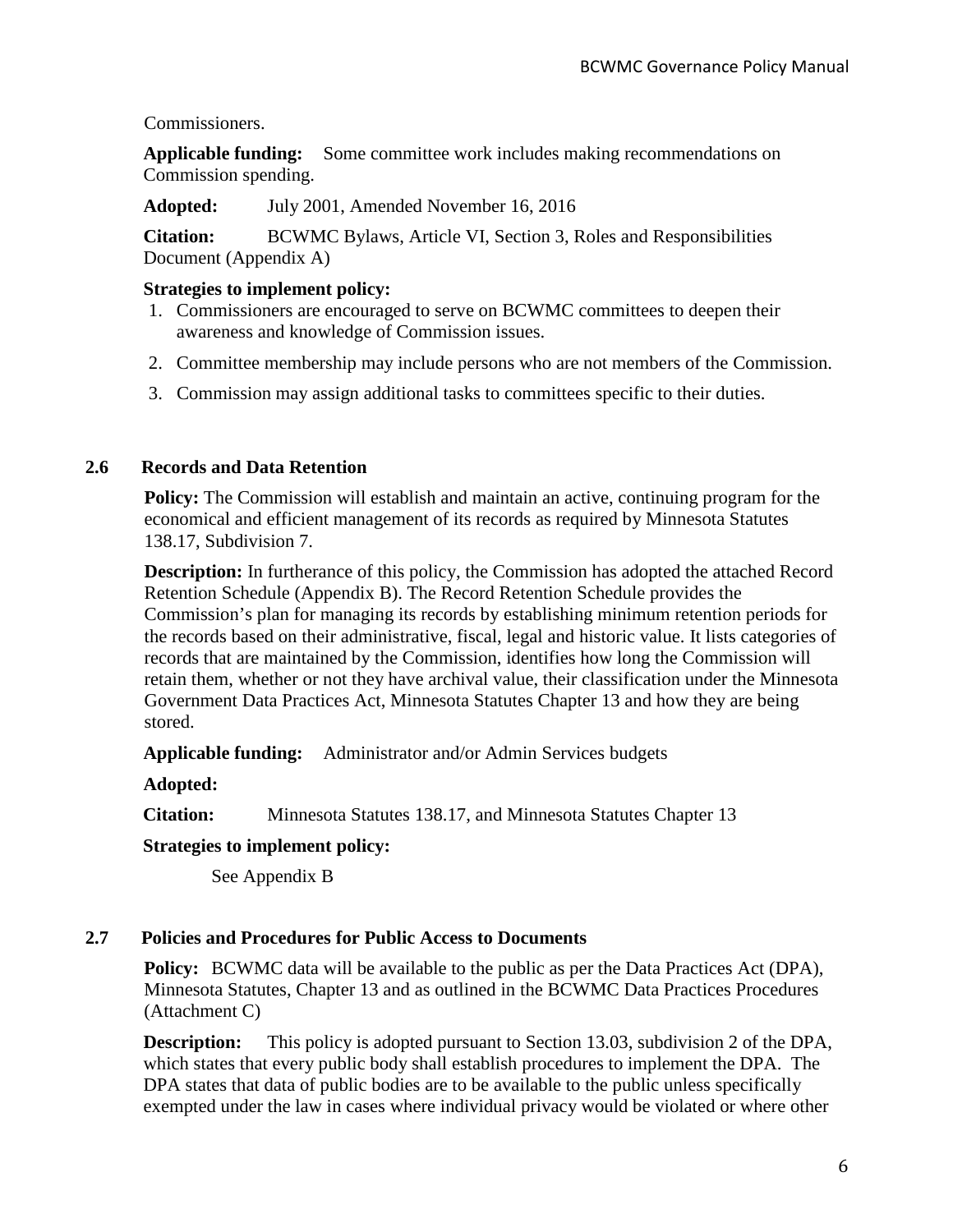valid concerns outweigh the interest in public availability. In addition, the Commission has adopted and maintains a Records Retention Schedule, which is an index of the records and data maintained by the Commission. The Commission recognizes the public interest in open access to its data as well as the public interest that requires that certain types of data not be publicly available. It is the intent of the Commission to comply fully with the DPA and, where the DPA allows for the exercise of judgment, to exercise that judgment consistent with the public interests underlying the law.

**Applicable funding:** Administrator and/or Admin Services Budgets

#### **Adopted:**

**Citation:** BCWMC Data Practices Procedures (Attachment C)

**Strategies to implement policy:** Follow Data Practices Procedures Document (Attachment C).

#### **2.8 Public Purposes Expenditures**

<span id="page-6-0"></span>**Policy:** The Bassett Creek Watershed Management Commission policy is to spend public money only for Commission purposes. To that end, the Commission has adopted a policy regarding expenditures for travel, training, etc.

**Description:** Minnesota law mandates that governmental entities make expenditures only for public purposes and only as authorized to accomplish the purposes for which the entity was created. The BCWMC establishes the following policy and protocols to ensure that BCWMC expenditures serve clear, documented watershed purposes. The BCWMC will be responsible for the implementation of this policy and associated protocols.

#### **Applicable funding:** Not applicable

#### **Adopted:**

#### **Citation:**

#### **Strategies to implement policy:**

1. **Travel.** The BCWMC may pay reasonable and necessary expenses for travel, lodging, meals and appropriate incidental expenses related to the performance of official BCWMC functions. Expenditures must be approved in advance by the Commission and must be directly related to the performance of BCWMC functions. Expenses of BCWMC consultants shall be paid according to contracts.

A Commissioner will be reimbursed for mileage expenses incurred when using their personal vehicle to conduct BCWMC business. Mileage will not be reimbursed for travel to and from BCWMC regular, special, or committee meetings. Mileage will be reimbursed at the tax-deductible mileage rate set by the federal Internal Revenue Service. Mileage expenses need not be approved in advance, but mileage expenses will be reimbursed only when accompanied by documentation of the date, number of miles traveled, purpose and destination(s).

2. **Staff and Commissioner training.** The BCWMC may pay reasonable registration, tuition, travel and incidental expenses (including lodging and meals) for education,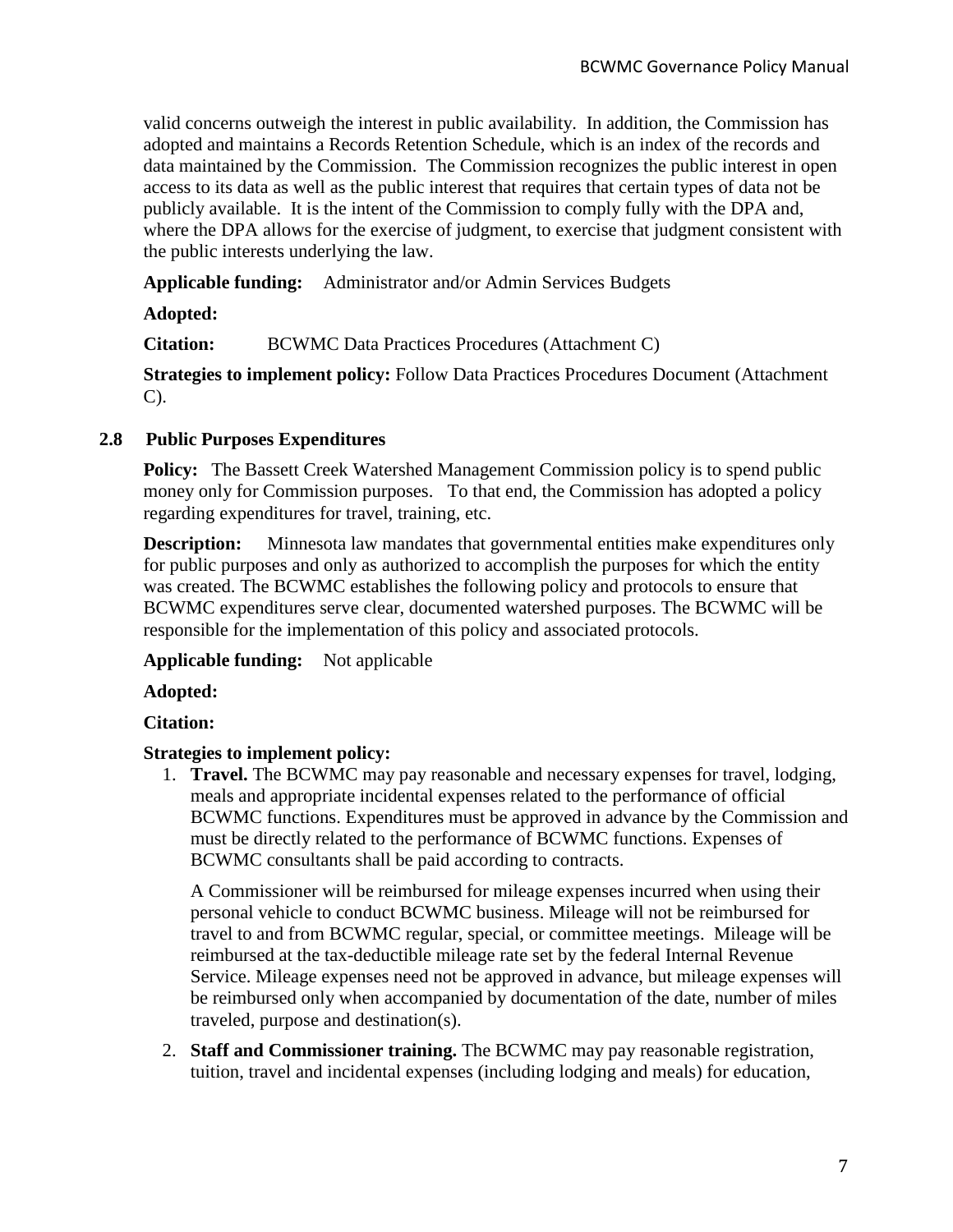development and training when expenditures are directly related to the performance of duties. Expenditures must be approved in advance by the Commission.

- 3. **Food and beverages.** The BCWMC may pay for food and beverages when necessary to ensure meaningful, efficient and effective participation of staff, Commissioners/staff or the public in activities, events and functions directly related to BCWMC purposes. Circumstances under which BCWMC expenditures for food and beverages will be allowed include:
	- a. Food and/or beverages provided as part of a structured agenda of a conference, workshop, work session, outreach meeting, seminar, when the topic or subject of which relates to the official business of the BCWMC and the majority of the participants are not BCWMC staff or Commissioners/staff;
	- b. Food and/or beverages may be provided as part of a formal meeting primarily for BCWMC staff or Commissioners/staff where food and/or beverages are necessary to facilitate the conduct of the meeting, to ensure continuity and support the participation of staff, Commissioners/staff and other participants. Examples of potential qualifying events include:
		- i. An extended planning or operational analysis meeting;
		- ii. An extended meeting of department Commissioners/staff, with or without BCWMC Commissioners/staff, to develop long-term strategic plans;
		- iii. A structured training session for staff generally; or
		- iv. Official meetings of the BCWMC Commission, a committee, task force or advisory group.
	- c. Food and/or beverages may be provided for occasional staff recognition and appreciation events and activities, when approved by the Commission in accordance with a BCWMC staff recognition and appreciation policy and budget.
	- d. The BCWMC may pay for food and/or beverage expenses incurred in connection with a meeting or event attended by staff and/or Commissioners/staff, the primary purpose of which is to discuss, negotiate or evaluate a plan, program, project or other endeavor directly related to BCWMC purposes.
	- e. BCWMC meetings and training sessions will be scheduled to avoid the need to provide food whenever possible.
	- f. The BCWMC will not pay for alcoholic beverages under any circumstances.
	- 4. **Outreach and stakeholder involvement.** The BCWMC may pay for community and stakeholder outreach and involvement programs to ensure the efficient and effective conduct of BCWMC programs, projects and meetings conducted to gather public and intergovernmental input and participation in BCWMC planning, research, rulemaking and program or project design.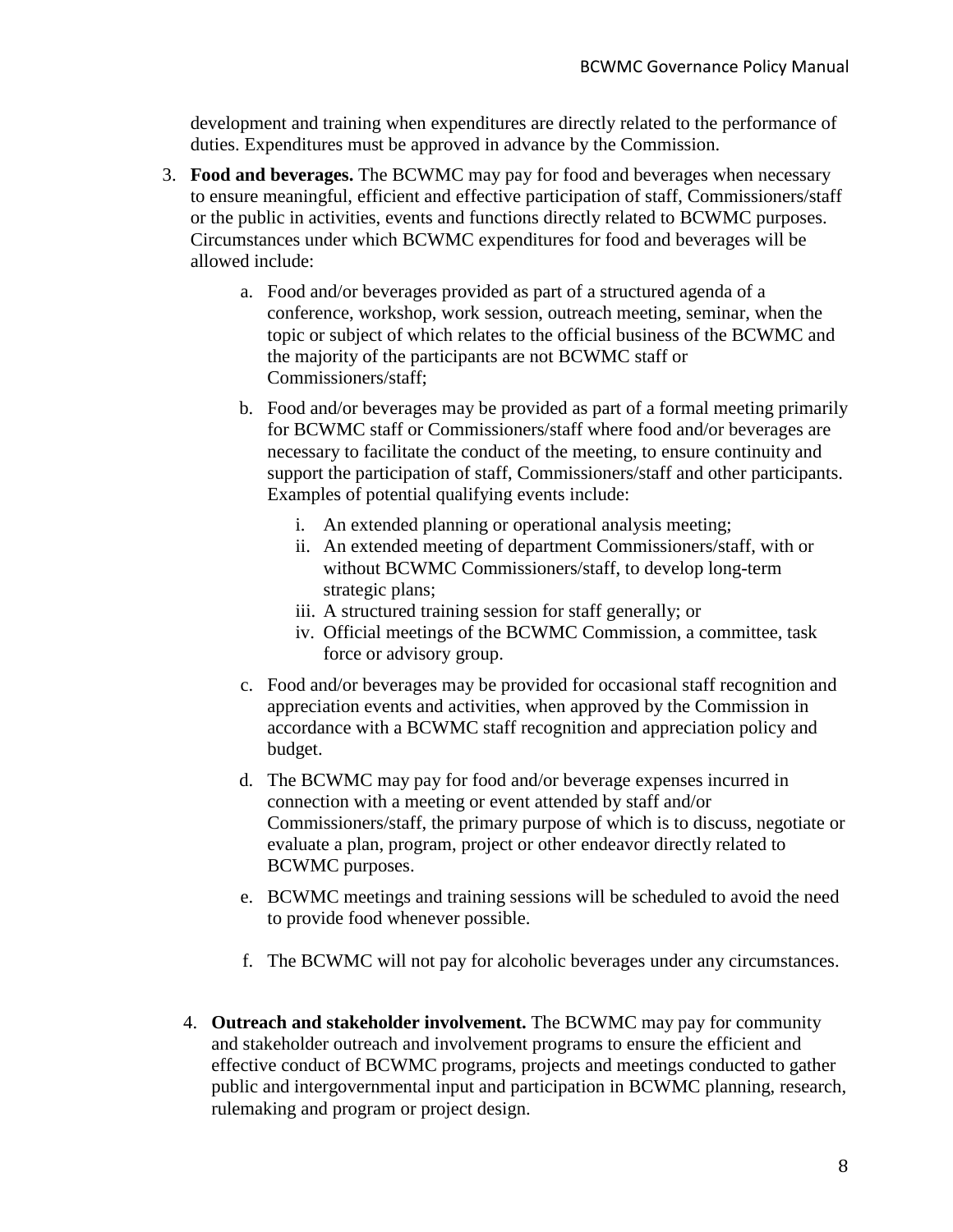- 5. **Membership, donations**. BCWMC funds may be expended for membership in professional organizations if the organization is an association of a civic, educational or governmental nature and its activities are directly related to BCWMC purposes or the improvement of BCWMC operations. BCWMC funds may not be donated to any professional, technical or charitable organization, person or private institution. The BCWMC may contract for services rendered by such organizations.
- 6. **Protocols**. The following protocols are established to ensure compliance with above policies:
	- a. All invoices or reimbursement requests must include or be accompanied by a copy of the Administrator's written approval and must include itemized receipts or other appropriate documentation of expenses incurred. Documentation also must include the date the expense(s) were incurred, location, purpose, participating or attending individuals and relevant affiliation, explanation of the need for food and/or beverage for the meeting, event or activity, and any other relevant information.
	- b. Copies of all documentation specified herein will be recorded and maintained in accordance with the BCWMC records retention policy.

# 7. **Miscellaneous.**

e. The BCWMC administrator will secure an approval described above for expenses he or she will incur from the Chair of the Commission, except that the Administrator may approve expenses for BCWMC-conducted programs, events, and activities.

# <span id="page-8-0"></span>**2.9 Investment and Depository of Funds**

**Policy:** The Commission adopts the following guidelines regarding investment of Commission funds.

**Description:** It is the responsibility of the Commission to invest Commission funds in order to attain a market rate of return while preserving and protecting the capital of the overall portfolio and to ensure compliance with statutory requirements applicable to the Commission's designation a depository financial institution. Investments will be made in compliance with statutory constraints and in safe, low-risk instruments.

# **Applicable funding:** Operating budget

# **Adopted:**

**Citation:** Minnesota Statute Chapter 118A

# **Strategies to implement policy:**

- 1. **Scope.** This policy applies to all financial assets of the Commission including but not limited to:
	- General Fund
	- Construction Fund
- 2. **Designation of Depository and Collateralization.** The Commission annually will designate a financial institution or institutions in the State of Minnesota as the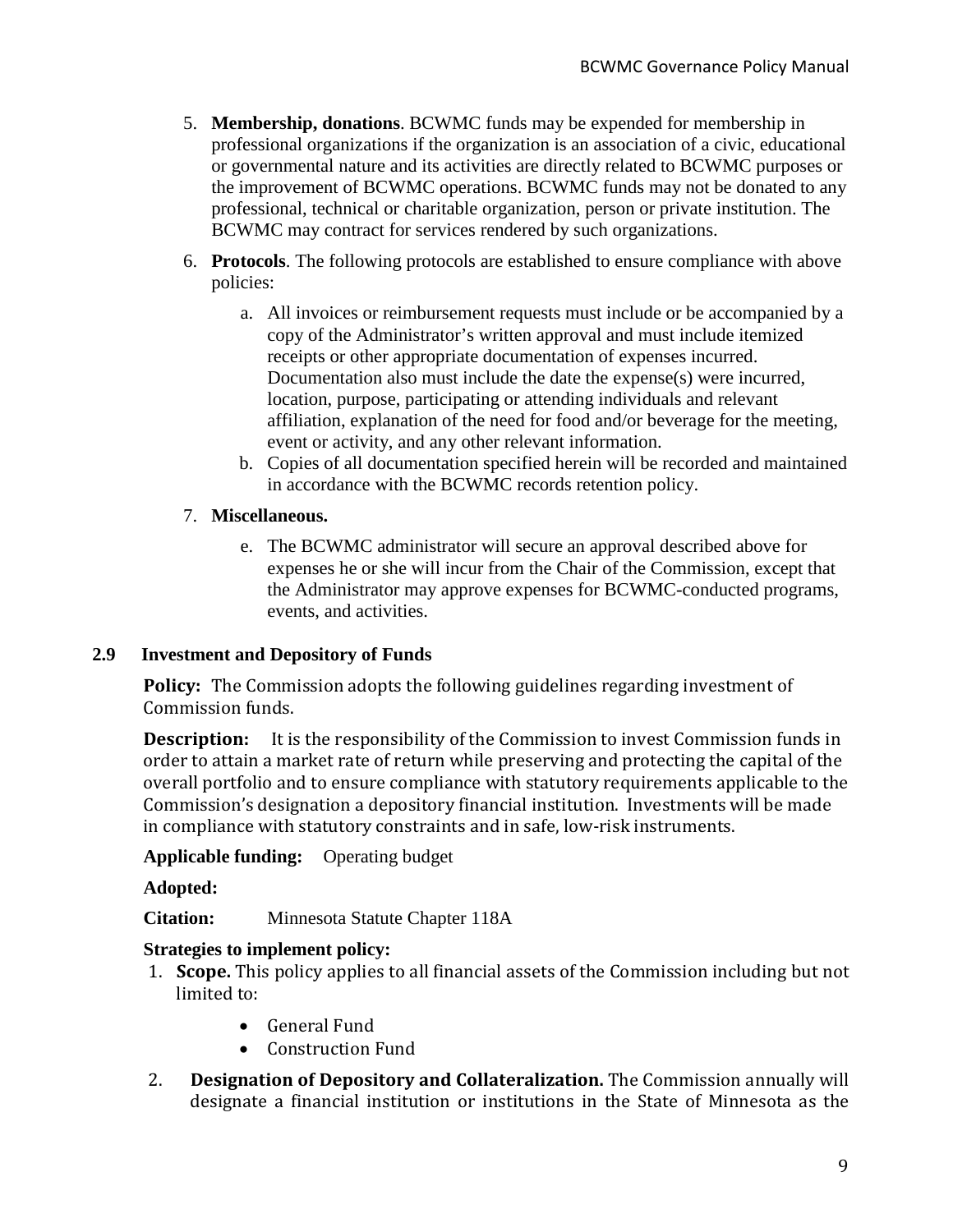depository of Commission funds. In the event the Commission does not designate a depository in any particular year, the last-designated depository will continue in that capacity. Each depository will furnish collateral, as necessary, in the manner and to the extent required by Minnesota Statutes section 118A.03, as it may be amended, and other applicable law. Collateral will be held in safekeeping in compliance with Section 118A.03, as it may be amended.

3. **Delegation of Authority**. Minnesota Statutes section 118A.02 provides that the governing body may authorize the treasurer or chief financial officer to make investments of funds under Sections 118A.01 to 118A.06 or other applicable law. The Commission authorizes the Treasurer or Deputy Treasurer to invest Commission funds pursuant to this policy and state law for the Bassett Creek Watershed Management Commission.

The Treasurer or Deputy Treasurer shall assure compliance with this policy and further develop and maintain adequate controls, procedures, and methods assuring security and accurate accounting on a day-to-day basis.

- 4. **Objectives**. At all times, the Commission's investments shall be made and maintained in accordance with Minnesota Statutes Chapter 118A as it may be amended. The primary objectives of the Commission investment activities shall be in the following order of priority:
	- i. Security

Security of principal is the foremost objective of the investment portfolio. Preserving capital and protecting investment principal shall be the primary objective of each investment transaction.

ii. Liquidity

The investment portfolio shall remain sufficiently liquid to meet projected disbursement requirements.

iii. Return on Investment

The investment portfolio shall be designed to manage the funds to maximize returns consistent with items A and B above and within the requirements set forth in this policy.

- 5. **Prudence**. The "prudent person" standard shall be applied in managing Commission investments. All investment transactions shall be made in good faith with the degree of judgment and care, under the circumstances, that a person of prudence, discretion, and intelligence would exercise in the management of their own affairs, in accordance with this policy.
- 6. **Eligible Investments**. All investments will be considered eligible if they are made in accordance with Minnesota Statutes Section 118A.04.
- 7. **Investment Restrictions**. In addition to statutory prohibitions, investments specifically prohibited are derivative products, structured notes, inverse index bonds, repurchase agreements not authorized by statute, and other exotic products.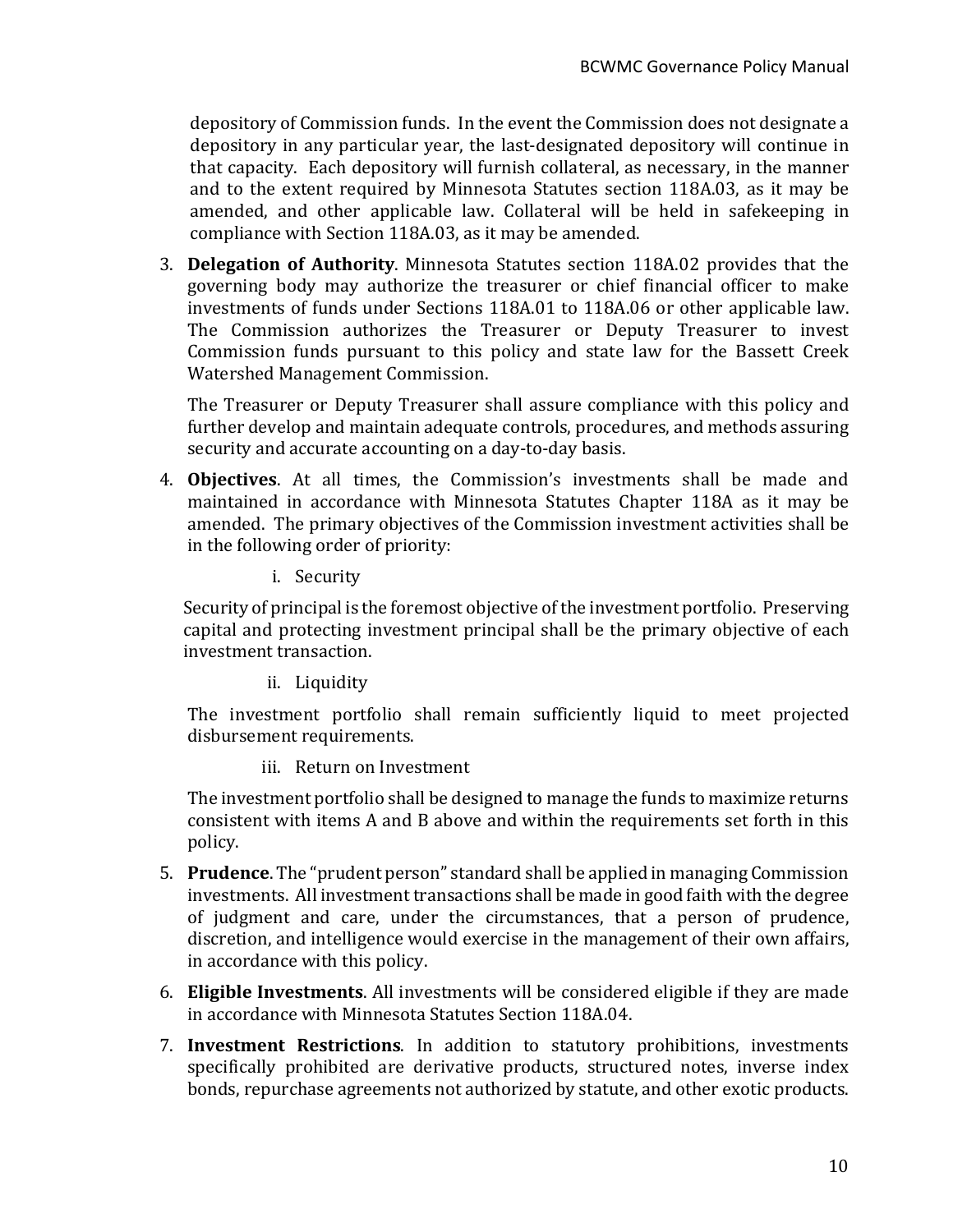- 8. **Safekeeping**. Commission investments, contracts and agreements will be held in safekeeping in compliance with Minnesota Statutes Section 118A.06. In addition, before accepting any investment of Commission funds and annually thereafter, the supervising officer of the financial institution serving as a broker for the Commission shall submit a certification stating that the officer has reviewed the Commission Investment and Depository Policy and incorporated statement of investment restrictions, as well as applicable state law, and agrees to act in a manner consistent with the policy and law. The Commission will annually will provide the policy, as it may be amended. The certification shall also require the supervising officer to disclose potential conflicts of interest or risk to public funds that might arise out of business transactions between the firm and the Commission. All financial institutions shall agree to undertake reasonable efforts to preclude imprudent transactions involving the Commission funds.
- 9. **Conflict of Interest**. Any Commissioner or staff member involved in the investment process shall refrain from personal business activity that could conflict with proper execution of the investment program or which could impair his/her ability to make impartial investment decisions.
- 10. **Internal Controls and Reporting**. Internal controls are designed to prevent loss of public funds due to fraud, error, misrepresentation, unanticipated market changes, or imprudent actions. Before the Commission invests any surplus funds. Before the Commission invests any surplus funds, competitive quotations shall be obtained. If a specific maturity date is required, either for cash flow purposes or for conformance to maturity guidelines, quotations<br>will be requested for instruments that meet the maturity requirement. The will be requested for instruments that meet the maturity requirement. Commission will accept the quotation that provides the highest rate of return within the maturity required and within the limits of this policy.

The Commission Treasurer or Deputy Treasurer shall be limited to investing funds for up to a maximum term of seven years. The Commission administrator shall request approval from the Commission to authorize investment of funds for terms exceeding seven years.

Monthly, the Commission Treasurer or Deputy Treasurer shall provide an investments report to the Commission. Investments shall be audited and reported with financial statement annually. It shall be the practice of the Commission to review and amend the investment policy from time to time as needed.

#### **2.10 Required Scheduled Activities**

<span id="page-10-0"></span>**Policy:** The Commission will carry out the following tasks annually:

- Financial audit
- Selection of official newspaper
- Selection of BCWMC officers
- Depository bank identification
- Set operating budget and cities assessments
- Consultant solicitation (biennial)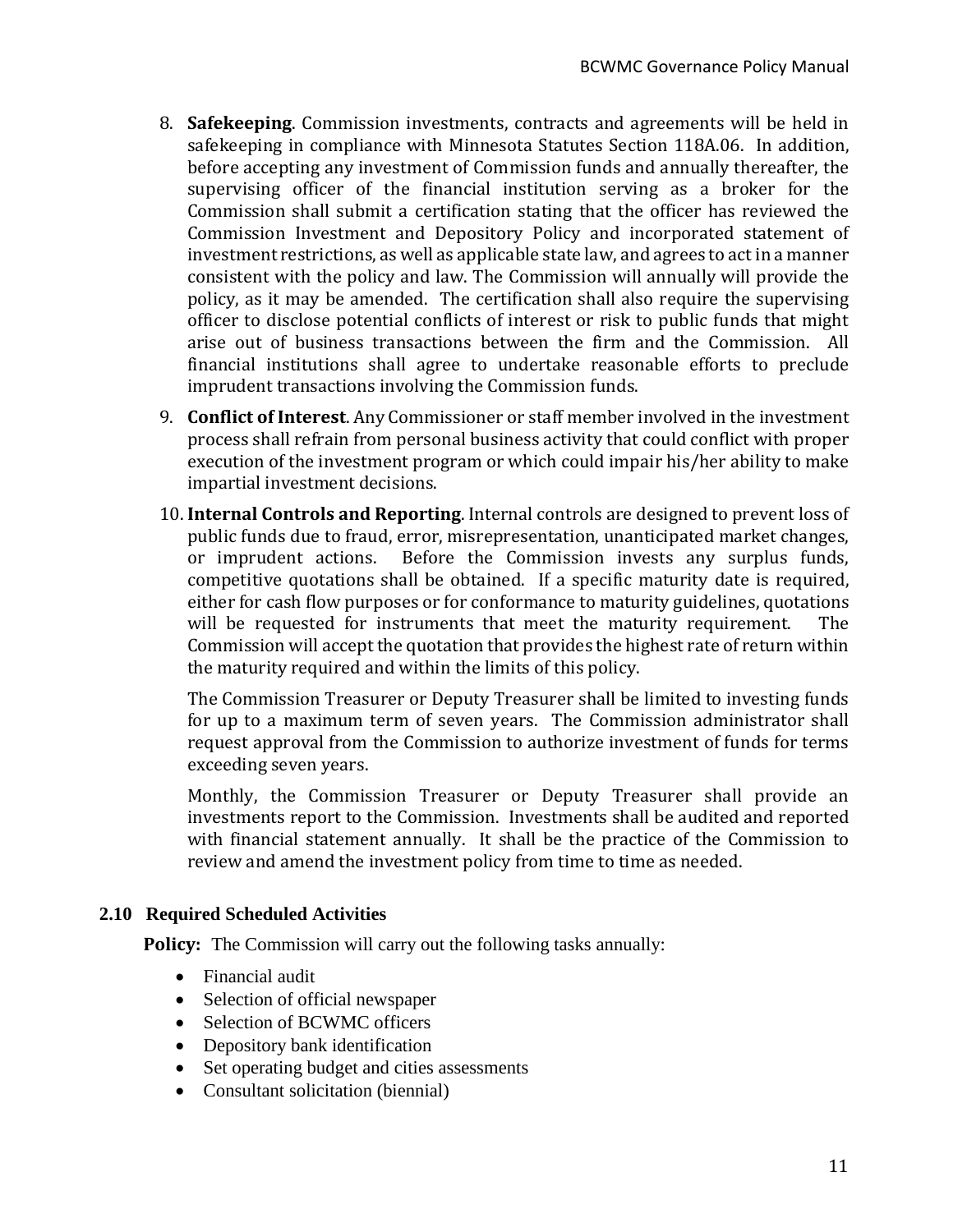**Description:** These tasks are required by the BCWMC Joint Powers Agreement.

**Applicable funding:** Not applicable

### **Adopted:**

**Citation:** BCWMC Joint Powers Agreement

#### <span id="page-11-0"></span>**2.11 Code of Ethics/Conflict of Interest**

**Policy:** The Bassett Creek Watershed Management Commission seeks to operate in accordance with high ethical standards and wishes to establish clear guidelines for the ethical conduct of Commission business.

**Description:** Ensuring that conflicts of interest do not affect Commission proceedings is an essential element of maintaining high ethical standards. Therefore, to supplement and specify its commitment to compliance with the Ethics in Government Act, Minnesota Statutes section 10A.07, the Commission has adopted a conflict of interest policy.

#### **Applicable funding:** Not applicable

#### **Adopted:**

#### **Citation:**

#### **Strategies to implement policy:**

- 1. **Disclosure of conflicts**. A Commissioner who has a personal financial interest, or other private interest or relationship that limits the Commissioner's ability objectively to consider, deliberate or vote, in a matter scheduled to come before the board must prepare a written statement describing the matter requiring action and the nature of the potential conflict, and deliver the statement to the Chair of the Board of Commissioners prior to the board's consideration of or taking action on the matter. If a potential conflict arises and a Commissioner does not have sufficient time to prepare a written statement, the Commissioner must orally inform the board prior to discussion of the matter.
- 2. **Abstention.** A Commissioner must abstain from chairing any meeting, participating in any vote, offering any motion, or participating in any discussion on any matter that may substantially affect the Commissioner's financial interests or those of an associated business or family member, unless the effect on the Commissioner is no more than on any other member of the Commissioner's business classification, profession or occupation. Commissioners must also abstain from chairing any meeting, participating in any discussion, offering any motion, or voting on any matter in which a private interest or relationship of the Commissioner limits the Commissioner's ability objectively to consider, deliberate or vote. The Commissioner's nonparticipation in the matter will be recorded in the minutes.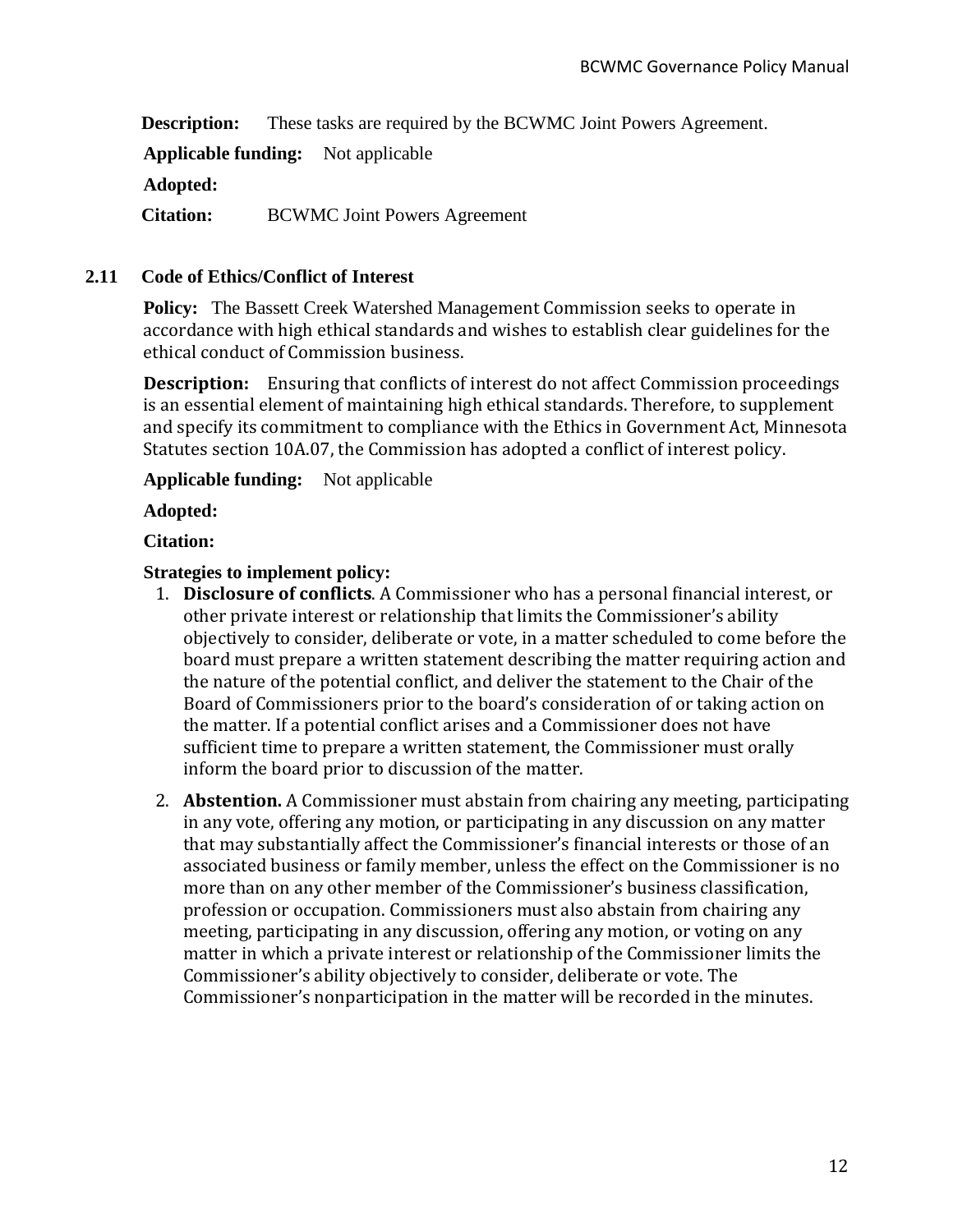# <span id="page-12-0"></span>**3 EXTERNAL/OPERATIONAL POLICIES**

#### <span id="page-12-1"></span>**3.1 Project Review Fees**

**Policy:** The Commission will charge a fee for review of all project plans and designs triggering the Commission's Requirements for Improvements and Development Proposals, including plans and designs submitted by member cities.

**Description:** Review fees are charged to the applicants for review to recover costs of the program. Charges are set on the basis of the size of the project, type, and also on wetland related projects.

**Applicable funding:** Project review fees

**Adopted:**

**Citation:** See current fee schedule.

**Strategies to implement policy:** See current fee schedule.

#### <span id="page-12-2"></span>**3.2 Funding**

#### **3.2.1 General Administrative Costs**

**Policy:** Commission administration and programmatic costs will be funded through charges to member cities based on area and taxable value.

**Description:** Member cities are allocated their share of administrative costs based on a formula in the Joint Powers Agreement.

**Applicable funding:** Annual city funds

**Adopted:** July 30, 2002, Amended December 18, 2014

**Citation:** Joint Powers Agreement, Section VIII, Subd. 3.

#### **Strategies to implement policy:**

- 1. Each year the Commission adopts a budget in accordance with the joint powers agreement between the member cities. The budget is adopted before July 1, and cities may comment on or object to the budget before August 1. The Commission adopts a budget after adjustments as necessary at the August meeting.
- 2. The general administrative costs are assessed among the member cities on the basis of a formula set in the joint powers agreement, which is 50% based on the net tax capacity of property within the watershed and 50% on the basis of land area within the boundaries of each city.
- 3. Invoices to the Commission will be reviewed by the BCWMC Administrator who will provide a written recommendation to pay or not to pay.
- 4. The Commission will keep approximately 50% of its annual operating expenses as an Administrative Fund balance for the following purposes: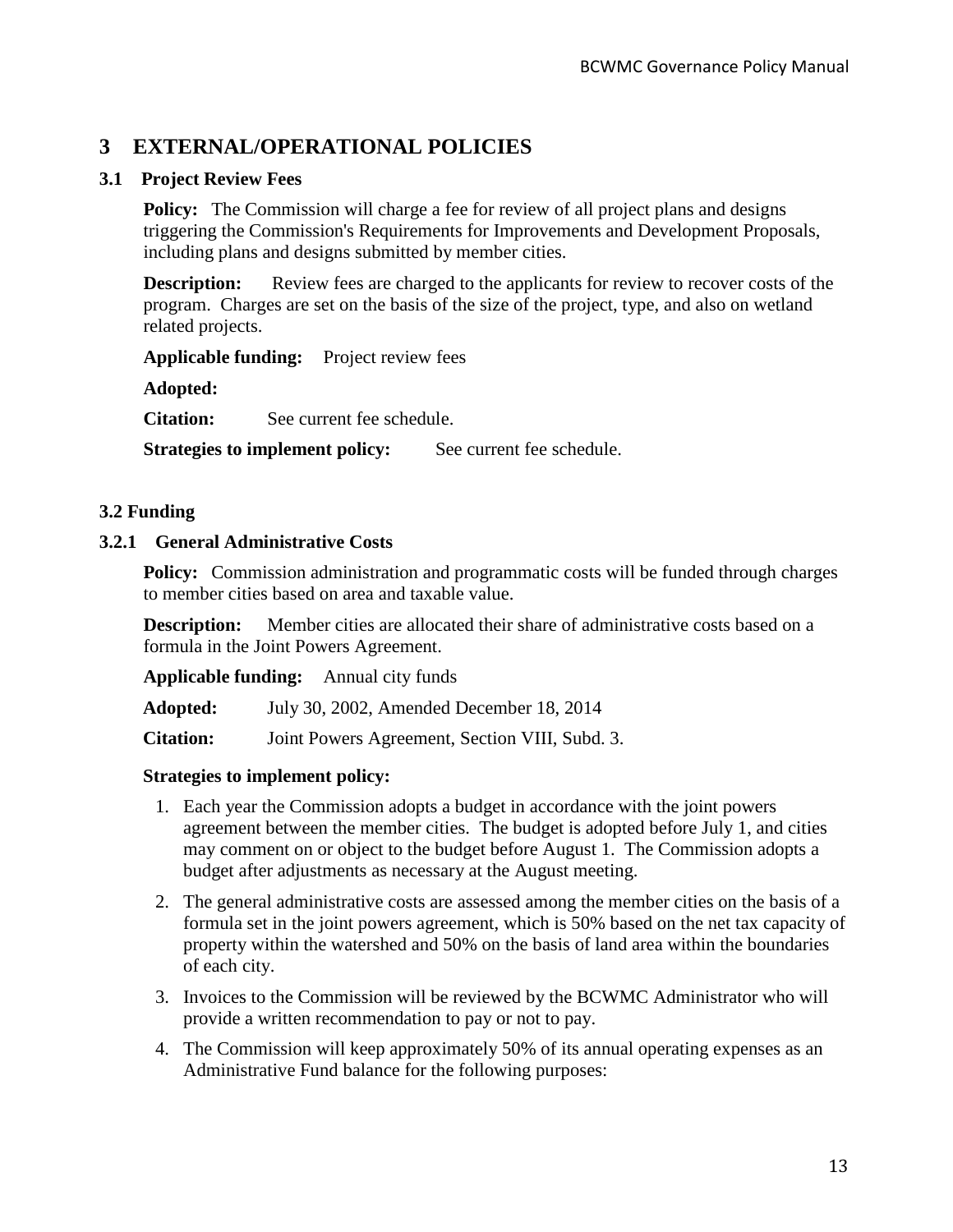- 1. To provide appropriate cash flow to pay for Commission projects and programs
- 2. To fund projects or programs that arise unexpectedly

# **3.2.2 Capital Improvement Program Funding**

**Policy:** The County will levy an ad valorem watershed-wide tax for capital projects of greater than \$25,000.

**Description:** This process provides transparent oversight of Board decisions by elected representatives of member cities and Hennepin County. The BCWMC has been implementing its capital improvement program (CIP) since 2004. As called for in the BCWMC's approved watershed management plan, the BCWMC funds its water quality improvement projects using an ad valorem tax levy administered by Hennepin County (MN Statutes 103B.251). Although the BCWMC provides the funding, the member cities are responsible for constructing the CIP projects.

**Applicable funding:** Hennepin County ad valorem tax levy throughout the Bassett Creek watershed.

**Adopted:** 2004, Amended December 18, 2014

**Citation:** Joint Powers Agreement, Section VII, Method of Proceeding, Subd. 5 and MN Statute 103B.251.

# **Strategies to Implement Policy:**

- 1. The Commission will strive to levy amounts that are relatively stable from year to year.
- 2. In addition to its 10-year CIP as outlined in its Watershed Management Plan, the BCWMC maintains a "working version" of its CIP that covers a 5-year period. Early in the year, the BCWMC reviews its working CIP with recommendations from the TAC to consider whether new projects should be added to the CIP or whether project implementation dates and funding sources should be changed, as necessitated by changing priorities, funding availability, partnering opportunities, or other factors.
- 3. The BCWMC and TAC will consider the criteria for eligible CIP projects identified the Watershed Management Plan (Policy 110).
- 4. The procedures set forth in the joint powers agreement are similar to those followed by cities in the case of capital projects paid for by special assessments under Minnesota Statutes, Chapter 429. As in the case of 429 improvement projects, the process begins with the preparation of a feasibility report on the proposed project.
- 5. Following receipt of the feasibility report, the Commission would hold a hearing on the proposed project, giving at least 45 days notice to the clerk of each member city.
- 6. Following the hearing, the Commission could order the project by a 2/3 vote of its members. That order would designate the cities responsible to construct the project,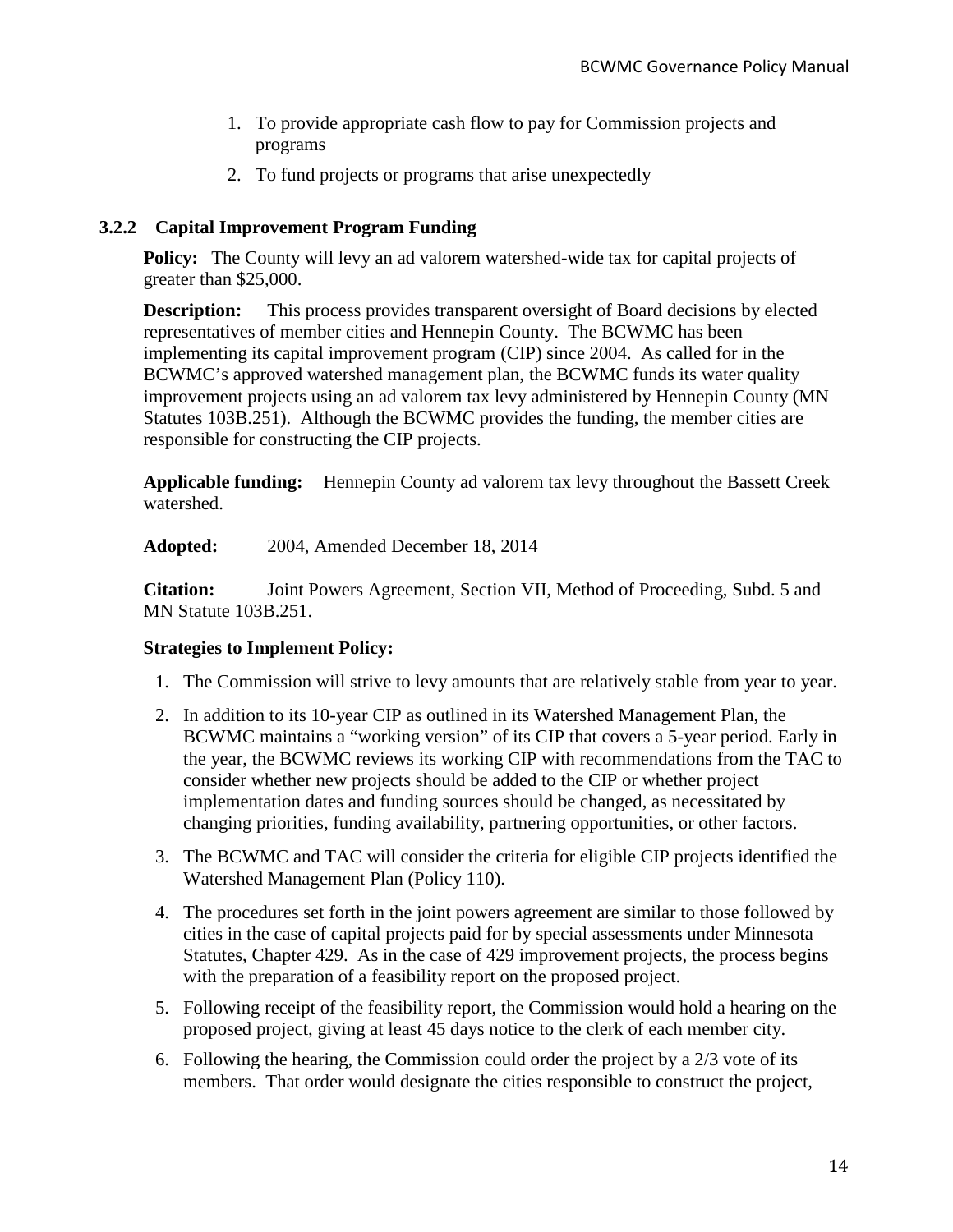direct the preparation of plans and specifications, and certifies to Hennepin County the tax levy that is needed for the following year to implement the upcoming CIP project.

- 7. The Commission will enter an agreement with the responsible city to design and construct the project.
- 8. The Commission may apply for grant funding for the implementation of CIP projects.
- 9. Cities may contribute to the costs of CIP projects in order to expand the scope of the CIP project and/or for the ability to take partial credit for pollutant removals achieved by the CIP project with the following guidance:
	- a) If cities know that they plan to request regulatory credit from a particular future CIP project, that information should be presented during the development of the 5-year CIP list.
	- b) The city should demonstrate an explicit reason and need for the request to take pollutant removal credit such as plans for a future project or development in the same area.
	- c) The city should demonstrate that other mechanisms (including innovative and emerging technologies) for stormwater management in the area are not possible, are considerably less practical, or are considerably costlier than collaborating on the CIP project.
	- d) The city should contribute to the total cost of the project in at least the same ratio as the city's stormwater management needs to the total stormwater management provided by the CIP project, and the cooperative agreement entered into for the project must identify the amount of stormwater management capacity for regulatory credit the city may use for the design and construction of the project.
	- e) The city project for which pollutant removal credit is being sought must be located within the same BCWMC [subwatershed](http://www.bassettcreekwmo.org/lakes-streams) as the CIP project.
- 10. Capital Improvement Program projects will be constructed by the city assigned responsibility for the project. Eligible project expenses incurred by the city will be reimbursed by the Commission after submittal of appropriate documentation. Project costs eligible for reimbursement are listed in Table 5-1 of the Watershed Management Plan.
- 11. The Commission may use one of several means to determine the amount to be paid by each member city.
	- a. First, the funding may be provided on the basis of a negotiated settlement among member cities.
	- b. Second, the cost may be provided by member cities on the same basis as the administrative formula.

c. Third, the Commission may modify the "50/50" formula by a 2/3 vote if it determines that any member community receives a direct benefit from the capital improvement that can be defined as lateral as well as a trunk benefit (which our legal counsel assumes would generally be a concept applied to water quantity rather than water quality projects), or if the Commission determines that the project provides direct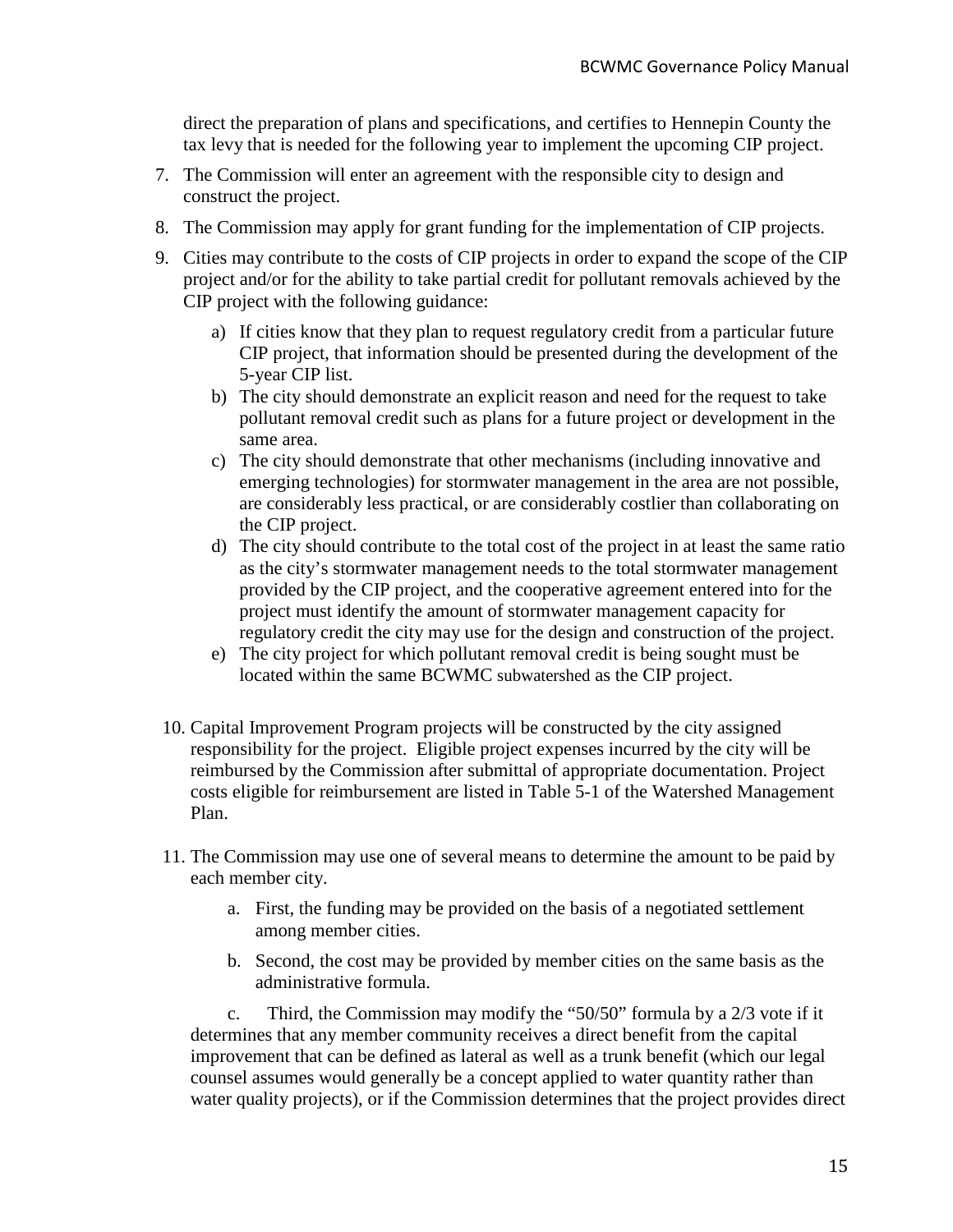benefit to one or more cities that is so disproportionate as to require in a sense of fairness a modification to the 50/50 formula. Any city aggrieved by the determination of the cost allocation may appeal the decision and have it submitted to arbitration.

12. Following the issuance of the order for the improvement, each city will be given at least 90 days to determine the method it will use to raise its share of the project cost. After 90 days has elapsed, or notice has been received, by the Commission from each city that it has made such a determination, the Commission may order the advertisement for bids for the project.

The project will be constructed by the city assigned responsibility for the project. Other cities will pay, or contract for the payment of, its share of the cost. Payment is to be made by member cities within 30 days of statements from the engineer certifying that the work has been done.

#### <span id="page-15-0"></span>**3.3 Administrative Expense Charges to Capital Improvement Projects**

**Policy:** The Commission will recover administrative costs not to exceed a 2.5% margin of the cost for CIP projects.

**Description:** This policy sets in place the method to compensate the Commission for administrative expenses associated with CIP projects.

**Applicable funding:** Not applicable

**Adopted:** August 18, 2005, Amended December 18, 2014

#### **Strategies to Implement Policies:**

- 1. 2.5% is included in the CIP project levy to reimburse the Commission for administrative expenses.
- 2. Up to 2.5% of the total project cost is transferred from the CIP account to the Administrative Account

#### <span id="page-15-1"></span>**3.4 Capital Improvement Program Closed Project Account Policy**

**Policy:** Funds remaining in the CIP construction account from completed projects may be used to reduce future tax levies for future CIP projects.

**Description:** The Commission established the CIP Closed Project Account (the "Account"). This Account will receive remaining funds from completed project accounts.

**Applicable funding:** CIP Closed Project Account

**Adopted:** October 20, 2005, Amended March 19, 2009, Amended December 18, 2014

**Citation:** Policy statement by Commission

#### **Strategies to Implement Policy:**

1. Upon completion of CIP projects funded in whole or in part by a County tax levy and after reimbursement of Commission expenses and administrative charges and final payment to the City with responsibility for construction of the project, the construction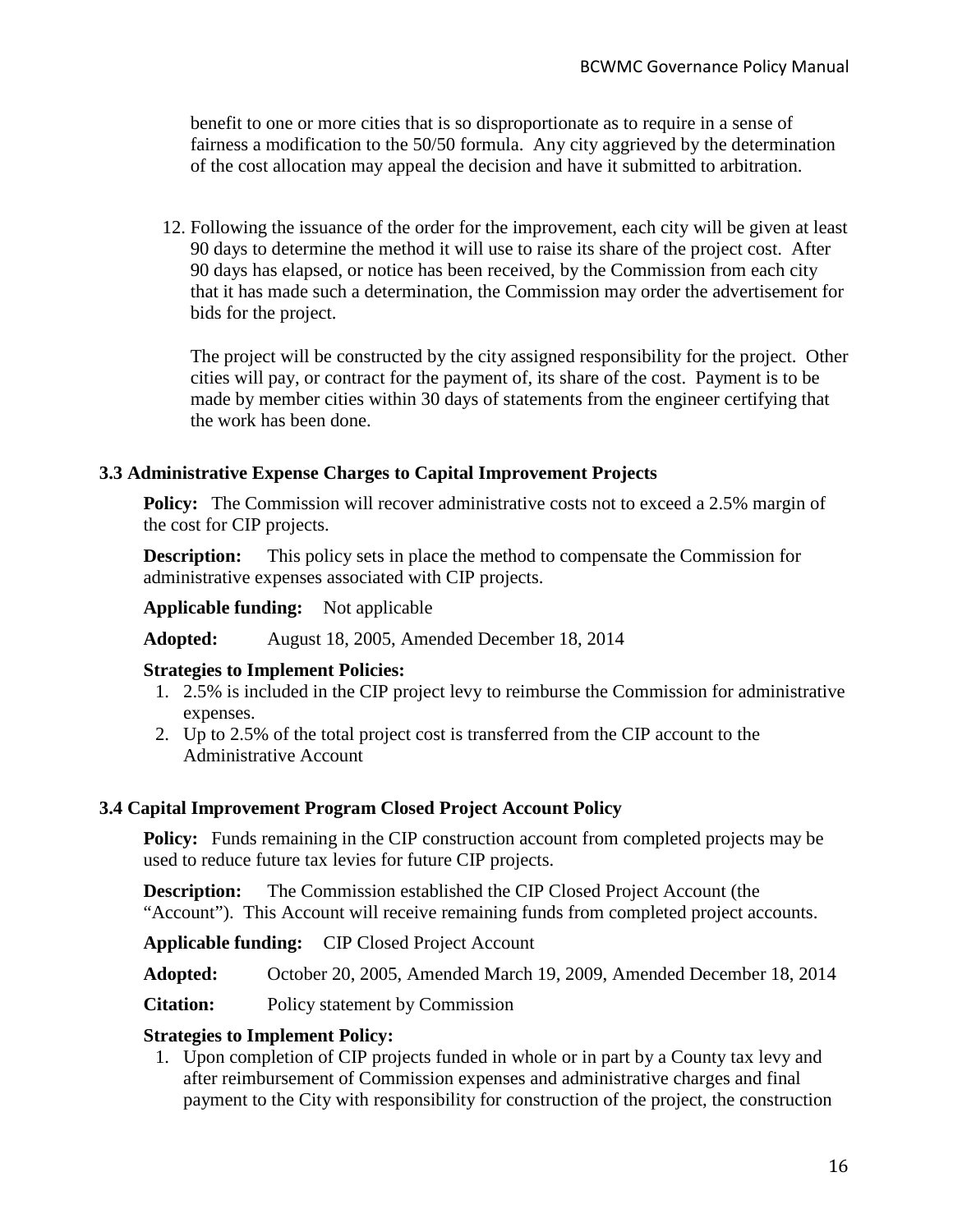account for that project will be closed and remaining funds will be transferred to the Closed Project Account.

- 2. As a general guiding principle, the Account will be used for expenses incurred for other projects in the Commission's CIP that are proposed to be funded with a County tax levy. Such expenses include:
	- a. The administrative and construction costs of CIP projects. Monies from the Account may be used to reduce or eliminate a tax levy for capital projects in the CIP by transferring monies to the construction accounts for those projects.
	- b. Reimbursement to the Commission's General Fund of expenses or administrative fees incurred in connection with a project if the tax settlement for that project is not sufficient to cover such expenses.
	- c. Reimbursement to cities that construct projects for administrative or construction costs if tax settlements received from the County are not sufficient to cover such costs. These costs might include cost overruns on projects, change orders, corrective follow-up work or repairs, or other unforeseen project costs.
	- d. Prepayment of project costs to the Commission or to cities for project costs that are incurred before receipt of tax settlement from the County for that project.
	- e. Partial funding of TMDL study costs if the Commission has sufficient information to determine with reasonable assurance that the TMDL study will identify, plan, design, or redesign capital projects to be funded with a County tax levy.
- 3. The Commission does not intend to accumulate unreasonable balances in the Account. Because the Account could be used to fund projects in advance of receipt of tax settlement from the County, and because a number of larger projects in the CIP have total costs, or annual project costs, of approximately \$250,000, the Commission finds that an accumulation of funds between \$250,000 and \$500,000 is reasonable. Money will not be accumulated to an amount in excess of \$500,000 unless a specific use for such funds has been identified. The Account balances may be kept within this amount by expending funds for any of the purposes identified in this policy.
- 4. Each year the Commission will consider the status of the Account prior to certification to Hennepin County of requests for tax levies for capital projects.
- 5. If project costs exceed projections, cities responsible for construction may request additional funds.

### <span id="page-16-0"></span>**3.5 Creek and Streambank Maintenance, Repair and Channel Sediment Removal Fund (Channel Maintenance Fund)**

**Policy:** The BCWMC will maintain a Channel Maintenance Fund through its annual assessment to help finance minor stream maintenance, repair, stabilization, restoration, and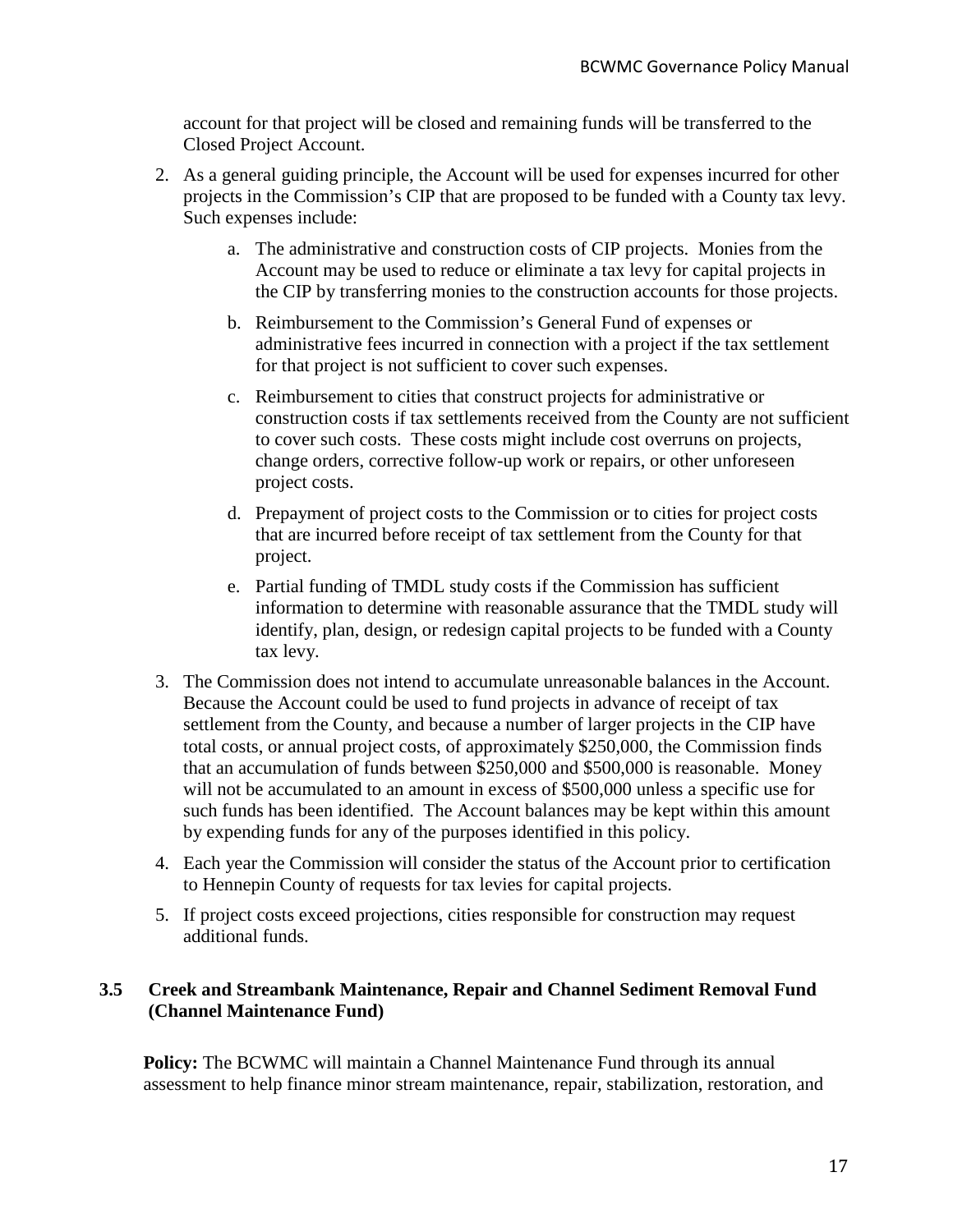restoration project and/or portions of larger stream restoration projects. (2015 BCWMC Watershed Plan Policy 57)

**Policy:** The Channel Maintenance Fund may also be used to finance the BCWMC's share of maintenance projects that have a regional benefit, or to partially fund smaller, localized projects that cites wish to undertake. (2015 BCWMC Watershed Plan Policy 58)

**Policy:** The member cities are responsible for funding maintenance and repairs that are primarily aesthetic improvements. (2015 BCWMC Watershed Plan Policy 62)

**Description:** The BCWMC established the Creek and Streambank Maintenance, Repair, and Sediment Removal Fund (Channel Maintenance Fund) through its annual assessment to cities in 2004. This fund is used to finance minor stream maintenance, repair, restoration, or sediment removal projects or to help fund portions of larger projects. The BCWMC established this policy and fund to realize benefits including reduced potential for flooding, water quality improvement, and mitigating water quality impairments along the BCWMC Trunk System. Member cities contribute through the annual assessment.

|                  | <b>Applicable funding:</b> Streambank Maintenance, Repair, and Sediment Removal Fund |
|------------------|--------------------------------------------------------------------------------------|
| Adopted:         | January 2004, amended December 2015                                                  |
| <b>Citation:</b> | 2015 BCWMC Watershed Management Plan; TAC memos 11/13/03<br>& 11/5/15                |

#### **Strategies to Implement Policy:**

- 1. Funds will be used for projects only along the BCWMC Trunk System as identified in the 2015 Watershed Management Plan, Table 2-9 and Figures 2.14 and 2.15.
- 2. Funds may be used to support creek bank maintenance projects that have regional benefit, or to partially fund relatively low-cost projects that cities wish to undertake.
- 3. Funds may be used for maintenance and repairs needed to restore and maintain designed flow rate. The designed flow rate is the flow for the regulatory flood levels used to set the Bassett Creek Flood Profiles Table 2.9 of the 2015 BCWMC Watershed Management Plan.
- 4. Funds may be used on a portion of a project that provides watershed benefits, including reduced potential for flooding, mitigation of water quality impairment, or minimizing the potential for water quality impairment.
- 5. Funds may be used to repair a previously constructed BCWMC Capital Improvement Project, but, except as noted in item 3 above, may not be used for regular and on-going maintenance of such projects including vegetation management.
- 6. Funds may be used for localized and permitted sediment removal projects along the BCWMC Trunk System.
- 7. The portion of the fund each member city is eligible to receive is based on the percentage of the BCWMC Trunk System that is located in each city.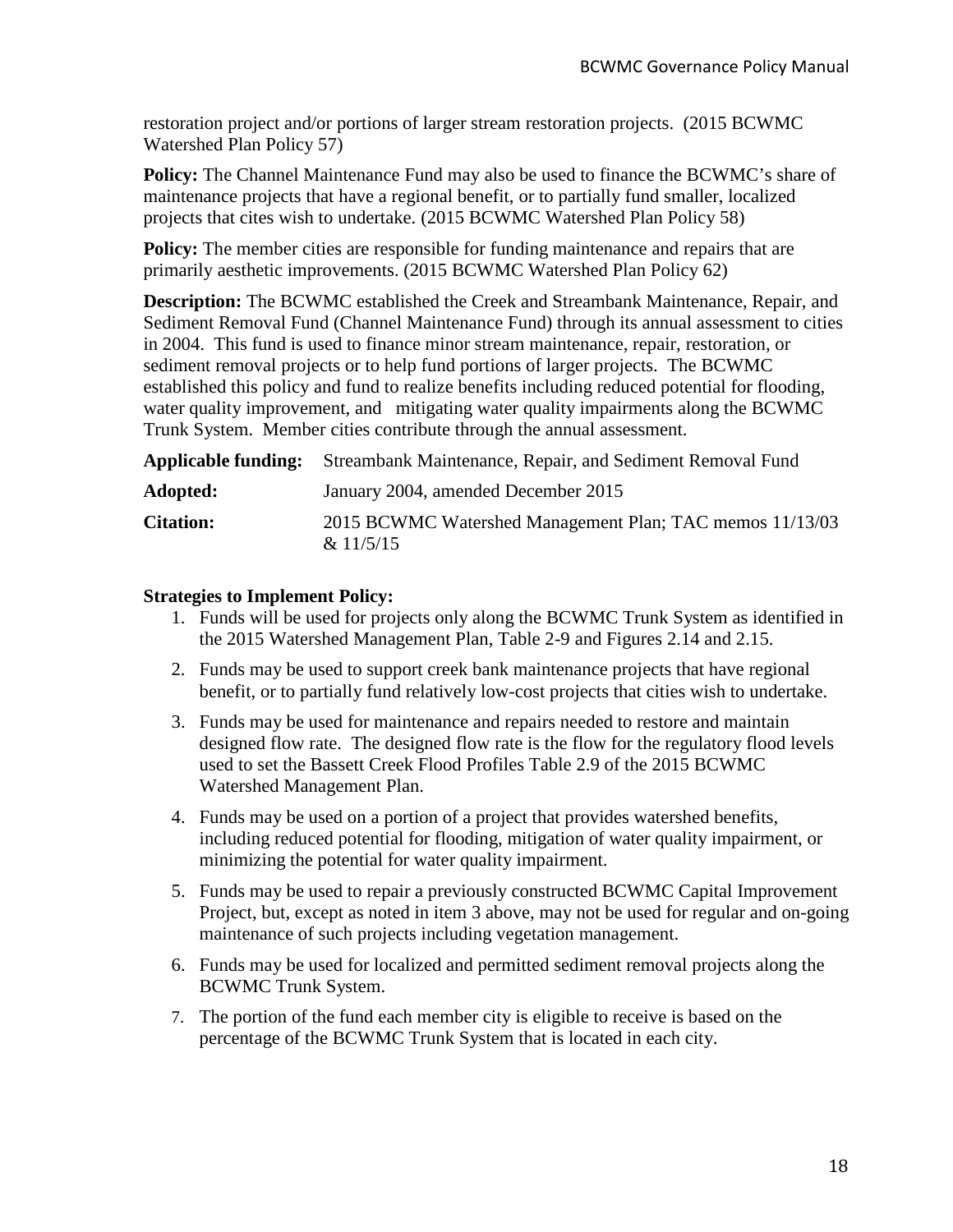| City          | <b>Percent of</b><br><b>Trunk System</b> |
|---------------|------------------------------------------|
| Minneapolis   | 8.23                                     |
| Golden Valley | 48.99                                    |
| Plymouth      | 26.42                                    |
| New Hope      | 7.31                                     |
| Crystal       | 9.05                                     |
| Total         | 100                                      |

- 8. Funds may be used to pay for the project design, development of bid documents, and construction of the project.
- 9. The city will enter into an agreement with the BCWMC for use of the funds.
- 10. Funds will be dispersed by the BCWMC after an approved reimbursement request and appropriate documentation from the city.
- 11. Cities may use the funds as a "cost share" with private landowners at the amount/percentage the city deems appropriate, or can use the funds to finance entire projects.
- 12. A cost share amount from the city will not be required by the BCWMC (although funds may not be adequate to finance entire projects).
- 13. The balance of unallocated accumulated funds for each city will be reviewed by the Commission once every three years to ensure that total funding accumulated is not unreasonably high.

#### <span id="page-18-0"></span>**3.6 Dispute Resolution**

**Policy:** The Commission will provide a process for solving potential disputes that allows the organization to focus on its goals.

**Description:** If watershed management disputes should arise between the BCWMC member cities, these disputes may be referred to the BCWMC for resolution. Although the BCWMC's joint powers agreement does not specifically give the BCWMC the power to decide such disputes, the BCWMC will hear the disputes and endeavor to reach a mutually agreeable solution whenever possible. Under the joint powers agreement, the BCWMC's findings and recommendations would not be binding unless the parties to the dispute wish to make a prior agreement to that effect.

**Applicable funding:** Administrative funds

**Adopted:** 2004

**Citation:** 2015 Watershed Management Plan 5.1.1.5

#### **Strategies to Implement Policy:**

1. The BCWMC will mediate inter-community disputes relating to watershed management problems within the Bassett Creek watershed.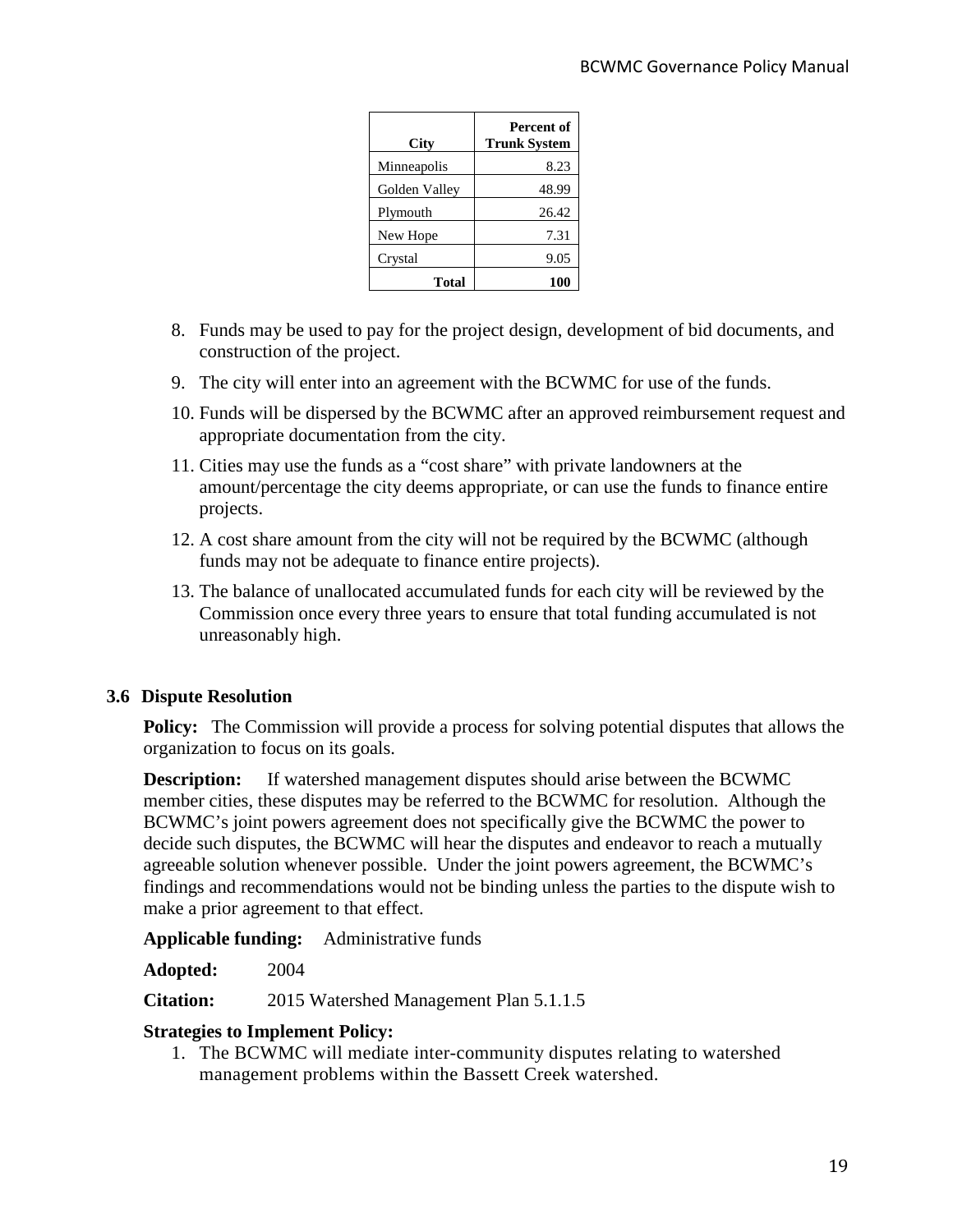- 2. Disputes will be referred to a committee of three BCWMC members or alternate members from member communities who are not parties to the dispute. Members will be appointed by the BCWMC chair or vice-chair, which will also appoint one of the three members as the chair of the committee.
- 3. The committee chair will call a meeting where each party to the dispute will be allowed to present its suggestions to resolve the dispute.
- 4. The committee may consult with the members of the BCWMC staff and will prepare findings and recommendations to resolve the dispute.
- 5. The committee's recommendation will be presented to the full BCWMC, which may accept, reject, or amend the recommendation before forwarding the findings and recommendations to the parties of the dispute.

#### <span id="page-19-0"></span>**3.7 Use of Requests for Proposals from Consulting Firms**

**Policy:** The BCWMC will use consultants to perform the majority of its work. Requests for proposals from consultants will follow the guidelines below.

**Applicable funding:** Annual operating budget and CIP funds

#### **Adopted:**

**Citation:** Meeting minutes – October 20, 2016

#### **Guidelines:**

A. Primary engineering consultant:

The BCWMC contracts with a consulting firm for day-to-day engineering services (the "Commission Engineer." The contract with the Commission Engineer will be reviewed every 2 years. The following tasks will only be performed by the Commission Engineer:

- Flood Control Project inspections
- Development reviews as required by Watershed Plan or at the request of member cities
- Capital Improvement Program (CIP) project reviews (50% plans, 90% plans, final plans)
- XP-SWMM model maintenance and updates
- P8 model maintenance and updates
- Watershed-wide total maximum daily load study (TMDL)
- Local water management plan reviews- except when Commission Engineer develops the local water management plan for the city.

For the purposes of developing the annual budget the Commission Engineer will provide the budget committee with a simple, one page or less, proposal for each of the above tasks that includes an itemized list of tasks with estimated costs.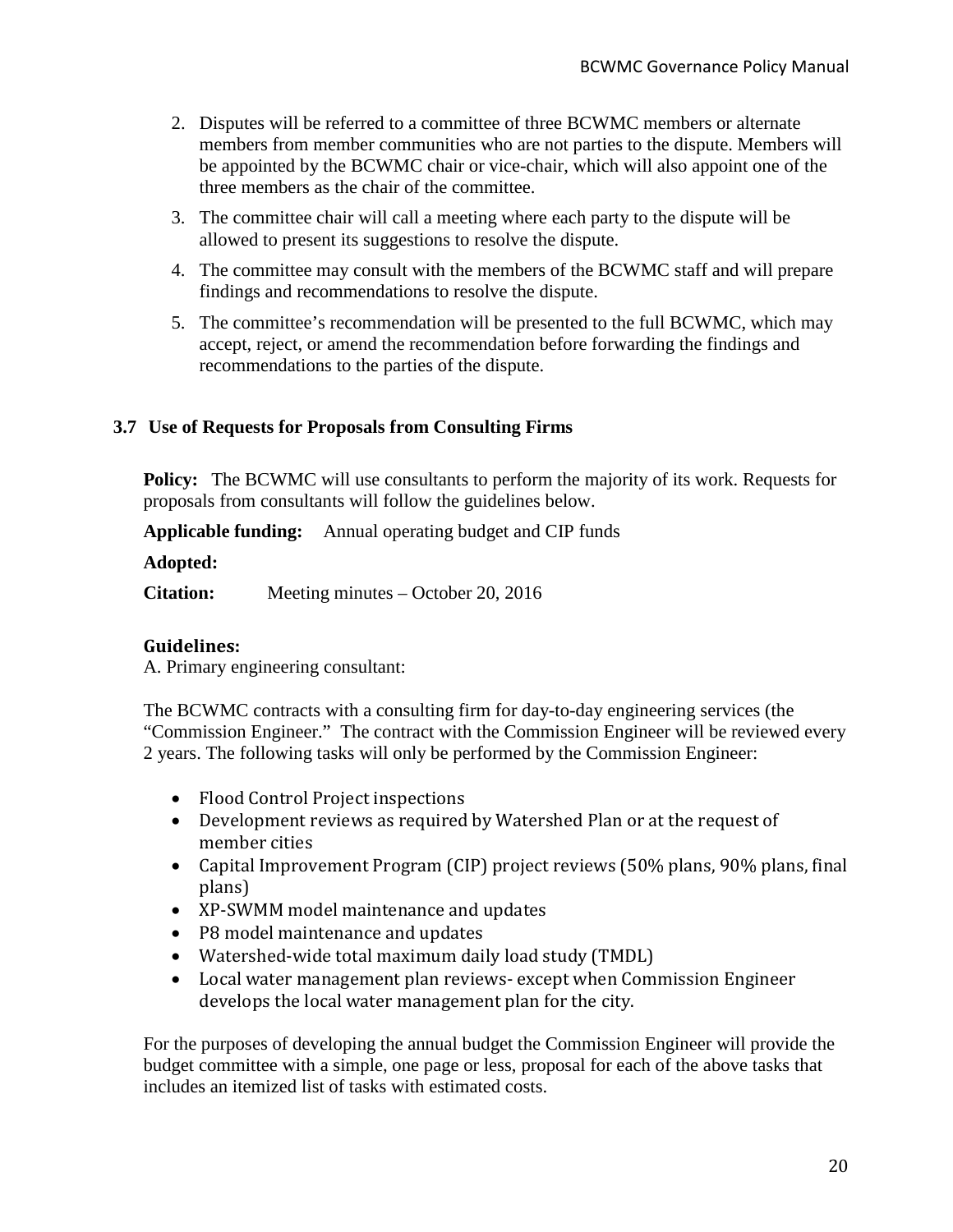B. Engineering consulting services not listed in Section A above.

At the direction of the Commission, the BCWMC may contract with firms other than the Commission Engineer for the following services:

- Routine lake monitoring
- Routine stream monitoring
- Watershed Outlet Monitoring Program (WOMP) sample collection & equipment maintenance
- WOMP flow analysis and data analysis
- Specific studies (e.g. localized TMDLs, CIP effectiveness monitoring AIS pathways analysis, subwatershed analysis, resource management plans, etc.)

At the direction of the BCWMC, contracts for these services may be multi-year, as appropriate. The criteria for selecting a consultant may be based on a variety of factors, such as, but not limited to:

- Special skills of a particular consultant
- Type of project
- Commission's past experience with a particular firm, and
- Estimated Project Cost

For RFP administration, the BCWMC Administrator will:

- Draft the RFP in cooperation with the BCWMC Technical Advisory Committee (TAC)
- Allow the TAC to review the RFP and refine the RFP before distribution
- Allow the TAC to review the responses to the RFP and make recommendations to the BCWMC to consider at their monthly meeting.
- Forward all responses to the RFP and the TAC's recommendation to the BCWMC for final consideration and approval.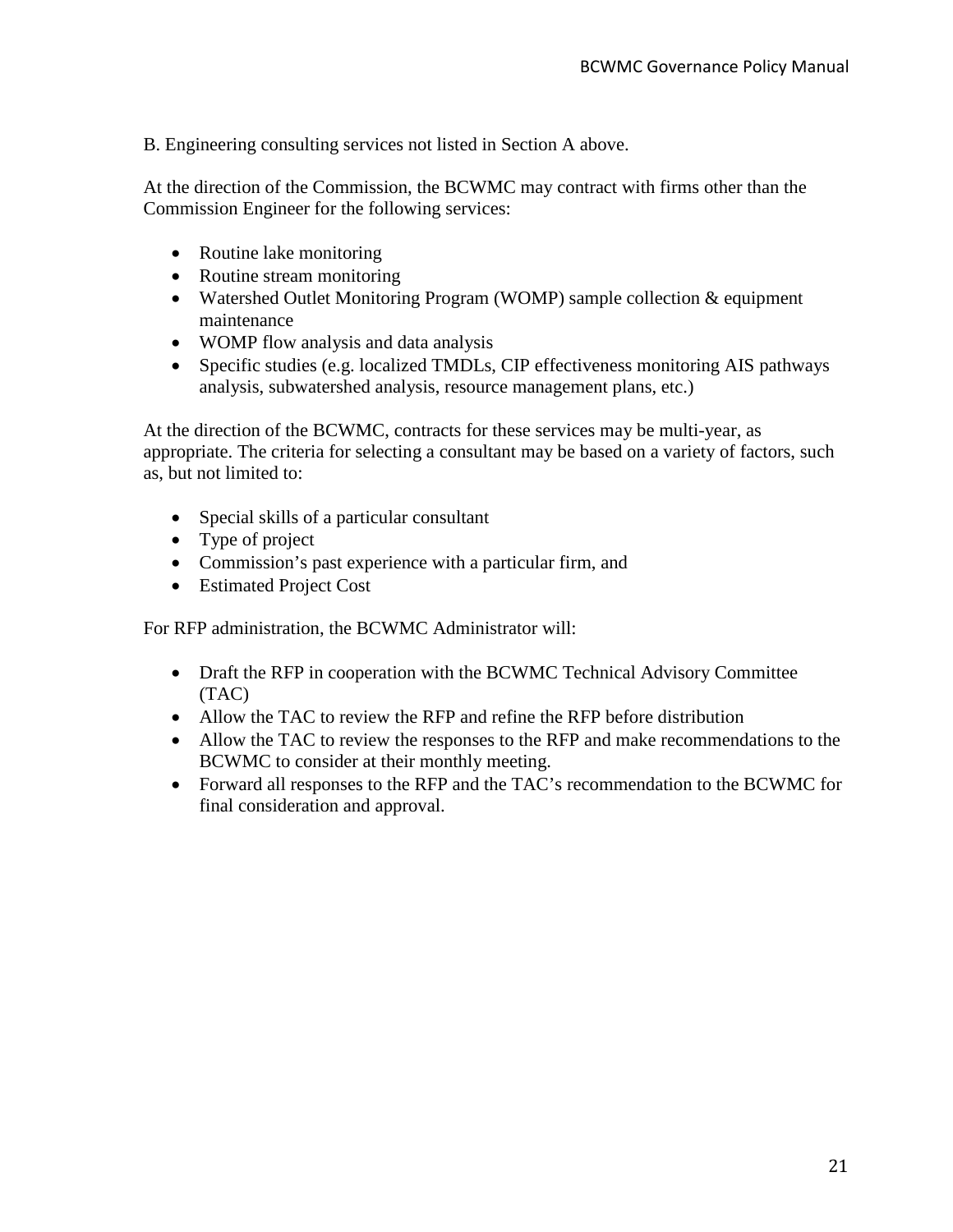

**Bassett Creek Watershed Management Commission**

# Roles and Responsibilities Consultants, Commissioners, Technical Advisory Committee, and other Commission Committees June 2013

#### **ADMINISTRATOR**

- 1. Implements the strategic direction as set by the Commission.
- 2. Responds to direction from the Commission.
- 3. Acts as the primary point of contact and maintains direct communication with Commissioners, TAC members, member cities, consultants, state and local agencies, the public, the media, and other partners (e.g. Met Council, West Metro Water Alliance, Hennepin County, etc.).
- 4. Attends meetings of the Commission, Technical Advisory Committee, and other Commission Committees.
- 5. Represents the Commission at various meetings and through correspondence with partners and outside interests or groups.
- 6. Provides primary coordination during the development of the Watershed Management Plan, policy manuals, Education and Outreach Plan, and other organizational documents.
- 7. Works with the Commission, and the Commission engineer, legal counsel, deputy treasurer, and recording secretary, as necessary, to update and follow the policy manual.
- 8. Coordinates the work of Commission engineer, legal counsel, deputy treasurer, and recording secretary as necessary.
- 9. Prepares meeting agendas and meeting materials for regular and special Commission meetings and meetings of Commission committees.
- 10. Works with Commission engineer, legal counsel, deputy treasurer and recording secretary to coordinate and communicate the work of the Commission.
- 11. Coordinates and oversees work of other consultants, contracts and agreements; reviews all invoices to the Commission.
- 12. Works with TAC and Commission Engineer to develop annual CIP and to keep CIP "fact sheets" updated.
- 13. Tracks status of Commission budget, including CIP project budgets and the closed project account, and coordinates this work with the Deputy Treasurer.
- 14. Coordinates administrative tasks related to shepherding capital projects through various processes including Plan amendments, Hennepin County approval process, BWSR approval process, etc.
- 15. Identifies opportunities and helps to secure grant funding and develop partnerships to accomplish Commission goals, in coordination with Commission Engineer.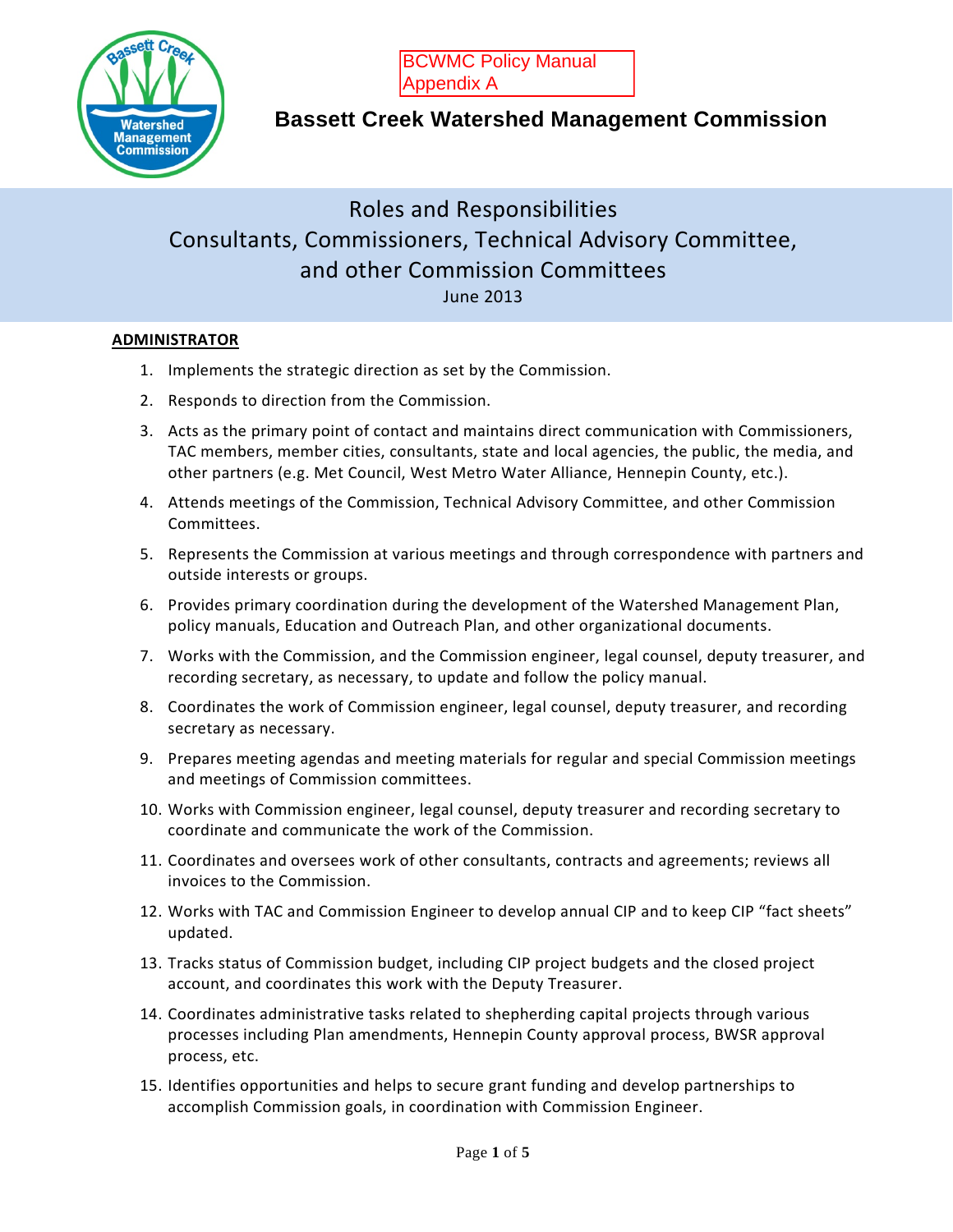- 16. Tracks progress and implementation of Commission projects and activities including objectives, schedules and budgets in coordination with Commission Engineer.
- 17. Leads the development of annual budget (in coordination with Budget Committee), annual report, and annual work plan; communicates with Hennepin County regarding maximum and actual annual levy amounts.
- 18. Assists the Commission with performance reviews of contractors.

#### **ENGINEER**

- 1. Responds to direction from the Commission and Administrator.
- 2. Reviews development plans and reports to Commission and member cities on compliance of the plans with regards to Commission review standards, requirements, policies and procedures.
- 3. Performs erosion control inspections of Commission-approved projects, as needed.
- 4. Performs inspections of the Commission's flood control project and prepares report with recommendations.
- 5. Performs inspections of the Commission's CIP projects and prepares report with recommendations.
- 6. Develops and writes the Watershed Management Plan at the direction of the Commission and with input from the TAC, watershed residents, state agencies, and partners; and assists the Administrator with coordinating certain aspects of Watershed Management Plan development.
- 7. Represents the Commission on a technical level at various meetings and through correspondence with partners and others as directed by the Commission or Administrator.
- 8. Provides technical recommendations to the Commission on projects, plans, and monitoring programs.
- 9. Coordinates and performs (as directed) water monitoring activities, feasibility studies, project designs and other projects or programs as directed by the Commission.
- 10. Coordinates with the TAC, helps set TAC meeting agendas, provides meeting materials as needed, and prepares TAC memo to Commission, with assistance from the TAC and Administrator.
- 11. Provides meeting agenda items and meeting materials to the Administrator.
- 12. Identifies opportunities and helps to secure grant funding and develop partnerships to accomplish Commission goals.
- 13. Reviews member cities' local water management plans for conformity with Commission plan, as directed by the Commission.
- 14. Assists Commission with reporting on TMDL implementation progress (including water quality modeling).
- 15. Maintains the Commission's watershed-wide hydrologic and hydraulic (XP SWMM) model and water quality (P8) model for use in floodplain management and to assess impacts of water quality best management practices.
- 16. Apprises the Commission of technical innovations in stormwater management and proposed policy/rule/statute changes that could affect the Commission.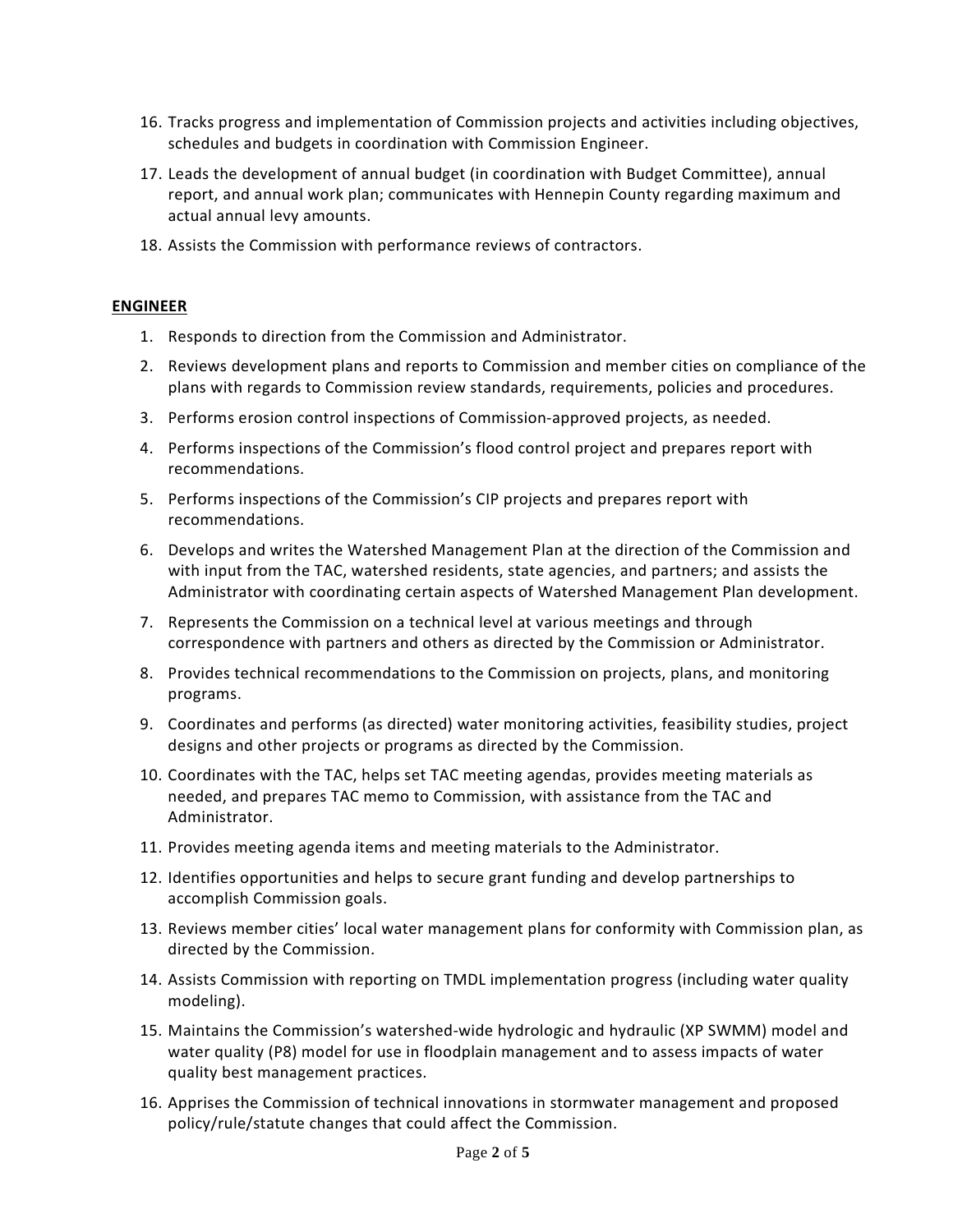17. Stores development/project review files and technical data.

#### **LEGAL COUNSEL**

- 1. Responds to direction from the Commission and Administrator.
- 2. Reviews or prepares contracts and agreements; makes recommendations to the Commission.
- 3. Advises the Commission on pertinent legal matters.
- 4. Represents the Commission in lawsuits or other matters, as necessary.
- 5. Develops resolutions for Commission action, as requested.
- 6. Provides meeting agenda items and/or meeting materials to the Administrator.

#### **RECORDING SECRETARY**

- 1. Responds to direction from the Commission and Administrator.
- 2. Coordinates meeting logistics such as room reservation and setup, catering, materials.
- 3. Assembles, posts and distributes meeting agendas and materials.
- 4. Provides notice for public hearings.
- 5. Records Commission meetings and prepares Commission meeting minutes.
- 6. Assists Administrator with tracking Commission calendar, making recommendations for agenda items and activities, and preparing the Annual Report.
- 7. Assists with communication and correspondence to Commission, TAC members, and others as directed by the Administrator.
- 8. Maintains the official records of the Commission and the Commission website, in coordination with the Administrator.

#### **TECHNICAL ADVISORY COMMITTEE**

- 1. Responds to requests for input from the Commission and Administrator.
- 2. Acts as a forum for the exchange of ideas between the member cities, presentation of city activities, and one source of ideas for projects, programs, etc. This may help avoid duplication among cities on watershed-wide activities.
- 3. Acts a vehicle for communication to the Commission; one source of information from the cities.
- 4. Provides technical advice and local knowledge to Commission; offers recommended alternatives and solutions.
- 5. Generates a list of possible CIP projects and project budgets each year for Commission consideration.
- 6. Recommends projects to be funded through the Commission's channel maintenance fund for Commission consideration.
- 7. Reviews recommendations from flood control project and CIP project inspections.
- 8. Performs other duties as assigned by the Commission.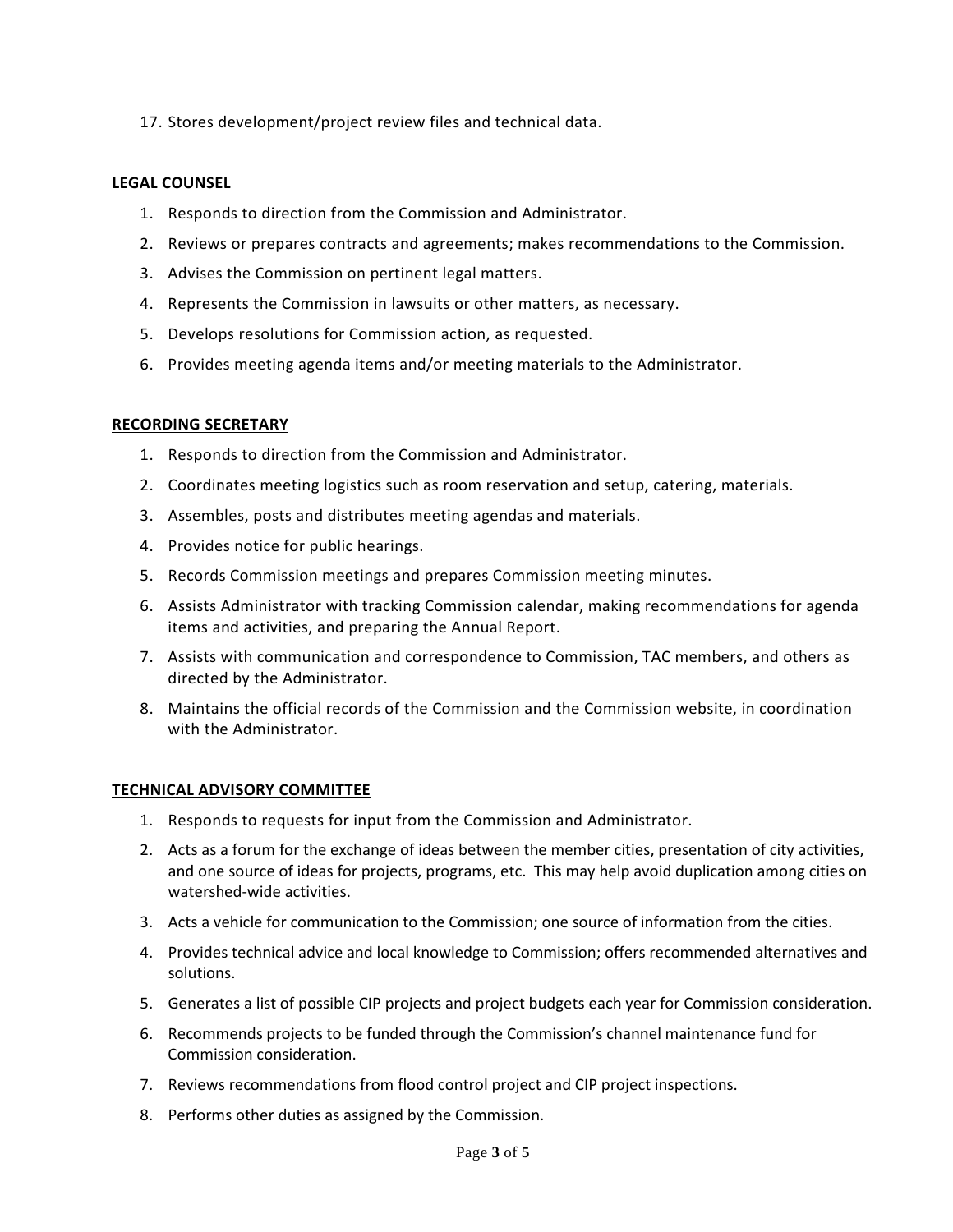#### **COMMISSIONER**

- 1. Provides overall direction for the Commission; monitors and controls its function.
- 2. Establishes policies of the Commission.
- 3. Directs the development and implementation of the Watershed Management Plan.
- 4. Adheres to the bylaws and Joint Powers Agreement of the Commission including provisions regarding the appointment of Commissioners.
- 5. Directs the work of the Administrator, engineer, and legal counsel.
- 6. Recruits, supervises, retains, evaluates and compensates all consultants to carry out the work of the Commission.
- 7. Attends Commission meetings or arranges for alternate commissioner to attend if unable to attend, and communicates this to the Chair and Administrator.
- 8. Participates in Committees, as assigned.
- 9. Takes action each year to set the annual operating budget, set the annual levy amount, review and approve the annual activity report; review and accept the annual financial audit.
- 10. Conducts regular performance reviews of contractors.
- 11. Reviews and approves invoices.

#### **ADMINISTRATIVE SERVICES COMMITTEE** – meets quarterly or as needed

- 1. Makes recommendations on overall administration, processes, and administrative details of the Commission.
- 2. Provides feedback to the Administrator on performance; provides direction for improvement or changes to tasks or priorities.

**BUDGET COMMITTEE** – meets during budget development; approximately April - June

- 1. Develops annual draft budget in coordination with the Administrator for consideration by the Commission.
- 2. Assists with developing the "budget detail" to fully describe budget line items.

#### **EDUCATION COMMITTEE** – meets as needed

- 1. Develops and refines the Education and Outreach Plan of the Commission.
- 2. Assists with carrying out the tasks outlined in the Education and Outreach Plan, in coordination with the Administrator.
- 3. Represents the Commission at various events and recruits volunteers to assist at events.
- 4. Makes recommendations to the Budget Committee for annual expenditures in education and outreach tasks.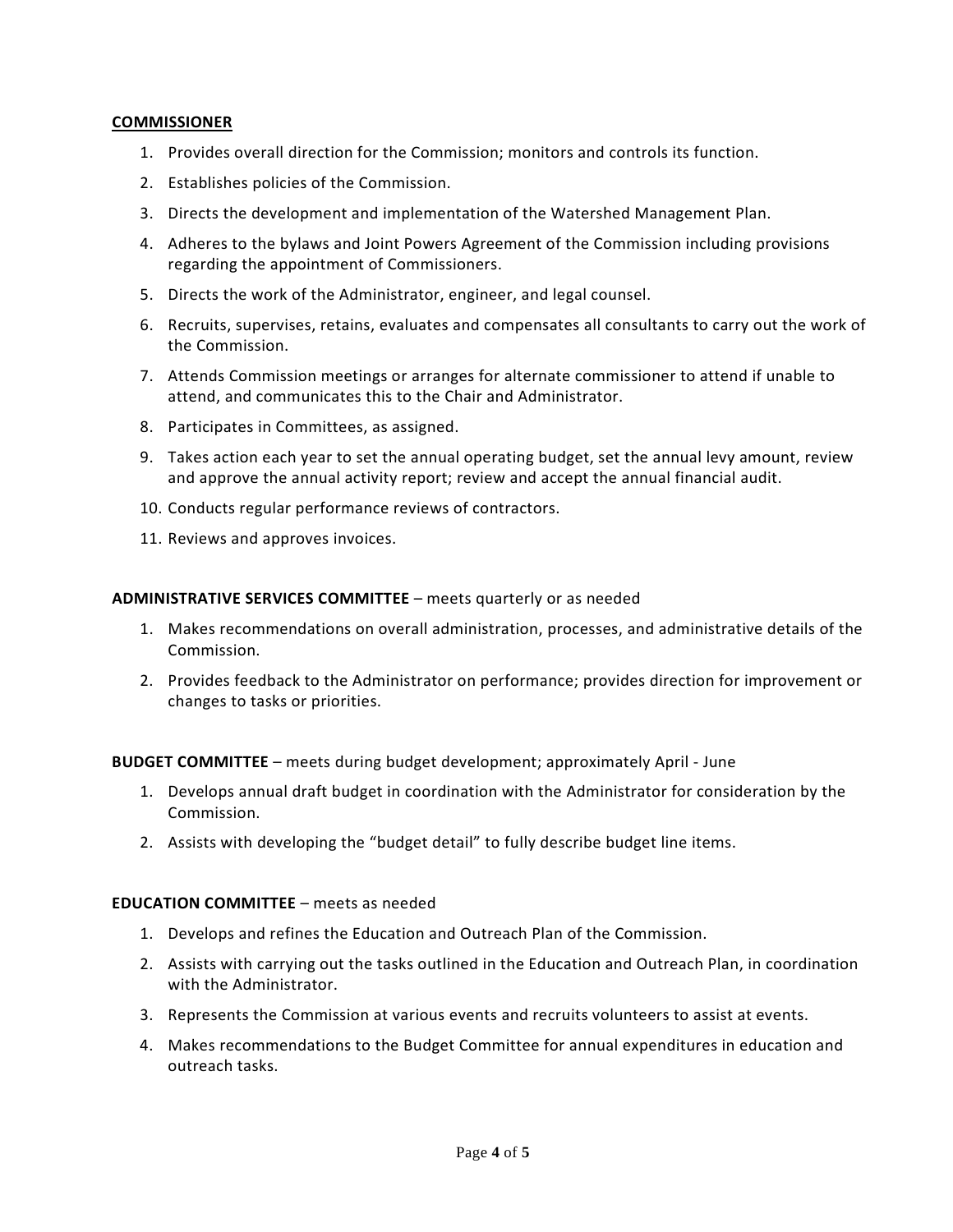5. Attends meetings of the West Metro Watershed Alliance and other education-related organizations as needed or directed; and assists the Administrator with coordinating events, publications, and programs that involve and benefit the Commission.

#### **NEXT GENERATION PLAN STEERING COMMITTEE** – meets monthly

- 1. Guides the development of the Next Generation Watershed Management Plan (Plan).
- 2. Guides the work of the Administrator and Engineer on tasks related to the development of the Plan.
- 3. Tracks the budget and schedule of the Plan development; recommends adjustments as necessary.
- 4. Assists with implementing the public input process of the Plan development.
- 5. Discusses and reviews sections of the draft Plan; recommends changes and/or submission to the Commission for review.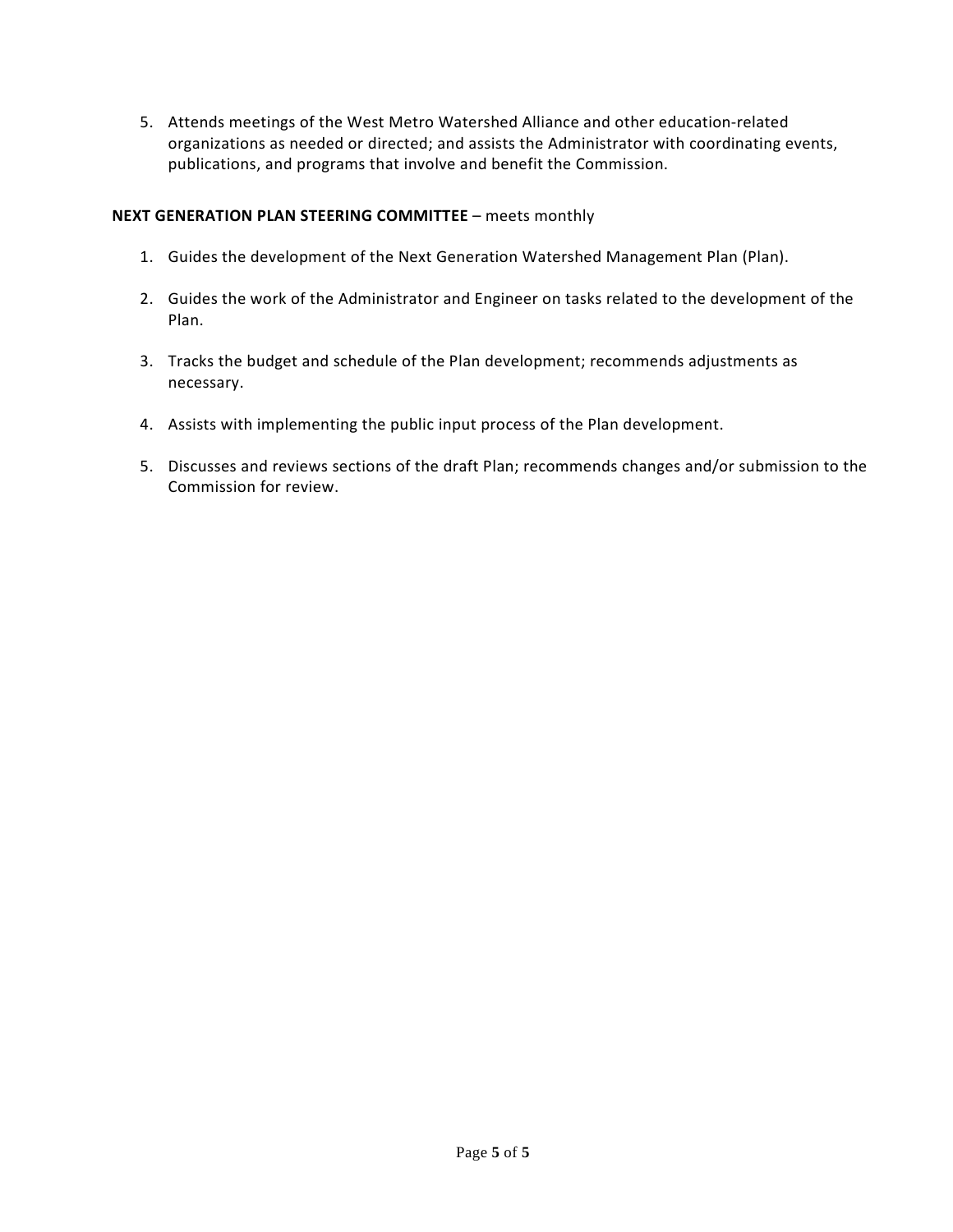BCWMC Policy Manual Appendix B

| <b>SECTION</b>        | <b>TITLE &amp; DESCRIPTION</b>                                                                                                         | <b>RETENTION/STATUTE</b>                       | <b>ARCHIVAL</b><br>VALUE?* | <b>DATA CLASS</b>                                                                                         | <b>STORAGE</b><br>MEDIA <sup>1</sup> |
|-----------------------|----------------------------------------------------------------------------------------------------------------------------------------|------------------------------------------------|----------------------------|-----------------------------------------------------------------------------------------------------------|--------------------------------------|
| <b>ADMINISTRATION</b> | <b>Annual Reports</b><br>Including annual work plan<br>for following year.                                                             | Retain permanently                             | Yes                        | Public<br>Minn. Stat. § 13.03                                                                             | Electronic                           |
| <b>ADMINISTRATION</b> | <b>Bid, Quotations and</b><br>Request for Proposals and<br><b>Supporting Papers - Not</b><br>Accepted<br>Rejected by the<br>Commission | Retain 6 years                                 | <b>No</b>                  | Public/Protected<br>Non-public until all bids are<br>opened<br>Minn. Stat. § 13.37<br>Minn. Stat. § 13.59 | Electronic                           |
| <b>ADMINISTRATION</b> | Bid, Quotations and<br>Request for Proposals -<br>Accepted<br>Accepted by the<br>Commission                                            | Retain 10 years after<br>completion of project | No                         | Public/Non-public<br>Minn. Stat. § 13.37, subd. 2<br>Minn. Stat. § 13.59                                  | Electronic                           |
| <b>ADMINISTRATION</b> | <b>Organization Bylaws</b>                                                                                                             | Retain permanently                             | Yes                        | Public<br>Minn. Stat. § 13.03                                                                             | Electronic                           |
| <b>ADMINISTRATION</b> | Organization Policies and<br>Procedures<br>Documents the policies<br>and procedures of the<br>Commission                               | <b>Retained until</b><br>superseded            | <b>No</b>                  | Public<br>Minn. Stat. § 13.03                                                                             | Electronic                           |
| <b>ADMINISTRATION</b> | <b>Contracts and Agreements</b><br>(not otherwise scheduled<br>herein)                                                                 | Retain 10 years after<br>paid and audited      | <b>No</b>                  | Public<br>Minn. Stat. § 13.03                                                                             | Electronic                           |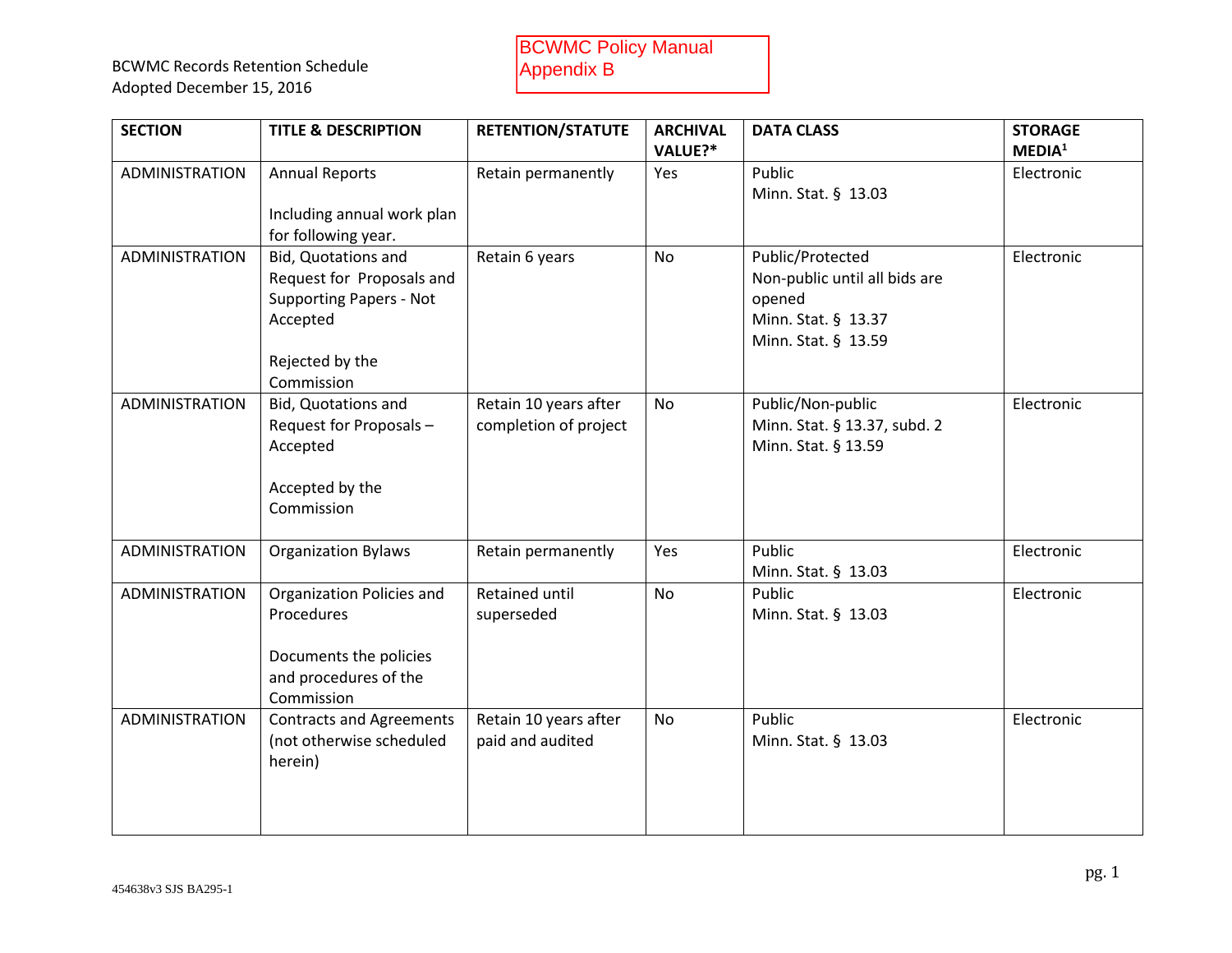| <b>SECTION</b> | <b>TITLE &amp; DESCRIPTION</b>                                                                                                                                                                                                                                                                                                                                                                                                                                                                                                                                                                                                                                             | RETENTION/STATUTE                                                           | <b>ARCHIVAL</b>                   | <b>DATA CLASS</b>                                                                           | <b>STORAGE</b>     |
|----------------|----------------------------------------------------------------------------------------------------------------------------------------------------------------------------------------------------------------------------------------------------------------------------------------------------------------------------------------------------------------------------------------------------------------------------------------------------------------------------------------------------------------------------------------------------------------------------------------------------------------------------------------------------------------------------|-----------------------------------------------------------------------------|-----------------------------------|---------------------------------------------------------------------------------------------|--------------------|
|                |                                                                                                                                                                                                                                                                                                                                                                                                                                                                                                                                                                                                                                                                            |                                                                             | VALUE?*                           |                                                                                             | $\mathsf{MEDIA}^1$ |
| ADMINISTRATION | Correspondence<br>a. General<br>Historical-<br>b.<br>correspondence to<br>from Commissioners<br>and Administrator.<br>Official<br>correspondence that<br>documents important<br>events or major<br>functions of the office.<br>Usually deals with a<br>specific topic, issue,<br>organization or<br>individual.<br>Messages - Transitory<br>c.<br>messages, email,<br>social media, or phone<br>messages of short<br>term interest which<br>are considered<br>incidental and non-<br>vital correspondence.<br>Note: messages which<br>relate to transactions<br>of Commission<br>business should be<br>retained in<br>accordance with<br>applicable retention<br>schedule. | Retain 3 years<br>а.<br>Retain<br>b.<br>permanently<br>c. Retain until read | No<br>a.<br>Yes<br>b.<br>No<br>c. | a. Public - Minn. Stat. § 13.03<br>b. Public/Private - Minn. Stat. §<br>13.601<br>c. Public | Electronic         |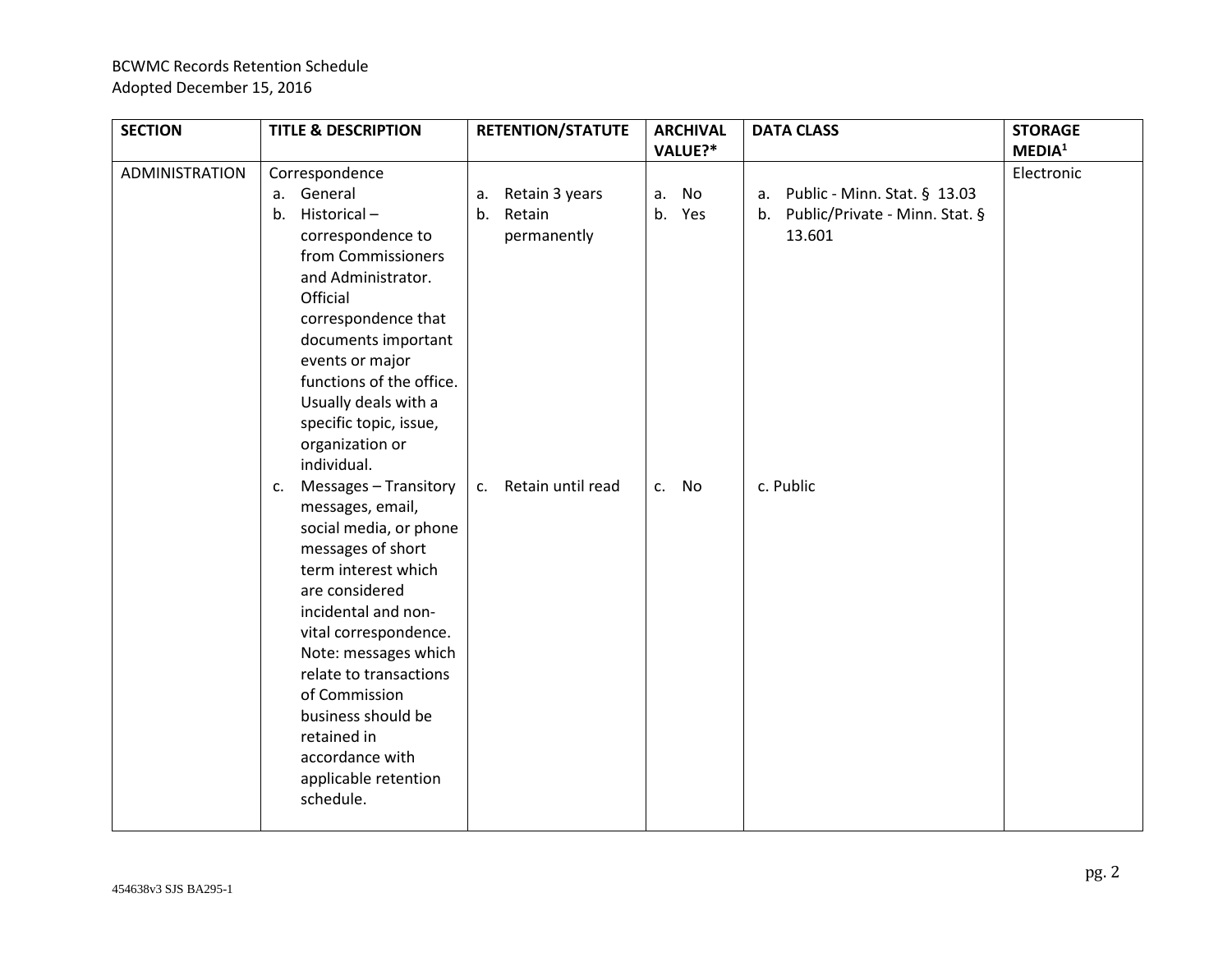| <b>SECTION</b>        | <b>TITLE &amp; DESCRIPTION</b> | <b>RETENTION/STATUTE</b> | <b>ARCHIVAL</b> | <b>DATA CLASS</b>                 | <b>STORAGE</b>     |
|-----------------------|--------------------------------|--------------------------|-----------------|-----------------------------------|--------------------|
|                       |                                |                          | VALUE?*         |                                   | MEDIA <sup>1</sup> |
| <b>ADMINISTRATION</b> | Minutes - Commission and       |                          |                 |                                   | Electronic/Audio   |
|                       | <b>Various Committees</b>      |                          |                 |                                   |                    |
|                       | a. Typed minutes               | Retain<br>а.             | a. Yes          | a. Public                         |                    |
|                       |                                | permanently              |                 |                                   |                    |
|                       | b. Audio recordings            | Open meetings:<br>b.     | b. No           | b. Public/Non-Public - Minn.      |                    |
|                       |                                | retain for 1 year        |                 | Stat. §§ 13D.05, 13.37            |                    |
|                       |                                | after approval of        |                 |                                   |                    |
|                       |                                | minutes by               |                 |                                   |                    |
|                       |                                | commission or            |                 |                                   |                    |
|                       |                                | committee; Closed        |                 |                                   |                    |
|                       |                                | meetings: retain         |                 |                                   |                    |
|                       |                                | for 3 years for          |                 |                                   |                    |
|                       |                                | labor negotiations,      |                 |                                   |                    |
|                       |                                | 4 years for security     |                 |                                   |                    |
|                       |                                | info, 8 years for        |                 |                                   |                    |
|                       |                                | purchase or sale of      |                 |                                   |                    |
|                       |                                | real property            |                 |                                   |                    |
| <b>ADMINISTRATION</b> | Grants                         | Consult grant issuing    | <b>No</b>       | Public, unless otherwise required | Electronic         |
|                       |                                | agency. Typically 3      |                 | by other government agency        |                    |
|                       | Miscellaneous grant            | years after audit (State |                 | Minn. Stat. § 13.35               |                    |
|                       | programs and stipulations.     | grants) and 6 years      |                 |                                   |                    |
|                       |                                | after audit (federal     |                 |                                   |                    |
|                       |                                | grants).                 |                 |                                   |                    |
| <b>ADMINISTRATION</b> | Agenda Packets                 | Retain permanently       | Yes             | Public                            | Electronic         |
|                       |                                |                          |                 | Minn. Stat. § 13.03               |                    |
|                       | Commission and various         |                          |                 |                                   |                    |
|                       | committees that are            |                          |                 |                                   |                    |
|                       | Commission approved or         |                          |                 |                                   |                    |
|                       | appointed                      |                          |                 |                                   |                    |
| <b>ADMINISTRATION</b> | Affidavits of Publication      |                          |                 |                                   | Electronic         |
|                       |                                | Retain 6 years<br>а.     | a. No           | a. Public - Minn. Stat. § $13.03$ |                    |
|                       |                                |                          |                 |                                   |                    |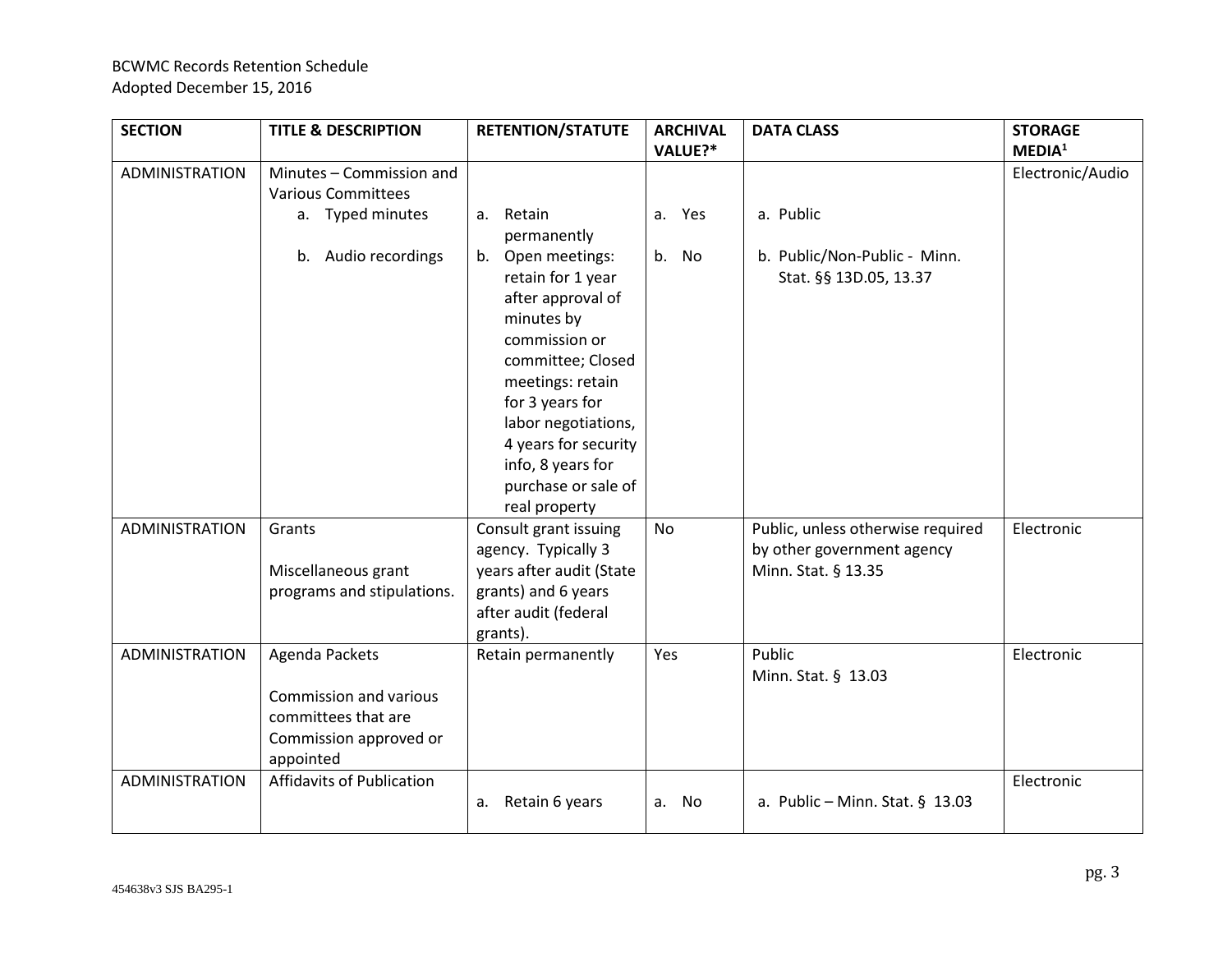| <b>SECTION</b>        | <b>TITLE &amp; DESCRIPTION</b>                                                                                                                                                                                                                                                                               | <b>RETENTION/STATUTE</b>                   | <b>ARCHIVAL</b><br>VALUE?* | <b>DATA CLASS</b>                                                                                   | <b>STORAGE</b><br>MEDIA <sup>1</sup> |
|-----------------------|--------------------------------------------------------------------------------------------------------------------------------------------------------------------------------------------------------------------------------------------------------------------------------------------------------------|--------------------------------------------|----------------------------|-----------------------------------------------------------------------------------------------------|--------------------------------------|
|                       | a. General notices,<br>including public<br>hearings<br>b. Rules                                                                                                                                                                                                                                              | b. Retain<br>permanently                   | b. Yes                     | b. Public - Minn. Stat. $§$ 13.03                                                                   |                                      |
| <b>ADMINISTRATION</b> | Notice of Meetings -<br>Commission and<br>Committees<br>Commission-generated                                                                                                                                                                                                                                 | Retain 6 years                             | <b>No</b>                  | Public<br>Minn. Stat. § 13.03                                                                       | Electronic                           |
| <b>ADMINISTRATION</b> | Attorney<br>a. Correspondence<br>and reports<br>related the legal<br>review of<br>Commission<br>functions such as<br>rules, insurance,<br>contracts and<br>grants, claims for<br>damages.<br>Official opinions<br>b.<br>regarding<br>questions of legal<br>rights or liabilities<br>affecting<br>Commission. | Retain 6 years<br>а.<br>b. Retain 10 years | a. Yes<br>b.<br>No         | a. Public - Minn. Stat. § 13.03<br>b. Public/Private/ Non-Public -<br>Minn. Stat. § § 13.393, 13.39 | Paper/Electronic                     |
| <b>ADMINISTRATION</b> | Drafts, duplicates, notes or<br>other documents that have<br>not become part of an<br>official transaction, not<br>otherwise scheduled<br>herein.                                                                                                                                                            | Retain 2 years then<br>discard             | No                         | Public<br>Minn. Stat. § 13.03                                                                       | Paper/Electronic                     |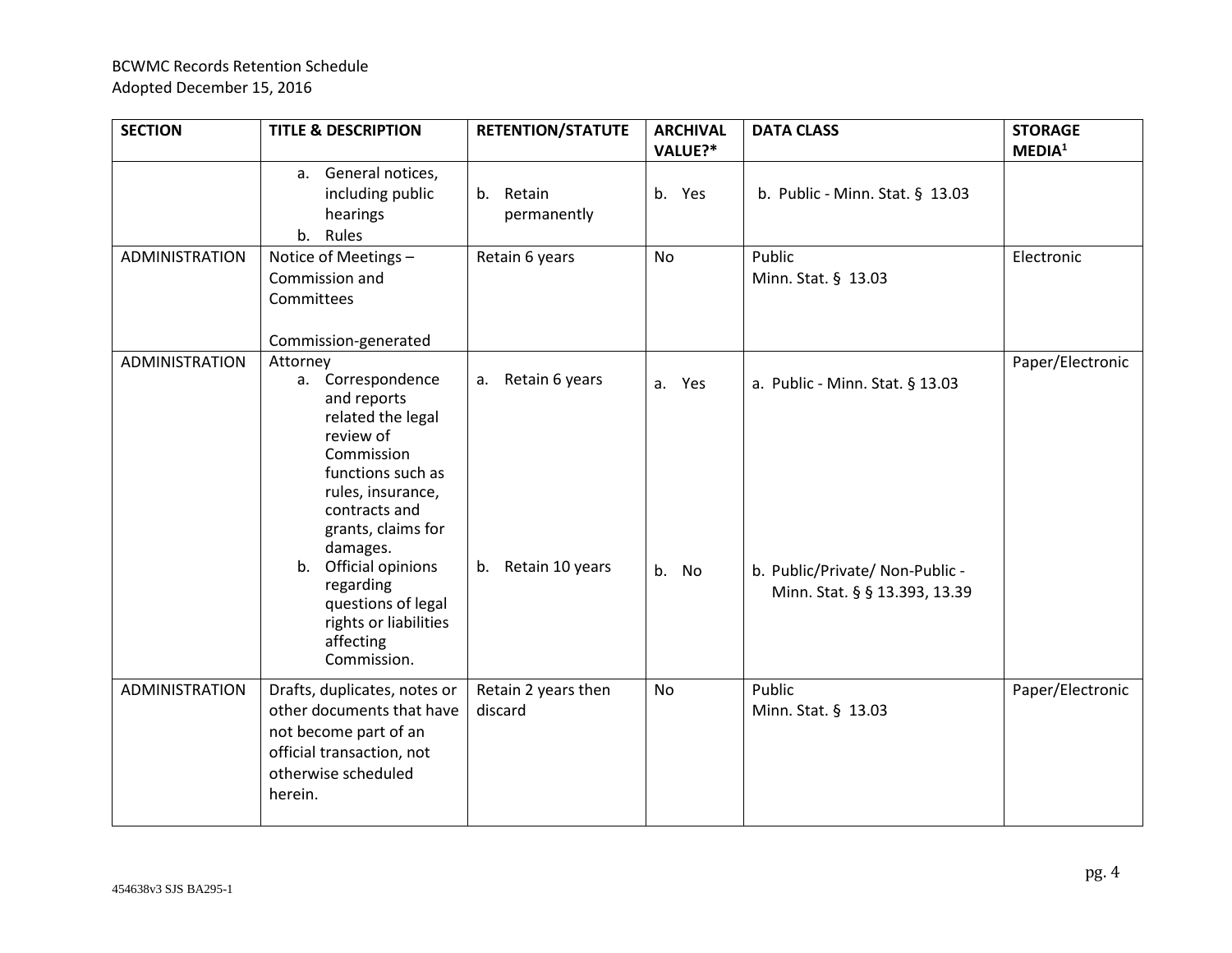| <b>SECTION</b>        | <b>TITLE &amp; DESCRIPTION</b>             | <b>RETENTION/STATUTE</b>                             | <b>ARCHIVAL</b><br>VALUE?* | <b>DATA CLASS</b>                            | <b>STORAGE</b><br>MEDIA <sup>1</sup> |
|-----------------------|--------------------------------------------|------------------------------------------------------|----------------------------|----------------------------------------------|--------------------------------------|
|                       |                                            |                                                      |                            |                                              |                                      |
| ADMINISTRATION        | Historical Information and                 | Retain permanently                                   | Yes                        | Public                                       | Paper/Electronic                     |
|                       | Photographs                                |                                                      |                            | Minn. Stat. § 13.03                          |                                      |
| <b>ADMINISTRATION</b> | <b>Inventories and Equipment</b>           | Retain until                                         | No                         | Public                                       | Electronic                           |
|                       | Lists                                      | superseded                                           |                            | Minn. Stat. § 13.03                          |                                      |
| ADMINISTRATION        | Leases                                     | Retain 10 years after                                | <b>No</b>                  | Public                                       | Electronic                           |
|                       |                                            | paid and audited                                     |                            | Minn. Stat. § 13.03                          |                                      |
| ADMINISTRATION        | Lawsuits                                   |                                                      |                            | Public/Private/Confidential/Protec           | Paper/Electronic                     |
|                       | a. Property Lawsuits                       | a. Retain 10 years<br>after either filing            | a. Yes                     | ted Non-Public                               |                                      |
|                       |                                            | with County or last<br>court activity                |                            | Minn. Stat. § 13.03, 13.39, 13.393,<br>13.82 |                                      |
|                       | b. Civil Litigation                        | b. Retain 10 years<br>after last court<br>activity   | b.<br>No                   |                                              |                                      |
|                       | c. Criminal Litigation                     | Retain 2 years<br>c.<br>after last court<br>activity | c.<br>No                   |                                              |                                      |
| <b>ADMINISTRATION</b> | Newsletters                                | Retain permanently                                   | Yes                        | Public<br>Minn. Stat. § 13.03                | Electronic                           |
| <b>ADMINISTRATION</b> | <b>Press Releases</b>                      | Retain 1 year                                        | No                         | Public                                       | Electronic                           |
|                       |                                            |                                                      |                            | Minn. Stat. § 13.03                          |                                      |
| <b>ADMINISTRATION</b> | <b>Public Opinion Surveys</b>              | Retain permanently                                   | Yes                        | Public                                       | Electronic                           |
|                       |                                            |                                                      |                            | Minn. Stat. § 13.03                          |                                      |
| <b>ADMINISTRATION</b> | <b>Commission meeting</b>                  | Retain 10 years then                                 | <b>No</b>                  | Public                                       | Electronic                           |
|                       | materials not otherwise<br>included herein | discard                                              |                            | Minn. Stat. § 13.03                          |                                      |
| <b>BONDS</b>          | Appearance Bonds                           | Retain 6 years after                                 | <b>No</b>                  | Public                                       | Electronic                           |
|                       |                                            | completion of contract                               |                            | Minn. Stat. § 13.03                          |                                      |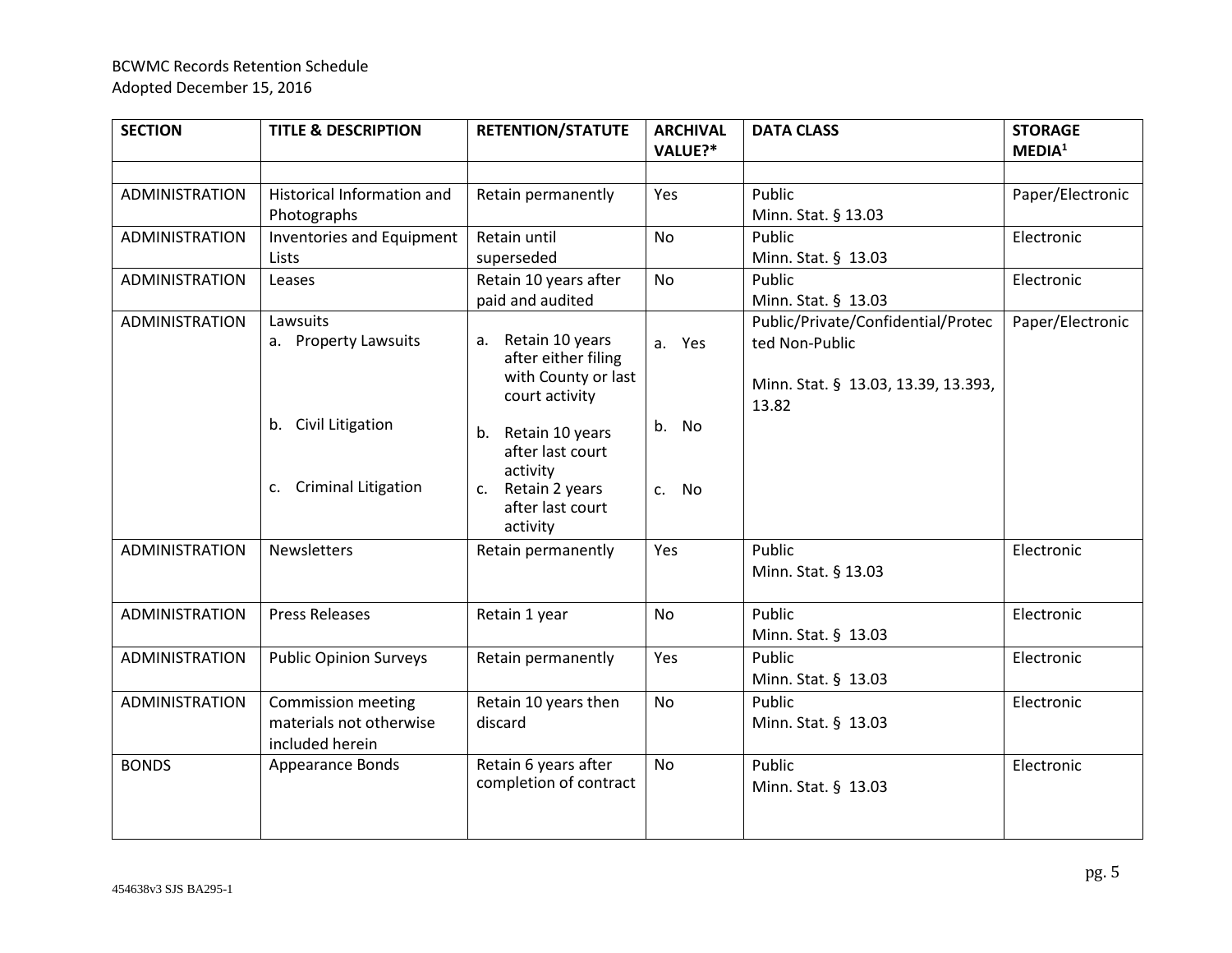| <b>SECTION</b> | <b>TITLE &amp; DESCRIPTION</b>                                                                        | <b>RETENTION/STATUTE</b>                                                                   | <b>ARCHIVAL</b><br>VALUE?* | <b>DATA CLASS</b>             | <b>STORAGE</b><br>MEDIA <sup>1</sup> |
|----------------|-------------------------------------------------------------------------------------------------------|--------------------------------------------------------------------------------------------|----------------------------|-------------------------------|--------------------------------------|
| <b>BONDS</b>   | Contractor License Bonds,<br>Certificates of Insurance,<br>etc.                                       | Retain 6 years after<br>completion of contract                                             | <b>No</b>                  | Public<br>Minn. Stat. § 13.03 | Electronic                           |
| <b>BONDS</b>   | Fidelity Bonds - managers                                                                             | Retain 6 years after<br>completion of service<br>by manager                                | <b>No</b>                  | Public<br>Minn. Stat. § 13.03 | Electronic                           |
| <b>BONDS</b>   | Performance and Payment<br><b>Bonds</b>                                                               | Retain 6 years after<br>completion of contract                                             | <b>No</b>                  | Public<br>Minn. Stat. § 13.03 | Electronic                           |
| <b>BONDS</b>   | Permit Bonds                                                                                          | Retain 6 years after<br>permit closure; retain<br>copy if original<br>returned to provider | No                         | Public<br>Minn. Stat. § 13.03 | Electronic                           |
| <b>FINANCE</b> | Budget - Annual                                                                                       | Retain permanently;<br>transfer copy to State<br>Archives after 10 years                   | Yes                        | Public<br>Minn. Stat. § 13.03 | Electronic                           |
| <b>FINANCE</b> | <b>Budget</b><br>Workpapers/Reports                                                                   | Retain 2 years                                                                             | <b>No</b>                  | Public<br>Minn. Stat. § 13.03 | Electronic                           |
|                | Annual budgeting<br>documents, meeting<br>minutes, monthly reports,<br>breakdown of accounts,<br>etc. |                                                                                            |                            |                               |                                      |
| <b>FINANCE</b> | <b>Assessment Rolls</b><br>Copies of assessment rolls<br>received from county<br>auditor              | Retain 6 years after<br>final payment of<br>assessment                                     | <b>No</b>                  | Public<br>Minn. Stat. § 13.03 | Electronic                           |
| <b>FINANCE</b> | <b>Audit Reports</b>                                                                                  | Retain 7 years                                                                             | <b>No</b>                  | Public<br>Minn. Stat. § 13.03 | Electronic                           |
| <b>FINANCE</b> | <b>Billing Statements</b>                                                                             | Retain 4 years                                                                             | <b>No</b>                  | Public<br>Minn. Stat. § 13.03 | Electronic                           |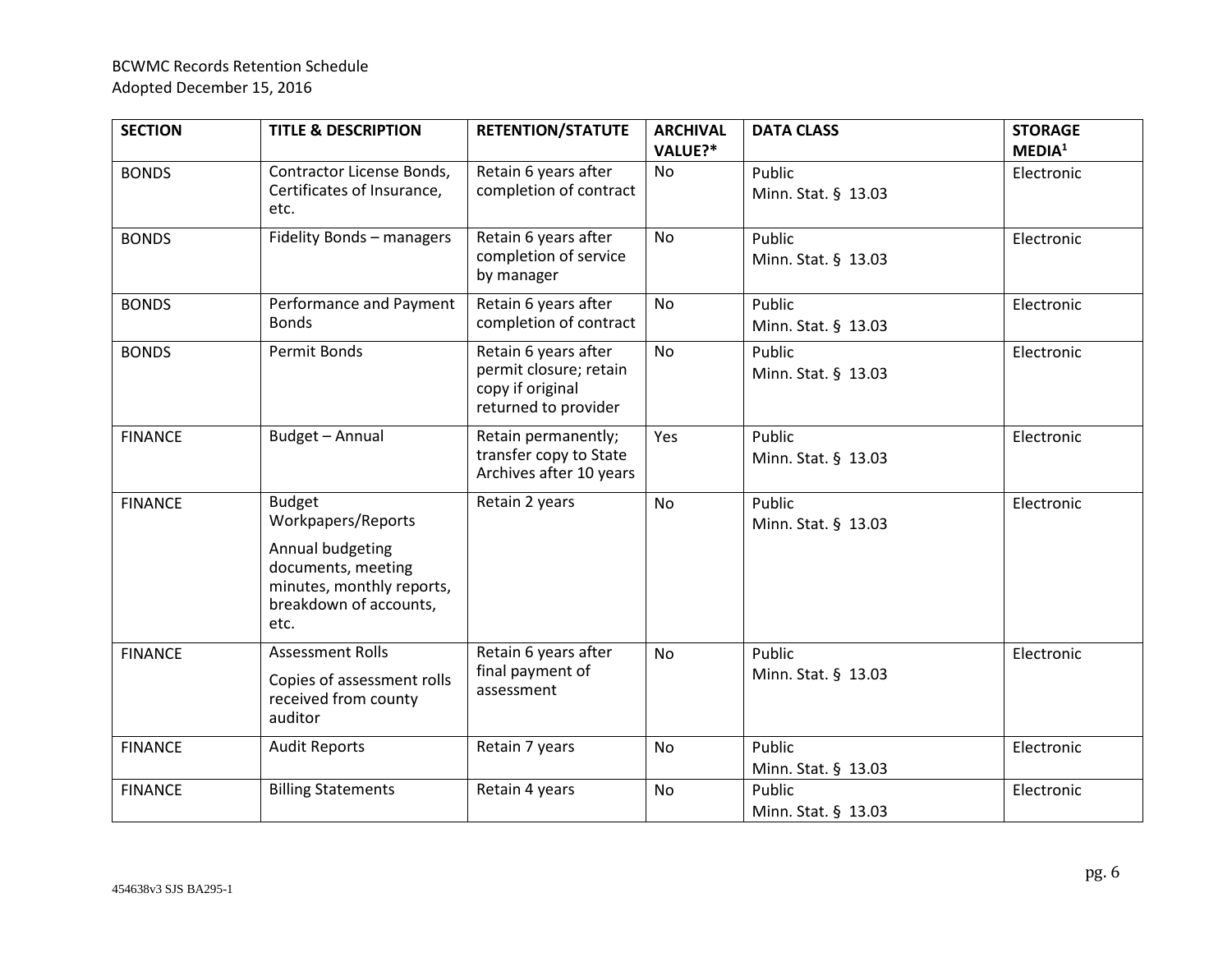| <b>SECTION</b> | <b>TITLE &amp; DESCRIPTION</b>                                                                                                                                                                                                                                                                                                                                                                                                               | <b>RETENTION/STATUTE</b>                                                                                   | <b>ARCHIVAL</b><br>VALUE?* | <b>DATA CLASS</b>                                                                                                                                                                                    | <b>STORAGE</b><br>MEDIA <sup>1</sup> |
|----------------|----------------------------------------------------------------------------------------------------------------------------------------------------------------------------------------------------------------------------------------------------------------------------------------------------------------------------------------------------------------------------------------------------------------------------------------------|------------------------------------------------------------------------------------------------------------|----------------------------|------------------------------------------------------------------------------------------------------------------------------------------------------------------------------------------------------|--------------------------------------|
| <b>FINANCE</b> | <b>Bank Statements</b><br>Deposit slips, deposit<br>books and reconciliations                                                                                                                                                                                                                                                                                                                                                                | Retain 6 years                                                                                             | No                         | Public<br>Minn. Stat. § 13.03                                                                                                                                                                        | Electronic                           |
| <b>FINANCE</b> | <b>Budget Reports</b>                                                                                                                                                                                                                                                                                                                                                                                                                        | Retain 2 years                                                                                             | <b>No</b>                  | Public<br>Minn. Stat. § 13.03                                                                                                                                                                        | Electronic                           |
| <b>FINANCE</b> | Checks<br>a. Checks (Canceled and<br>Voided) Accounts<br>Payable - paid and<br>returned checks<br>b. Checks (Accounts<br>Receivable) - Checks<br>received from<br>customers submitted<br>electronically to<br>financial institution<br>c. Checks-(Canceled and<br>Voided) Payroll - paid<br>and returned checks<br>d. Checks (NSF) Bad<br>Checks and Bad Check<br>Lists<br>e. Checks (Duplicate) -<br>alphabetical order of<br>checks issued | a. Retain 6 years<br>Retain 7 days<br>b.<br>Retain 6 years<br>c.<br>d. Retain 6 years<br>e. Retain 4 years | No                         | Public - Minn. Stat. § 13.03<br>a.<br>b. Public/Private - Minn. Stat. §<br>13.37<br>c. Public/Private - Minn. Stat. §<br>13.43<br>d. Public - Minn. Stat. § 13.03<br>e. Public - Minn. Stat. § 13.03 | Electronic                           |
|                |                                                                                                                                                                                                                                                                                                                                                                                                                                              |                                                                                                            |                            |                                                                                                                                                                                                      |                                      |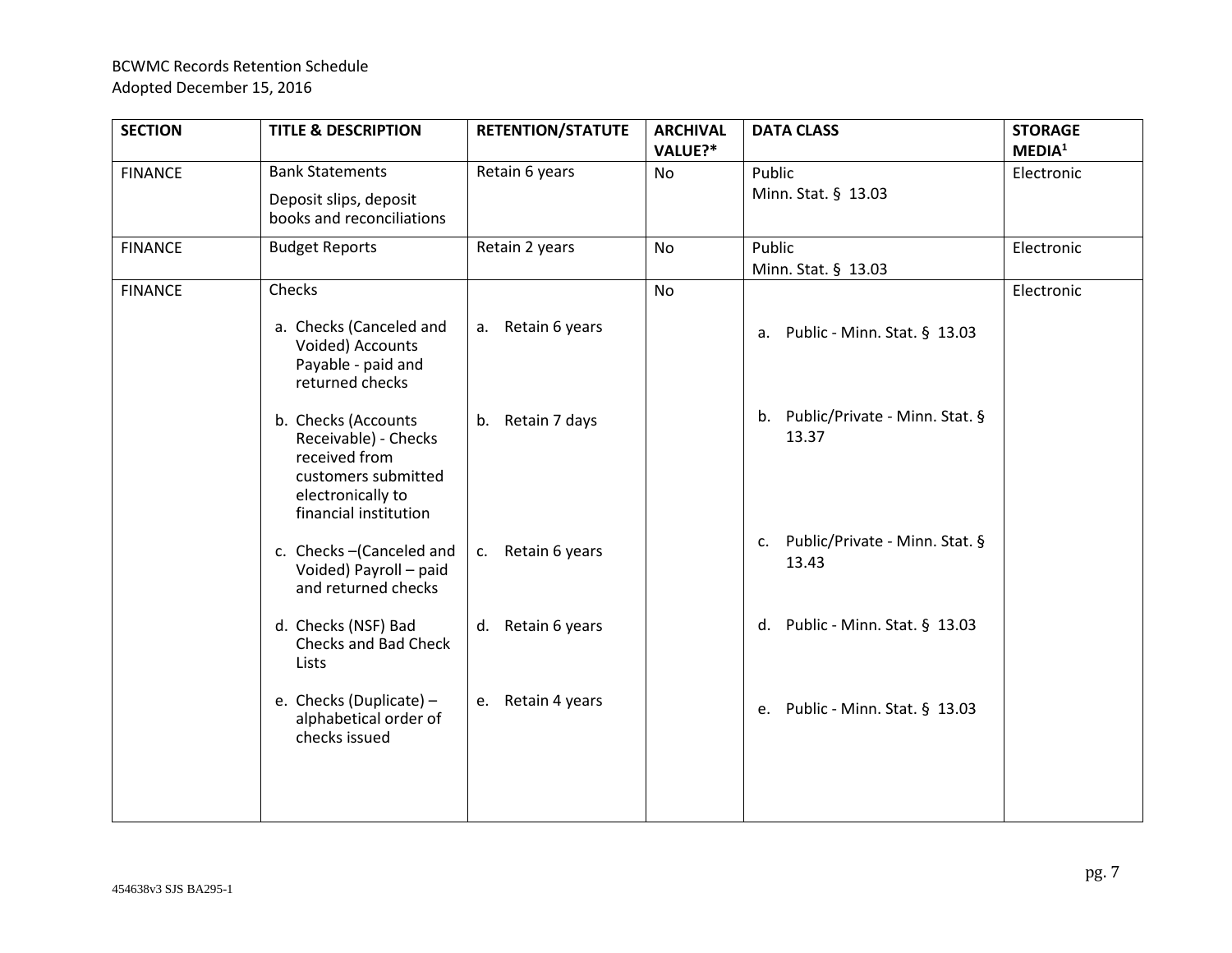| <b>SECTION</b>   | <b>TITLE &amp; DESCRIPTION</b>                                                                                                                                                                         | <b>RETENTION/STATUTE</b>                  | <b>ARCHIVAL</b><br>VALUE?* | <b>DATA CLASS</b>                     | <b>STORAGE</b><br>MEDIA <sup>1</sup> |
|------------------|--------------------------------------------------------------------------------------------------------------------------------------------------------------------------------------------------------|-------------------------------------------|----------------------------|---------------------------------------|--------------------------------------|
| <b>FINANCE</b>   | <b>Receipts and Receipt</b><br><b>Books</b><br>Records documenting cash<br>received by the<br>Commission                                                                                               | Retain 6 years                            | <b>No</b>                  | Public<br>Minn. Stat. § 13.03         | Electronic                           |
| <b>FINANCE</b>   | Accounts Payable and<br><b>Accounts Receivable</b><br>Ledgers and Journals<br>Records of all accounts of<br>monies owed to other<br>parties by the Commission<br>and monies owed to the<br>Commission. | Retain 6 years                            | <b>No</b>                  | Public<br>Minn. Stat. § 13.03         | Electronic                           |
| <b>FINANCE</b>   | <b>Investment Documents</b><br>Record of investments<br>made by the Commission.                                                                                                                        | Retain 4 years after<br>maturity          | <b>No</b>                  | Public<br>Minn. Stat. § 13.03         | Electronic                           |
| <b>FINANCE</b>   | Invoices<br>Record of payments and<br>requests for payment of<br>accounts paid by or to the<br>Commission.                                                                                             | Retain 6 years                            | <b>No</b>                  | Public<br>Minn. Stat. § 13.03         | Electronic                           |
| <b>FINANCE</b>   | Payroll <sup>2</sup> History Card                                                                                                                                                                      | Retain permanently                        | <b>No</b>                  | Public/Private<br>Minn. Stat. § 13.43 | Electronic                           |
| <b>FINANCE</b>   | Pension and Retirement<br>Reports <sup>2</sup>                                                                                                                                                         | Retain 10 years                           | No                         | Public/Private<br>Minn. Stat. § 13.43 | Electronic                           |
| <b>FINANCE</b>   | <b>Purged Accounts</b>                                                                                                                                                                                 | Retain 6 years<br>(irrespective of audit) | <b>No</b>                  | Public<br>Minn. Stat. § 13.03         | Electronic                           |
| <b>FINANCIAL</b> | Staffing Lists <sup>2</sup>                                                                                                                                                                            | Retain 6 years                            | <b>No</b>                  | Public<br>Minn. Stat. § 13.03         | Electronic                           |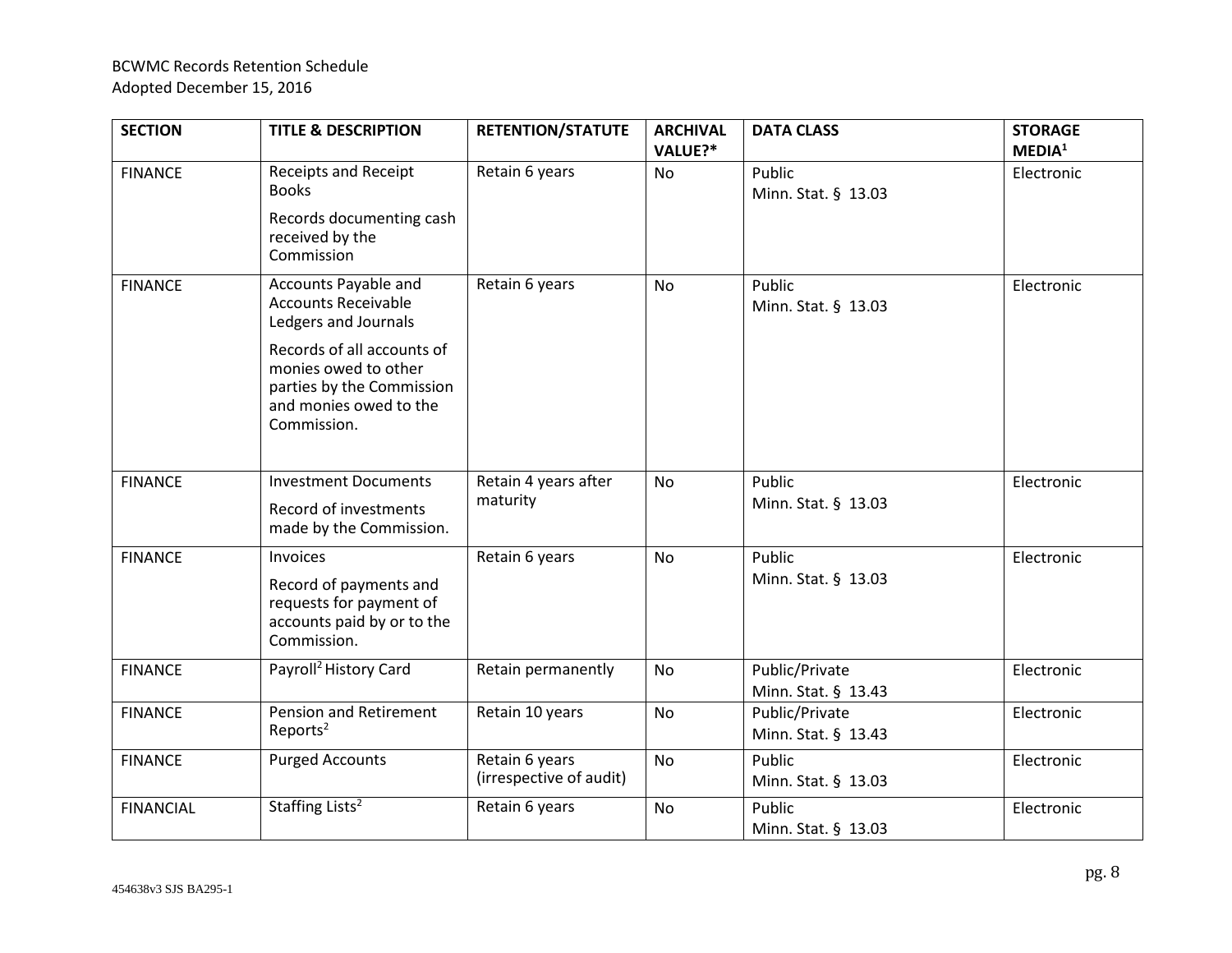| <b>SECTION</b>   | <b>TITLE &amp; DESCRIPTION</b>                                                                                            | <b>RETENTION/STATUTE</b>                               | <b>ARCHIVAL</b><br>VALUE?* | <b>DATA CLASS</b>                     | <b>STORAGE</b><br>MEDIA <sup>1</sup> |
|------------------|---------------------------------------------------------------------------------------------------------------------------|--------------------------------------------------------|----------------------------|---------------------------------------|--------------------------------------|
| <b>FINANCE</b>   | Time Sheets <sup>2</sup>                                                                                                  | Retain 6 years                                         | <b>No</b>                  | Public/Private                        | Electronic                           |
|                  | Originals                                                                                                                 |                                                        |                            | Minn. Stat. § 13.43                   |                                      |
| <b>FINANCE</b>   | $W-2$ Statements -                                                                                                        | Retain 6 years                                         | <b>No</b>                  | Public/Private                        | Electronic                           |
|                  | <b>Employers Copy</b>                                                                                                     |                                                        |                            | Minn. Stat. § 13.43                   |                                      |
| <b>FINANCE</b>   | W-4 Form - Originals                                                                                                      | Retain until replaced                                  | <b>No</b>                  | Public/Private<br>Minn. Stat. § 13.43 | Electronic                           |
| <b>FINANCE</b>   | <b>Workers' Compensation</b><br>Claims <sup>2</sup>                                                                       | Retain 20 years                                        | <b>No</b>                  | Private<br>Minn. Stat. § 176.231      | Electronic                           |
|                  | Injury reports and<br>correspondence dealing<br>with injuries. If infectious<br>disease, retain 30 years<br>per HRS 04400 |                                                        |                            |                                       |                                      |
| <b>FINANCIAL</b> | 1099 Miscellaneous<br>Income                                                                                              | Retain 6 years                                         | <b>No</b>                  | Public/Private<br>Minn. Stat. § 13.43 | Electronic                           |
| <b>INSURANCE</b> | <b>Policies</b>                                                                                                           | Retain 6 years after                                   | <b>No</b>                  | Public                                | Electronic                           |
|                  | Includes, but is not limited<br>to, auto, life, property,<br>public officials, general<br>liability, umbrella liability.  | expiration                                             |                            | Minn. Stat. § 13.03                   |                                      |
| <b>INSURANCE</b> | <b>Workers' Compensation</b><br>Claim Register <sup>2</sup>                                                               | Retain permanently                                     | <b>No</b>                  | Public<br>Minn. Stat. § 176.231       | Electronic                           |
| <b>PERMITS</b>   | Applications and<br>Correspondence                                                                                        | Retain 10 years, then<br>transfer to State<br>Archives | Yes                        | Public<br>Minn. Stat. § 13.03         | Electronic                           |
| <b>PERMITS</b>   | Engineer's Reports                                                                                                        | Retain 10 years, then<br>transfer to State<br>Archives | Yes                        | Public<br>Minn. Stat. § 13.03         | Electronic                           |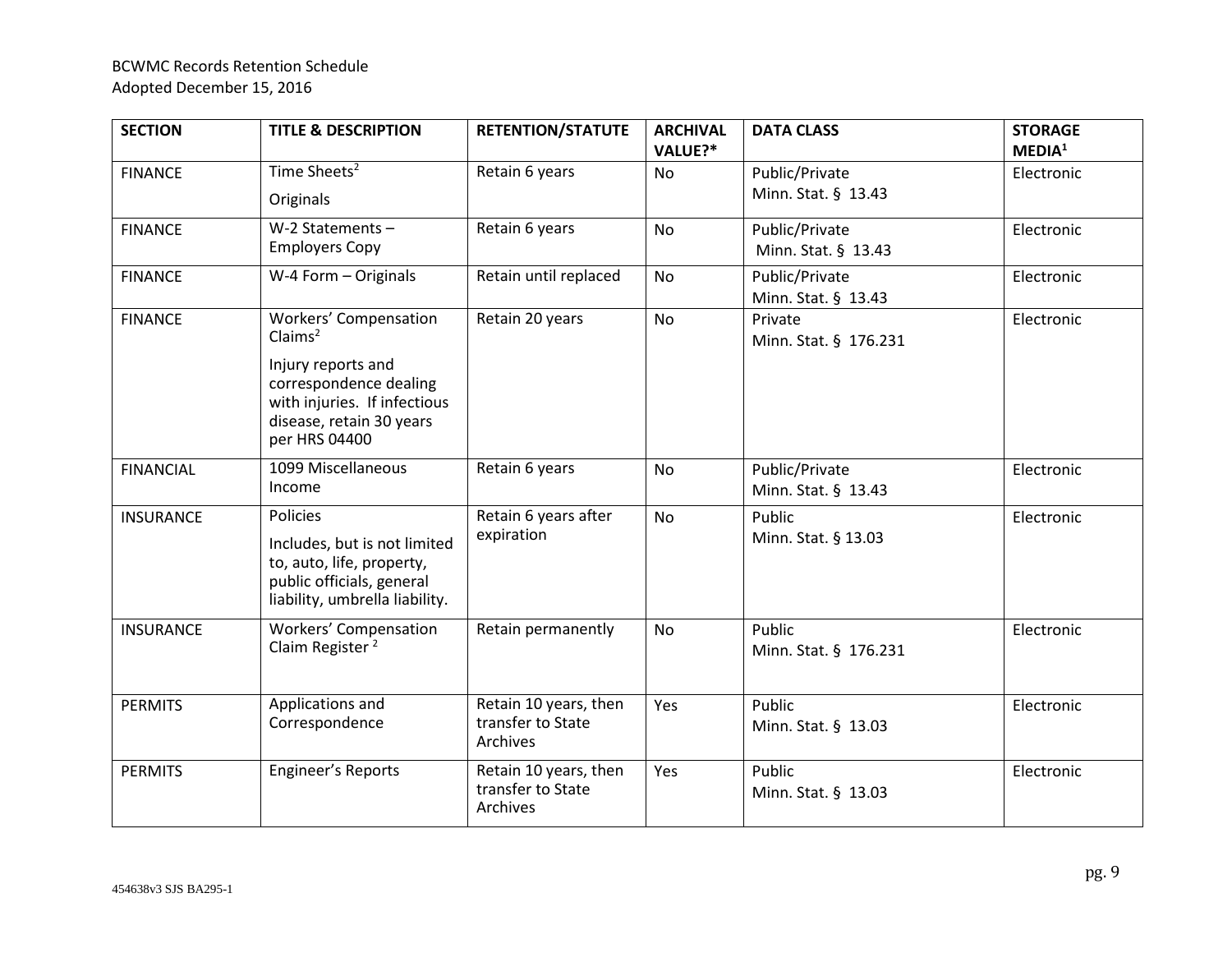| <b>SECTION</b>   | <b>TITLE &amp; DESCRIPTION</b>                                                                         | <b>RETENTION/STATUTE</b>                                                                                  | <b>ARCHIVAL</b><br>VALUE?* | <b>DATA CLASS</b>             | <b>STORAGE</b><br>MEDIA <sup>1</sup> |
|------------------|--------------------------------------------------------------------------------------------------------|-----------------------------------------------------------------------------------------------------------|----------------------------|-------------------------------|--------------------------------------|
| <b>PERMITS</b>   | Inspectors' Reports<br>Includes reports,<br>inspectors' documents<br>relating to permit<br>inspections | Retain 10 years, then<br>transfer to State<br>Archives                                                    | Yes                        | Public<br>Minn. Stat. § 13.03 | Electronic                           |
| <b>PERMITS</b>   | <b>Permit Financial</b><br>Assurances Bonds, Letters<br>of Credit, Letters of<br>Reduction, etc.       | Retain 6 years after<br>permit closure                                                                    | <b>No</b>                  | Public<br>Minn. Stat. § 13.03 | Electronic                           |
| <b>PERMITS</b>   | Permits                                                                                                | Retain permanently                                                                                        | <b>No</b>                  | Public<br>Minn. Stat. § 13.03 | Electronic                           |
| <b>PERMITS</b>   | Plans                                                                                                  | Retain permanently                                                                                        | <b>No</b>                  | Public<br>Minn. Stat. § 13.03 | Electronic                           |
| <b>TECHNICAL</b> | Water Quality and<br><b>Quantity Monitoring</b><br>Raw data, lab reports,<br>QA/QC data                | Retain 30 years                                                                                           | <b>No</b>                  | Public<br>Minn. Stat. § 13.03 | Paper Field<br>Notes/Electronic      |
| <b>TECHNICAL</b> | <b>Water Monitoring Reports</b><br>Annual, cumulative from<br>project                                  | Retain permanently                                                                                        | <b>No</b>                  | Public<br>Minn. Stat. § 13.03 | Electronic                           |
| <b>CIP</b>       | Feasibility Studies/Reports,<br><b>Commission Project</b><br>Designs and Final Reports                 | Retain through<br>expected life of project<br>(typically 30 years),<br>then transfer to State<br>Archives | Yes                        | Public<br>Minn. Stat. § 13.03 | Electronic                           |
| <b>CIP</b>       | <b>Contracts For Capital</b><br>Improvements                                                           | Retain permanently                                                                                        | Yes                        | Public<br>Minn. Stat. § 13.03 | Electronic                           |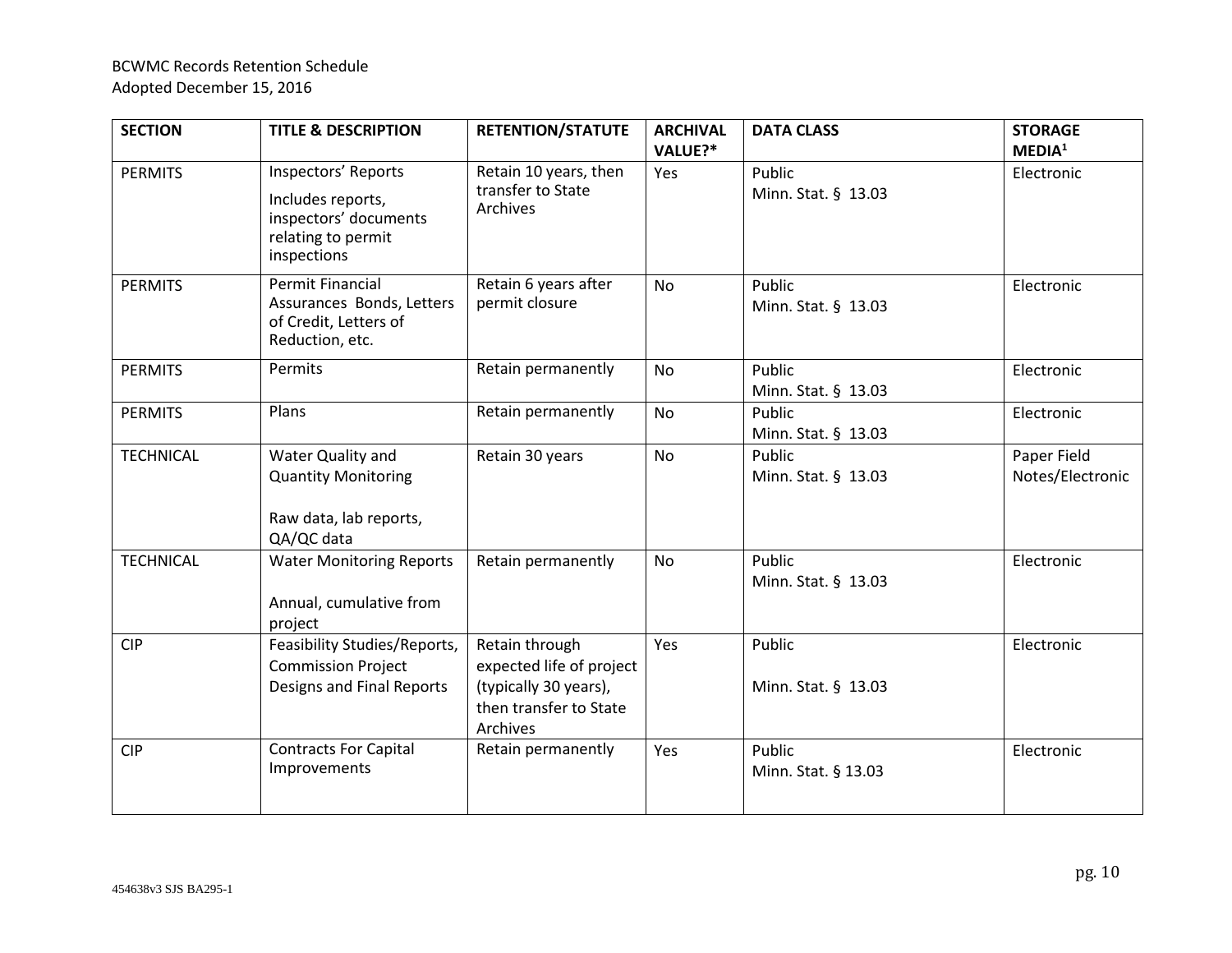| <b>SECTION</b>      | <b>TITLE &amp; DESCRIPTION</b>                                                                                                                | <b>RETENTION/STATUTE</b>                                                                           | <b>ARCHIVAL</b><br>VALUE?* | <b>DATA CLASS</b>             | <b>STORAGE</b><br>MEDIA <sup>1</sup> |
|---------------------|-----------------------------------------------------------------------------------------------------------------------------------------------|----------------------------------------------------------------------------------------------------|----------------------------|-------------------------------|--------------------------------------|
| <b>CIP</b>          | Project Records                                                                                                                               | Retain 5 years, unless<br>project is a major<br>capital improvement,<br>then retain<br>permanently | Yes                        | Public<br>Minn. Stat. § 13.03 | Electronic                           |
| <b>CIP</b>          | <b>Property Surveys</b>                                                                                                                       | Retain permanently                                                                                 | Yes                        | Public<br>Minn. Stat. § 13.03 | Electronic                           |
| PLANNING            | a. Watershed<br>Management Plan<br>Document,<br>Amendments and<br>Records                                                                     | a. Retain<br>permanently                                                                           | <b>No</b>                  | Public<br>Minn. Stat. § 13.03 | Electronic                           |
|                     | b. Plan development<br>documents, meeting<br>minutes, official<br>comments and<br>responses on draft<br>plan, etc.                            | b. Retain until<br>superseded                                                                      |                            |                               |                                      |
| PLANNING            | Documents pertaining to<br>amendments to<br>Watershed Plan including<br>official comments and<br>responses on draft<br>amendment              | Retain permanently                                                                                 | Yes                        | Public<br>Minn. Stat. § 13.03 | Electronic                           |
| <b>RECORDS MGMT</b> | Authority to Dispose of<br>Records State Form (PR-1)<br>Used to approve<br>destruction of records not<br>on an approved retention<br>schedule | Retain permanently                                                                                 | Yes                        | Public<br>Minn. Stat. § 13.03 | Electronic                           |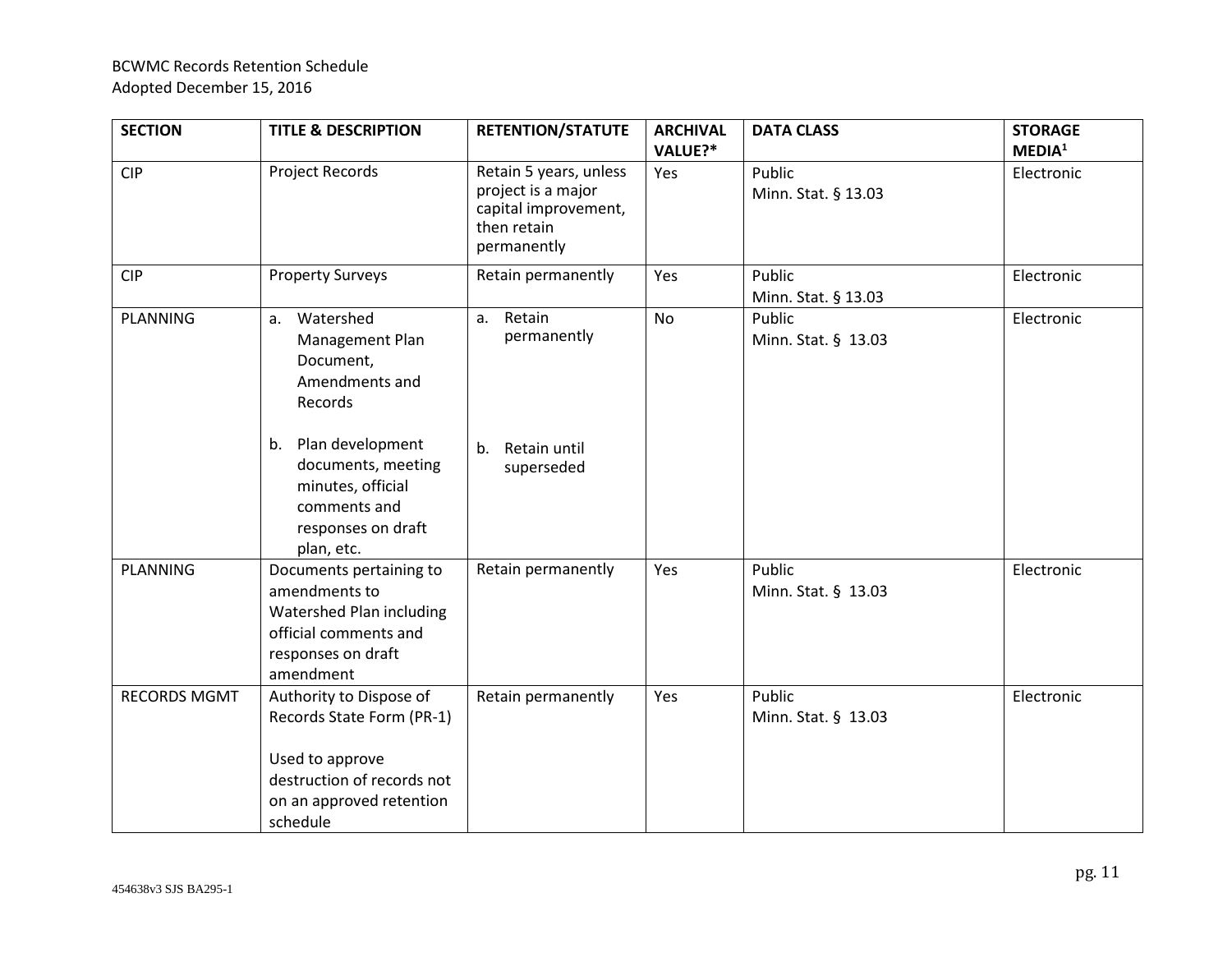| <b>SECTION</b>      | <b>TITLE &amp; DESCRIPTION</b>                                                                                                                                           | <b>RETENTION/STATUTE</b>                                       | <b>ARCHIVAL</b><br>VALUE?* | <b>DATA CLASS</b>             | <b>STORAGE</b><br>MEDIA <sup>1</sup> |
|---------------------|--------------------------------------------------------------------------------------------------------------------------------------------------------------------------|----------------------------------------------------------------|----------------------------|-------------------------------|--------------------------------------|
| <b>RECORDS MGMT</b> | Records Inventories<br>List of specific types of<br>records generated by<br>BCWMC. Used for<br>generating retention<br>schedules                                         | Retain until<br>superseded                                     | No                         | Public<br>Minn. Stat. § 13.03 | Electronic                           |
| <b>RECORDS MGMT</b> | <b>Records Retention</b><br>Schedules<br>List of specific types of<br>records maintained by an<br>agency and the period of<br>time that each type should<br>be retained. | Retain until<br>superseded.                                    | <b>No</b>                  | Public<br>Minn. Stat. § 13.03 | Electronic                           |
| <b>RECORDS MGMT</b> | Records<br>Transfer/Transmittal List<br>Documentation that tracks<br>and verifies the transfer of<br>records.                                                            | Retain 1 year or until<br>the records are<br>removed/destroyed | <b>No</b>                  | Public<br>Minn. Stat. § 13.03 | Electronic                           |

\* If a particular record series has archival value, it should ultimately be transferred to the State Archives when it no longer needs to be retained in the BCWMC.

<sup>1</sup> Storage media may currently be paper and documents previously transferred to State Archives were paper. The BCWMC is working to digitize all historical files for retention and transfer purposes.

<sup>2</sup> The BCWMC currently uses contractors and consultants to complete its work. These provisions would only be used if the BCWMC were to hire actual staff.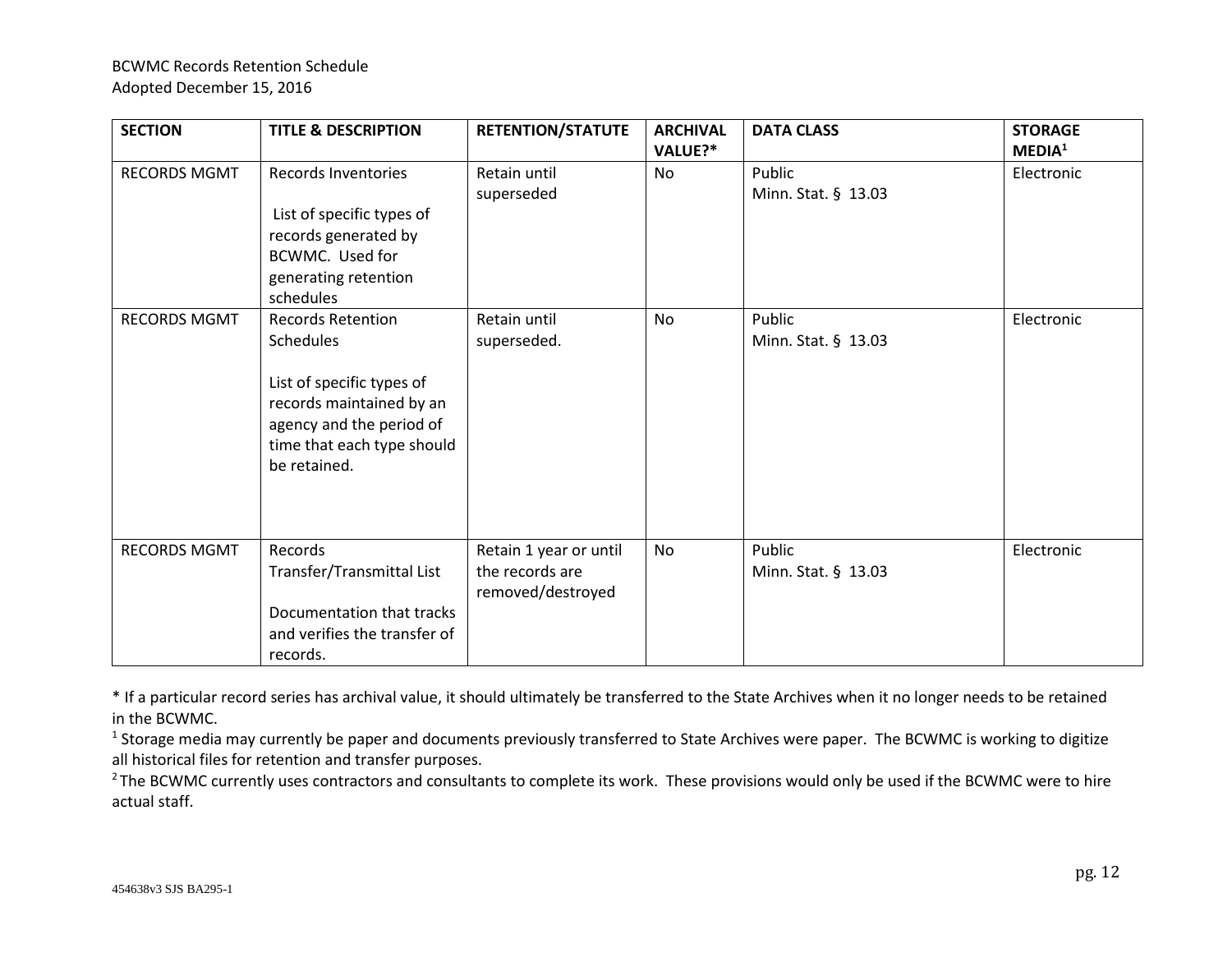APPENDIX C

# **BASSETT CREEK WATERSHED MANAGEMENT COMMISSION**

**DATA PRACTICES PROCEDURES**

 *Adopted: May 21, 2020*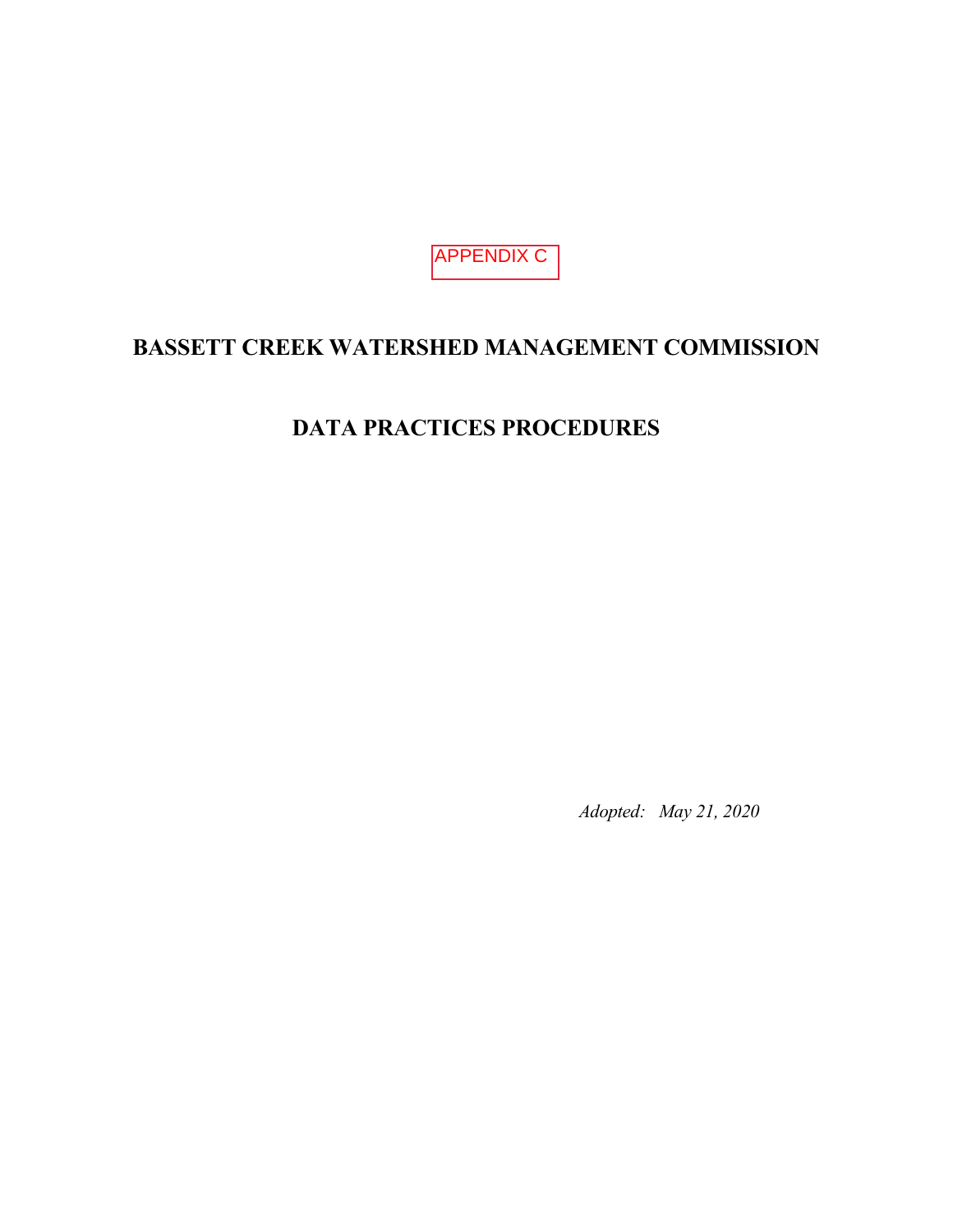# BASSETT CREEK WATERSHED MANAGEMENT COMMISSION

# **DATA PRACTICES PROCEDURES**

# **INDEX**

| <b>Subject</b> | Page                                                  |
|----------------|-------------------------------------------------------|
| $\mathbf{I}$ . |                                                       |
| Π.             |                                                       |
| Ш.             |                                                       |
| IV.            |                                                       |
|                | A.<br><b>B.</b><br>$C_{\cdot}$<br>D.<br>Ε.            |
| V.             |                                                       |
|                | A<br><b>B.</b><br>$C_{\cdot}$<br>D.<br>E.<br>F.<br>G. |
| VI.            |                                                       |
| VII.           |                                                       |
| VIII.          |                                                       |
| IX.            |                                                       |
| X.             | A.<br><b>B.</b><br>C.<br>D.<br>Ε.                     |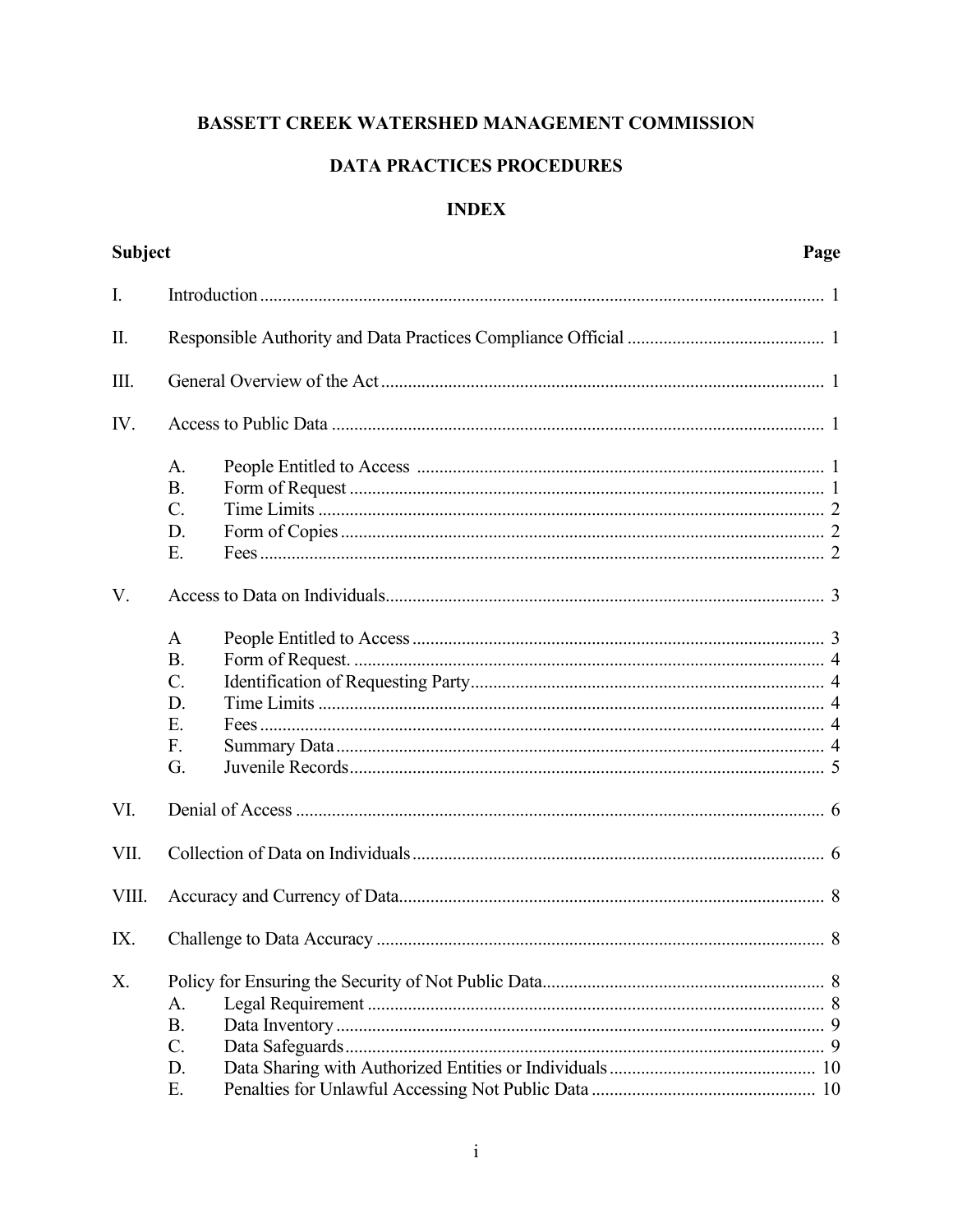# **EXHIBITS Number**

| The Minnesota Government Data Practices Act: Definitions and Classifications of Data 2 |  |
|----------------------------------------------------------------------------------------|--|
|                                                                                        |  |
|                                                                                        |  |
|                                                                                        |  |
|                                                                                        |  |
|                                                                                        |  |
|                                                                                        |  |
|                                                                                        |  |
| <b>APPENDICES</b><br>Letter                                                            |  |

|--|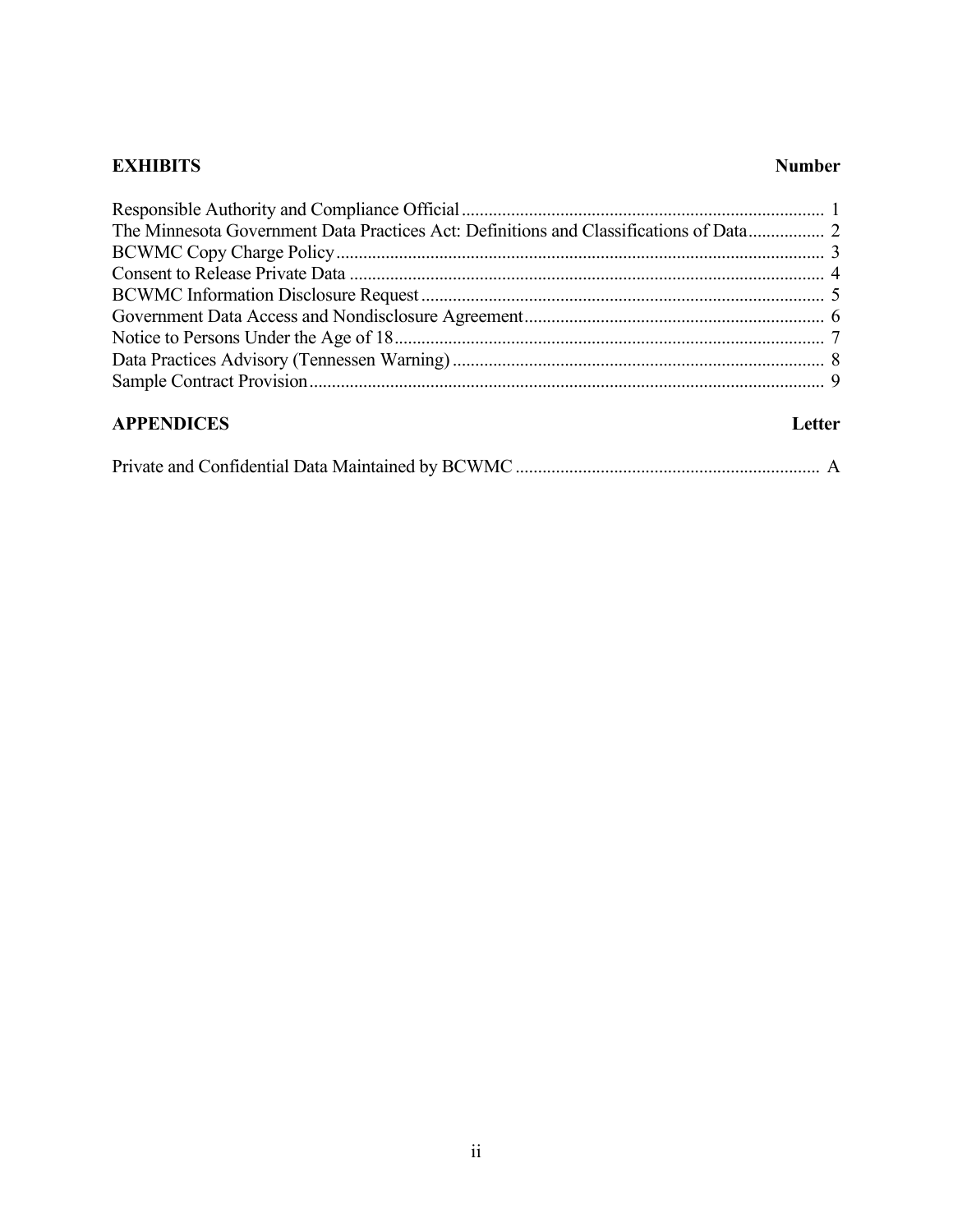## **BASSETT CREEK WATERSHED MANAGEMENT COMMISSION ("BCWMC") DATA PRACTICES PROCEDURES**

# **I. Introduction.**

These procedures are adopted to comply with the requirements of the Minnesota Data Practices Act (the "Act"), specifically Minnesota Statutes Sections 13.025, 13.03, subdivision 2 and 13.05 subdivision 5.

#### **II. Responsible Authority and Data Practices Compliance Official.**

The person who is the responsible authority and the data practices compliance official for compliance with the Act is the Administrator. The name and contact information for the responsible authority and data practices compliance official are provided in Exhibit 1.

#### **III. General Overview of the Act.**

The Act regulates the handling of all government data that are created, collected, received, or released by a state entity, political subdivision, or statewide system, no matter what form the data are in, or how the data are stored or used.

The Act establishes a system of data classifications that defines, in general terms, who is legally authorized to access government data. The classification system is constructed from the definitions provided in Minnesota Statutes Section 13.02. A table that summarizes the classifications is attached as Exhibit 2.

# **IV. Access to Public Data.**

All information maintained by BCWMC is public unless there is a specific statutory designation that gives it a different classification.

**A. People Entitled to Access.** Any person has the right to inspect and copy public data. The person also has the right to have an explanation of the meaning of the data. The person does not need to state his or her name or give the reason for the request, unless a statute specifically authorizes BCWMC to request such information. BCWMC may ask a person to provide identifying or clarifying information for the sole purpose of facilitating access to the data. Examples of when identifying information may be requested include, but are not limited to, obtaining a mailing address when the person has requested that copies be mailed or requesting identification when copies have been paid for by check.

**B. Form of Request.** The request for public data may be verbal or written. The responsible authority may require a verbal request to be made in writing, whenever a written request will assist the responsible authority in performing his or her duties.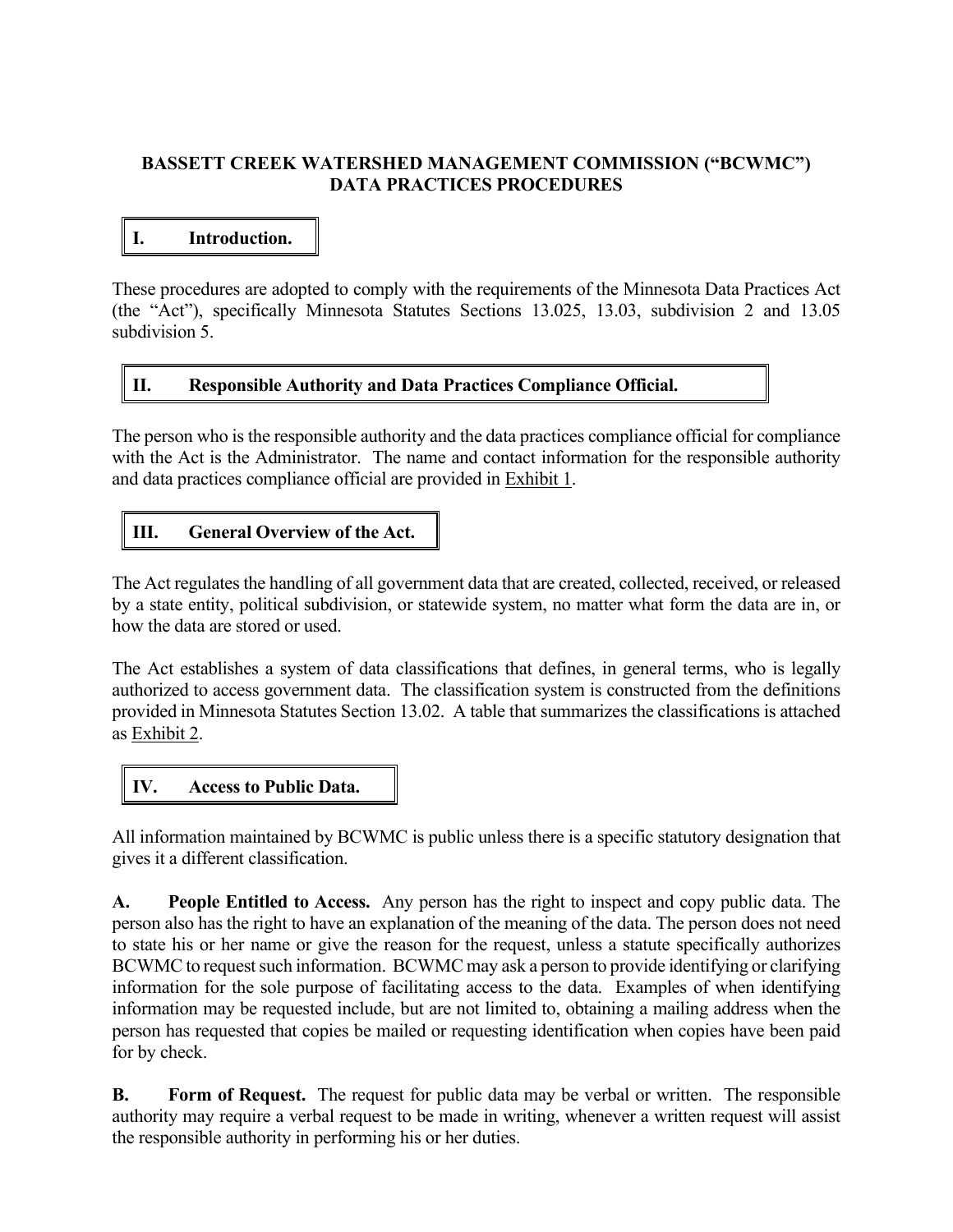#### **C. Time Limits.**

- **Requests.** Requests will be received and processed only during normal business hours.
- **Response to Members of the Public.** If a request is made by a member of the public and access or copies cannot be made at the time of the request, copies will be supplied within 10 working days after receiving the request, if feasible. If the copies cannot be prepared within 10 working days, the responsible authority will notify the requester of the anticipated time schedule and the reasons for the delay.
- **Response to Data Subject.** If the request is made by the data subject, the response must be immediate, if possible, or within 10 working days if an immediate response is not possible.

**D. Form of Copies.** Where public data is maintained in a computer storage medium, the responsible authority must provide copies of the public data in electronic form, upon request, if a copy can reasonably be made in that form. The responsible authority is not required to provide the data in an electronic format or program that is different from the format or program in which the responsible authority maintains the data. The responsible authority may charge a fee for the actual cost of providing the copy.

- **E. Fees.**
- **No Fees Charged.** No fee may be charged for merely inspecting data. An inspection of data includes instances where the responsible authority prints copies of data, when the only method of providing for inspection is to print a copy. The responsible authority may, but is not required to, waive the actual costs associated with responding to a request for the electronic transmittal of less than 100 pages of data if the data is readily available in an electronic format. When copies are requested and a fee is charged for copies, no fee may be charged for time spent separating public from not public data.
- **Fees Charged.** Fees may be charged only if the requesting person asks for a copy or electronic transmittal of the data. Fees will be charged according to BCWMC's standard copying policy, attached as Exhibit 3.

The responsible authority may charge an additional fee if the copies have commercial value and are a substantial and discrete portion of a formula, compilation, program, process, or system developed with significant expenditure of public funds. This additional fee must relate to the actual development costs of the information. The responsible authority may also charge a fee for remote access to data where the data or the access is enhanced at the request of the person seeking access.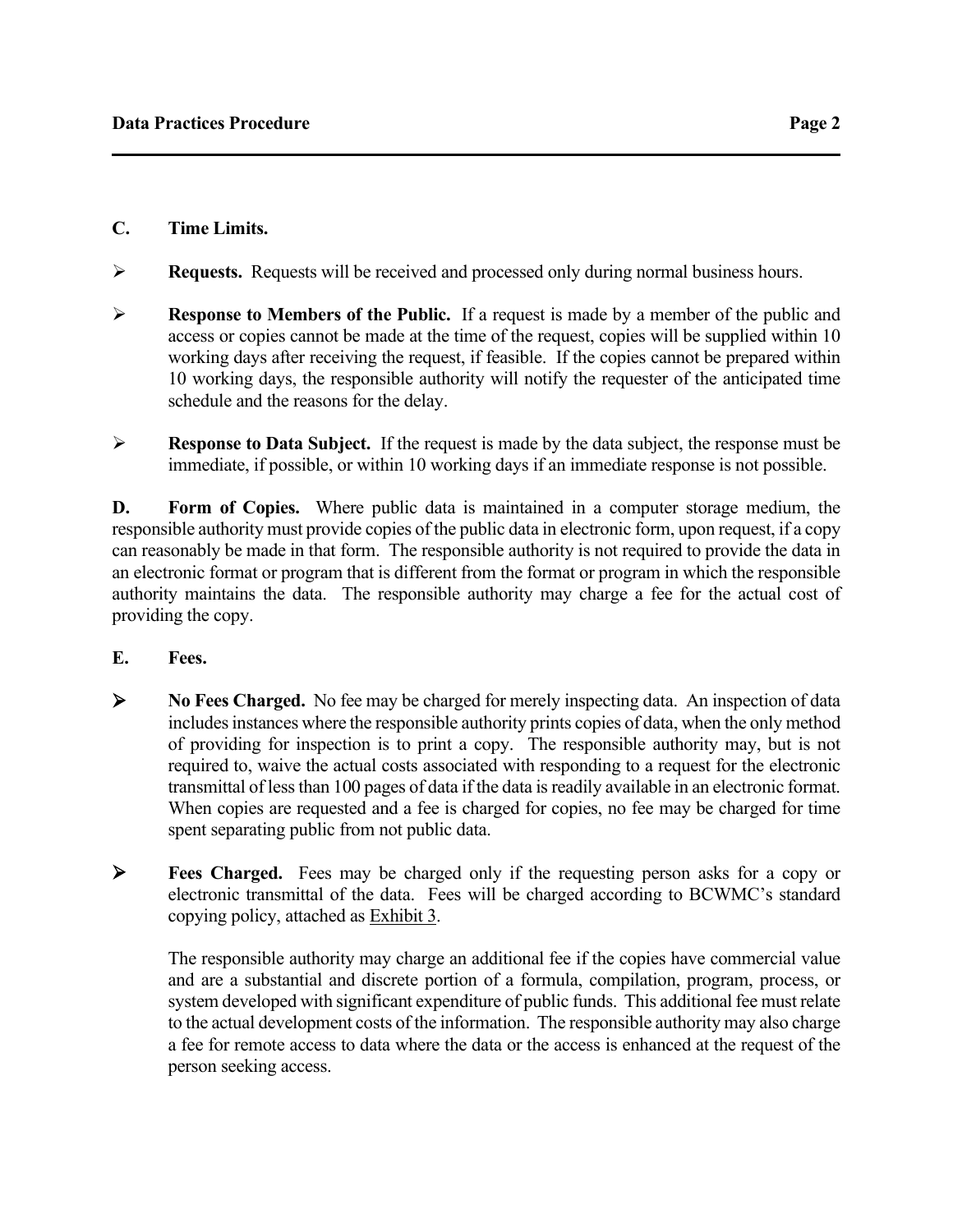#### **V. Access to Data on Individuals.**

Information about individual people is classified by law as public, private, or confidential. A list of the private and confidential information maintained by BCWMC is contained in Appendix A. The form used to collect private and confidential information is contained in Exhibit 8.

#### **A. People Entitled to Access.**

- $\triangleright$  Public information about an individual may be shown or given to anyone for any reason.
- $\triangleright$  Private information about an individual may be shown or given to:
	- The individual data subject (as limited by an applicable statute or federal law), but BCWMC is not obligated to provide access to the individual data subject more frequently than only once every six months, unless a dispute or legal action pursuant to the Act is pending or unless additional data on the individual has been collected or created.
	- A person or entity that has been given access by the express written consent of the individual data subject. This consent must be on the form attached as Exhibit 4, or on a reasonably similar form.
	- Entities and agencies as determined by the responsible authority that are authorized by statute, including Minnesota Statutes Section 13.05, subdivision 4, or federal law, to gain access to that specific data.
	- The BCWMC Administrator, BCWMC Commissioners, Alternate Commissioners, and outside agents under contract with BCWMC (e.g., insurance adjusters, engineers or attorneys) whose work assignments reasonably require access. The responsible authority is authorized to determine whose work assignments or responsibilities require access to data.
- $\triangleright$  Confidential information may not be given to the public or the individual subject of the data, but may be shown or given to:
	- People who are authorized access by statute, including Minnesota Statutes Section 13.05, or federal law to gain access to that specific data.
	- The BCWMC Administrator, BCWMC Commissioners, Alternate Commissioners, and outside agents under contract with BCWMC (e.g., insurance adjusters, engineers or attorneys) whose work assignments reasonably require access. The responsible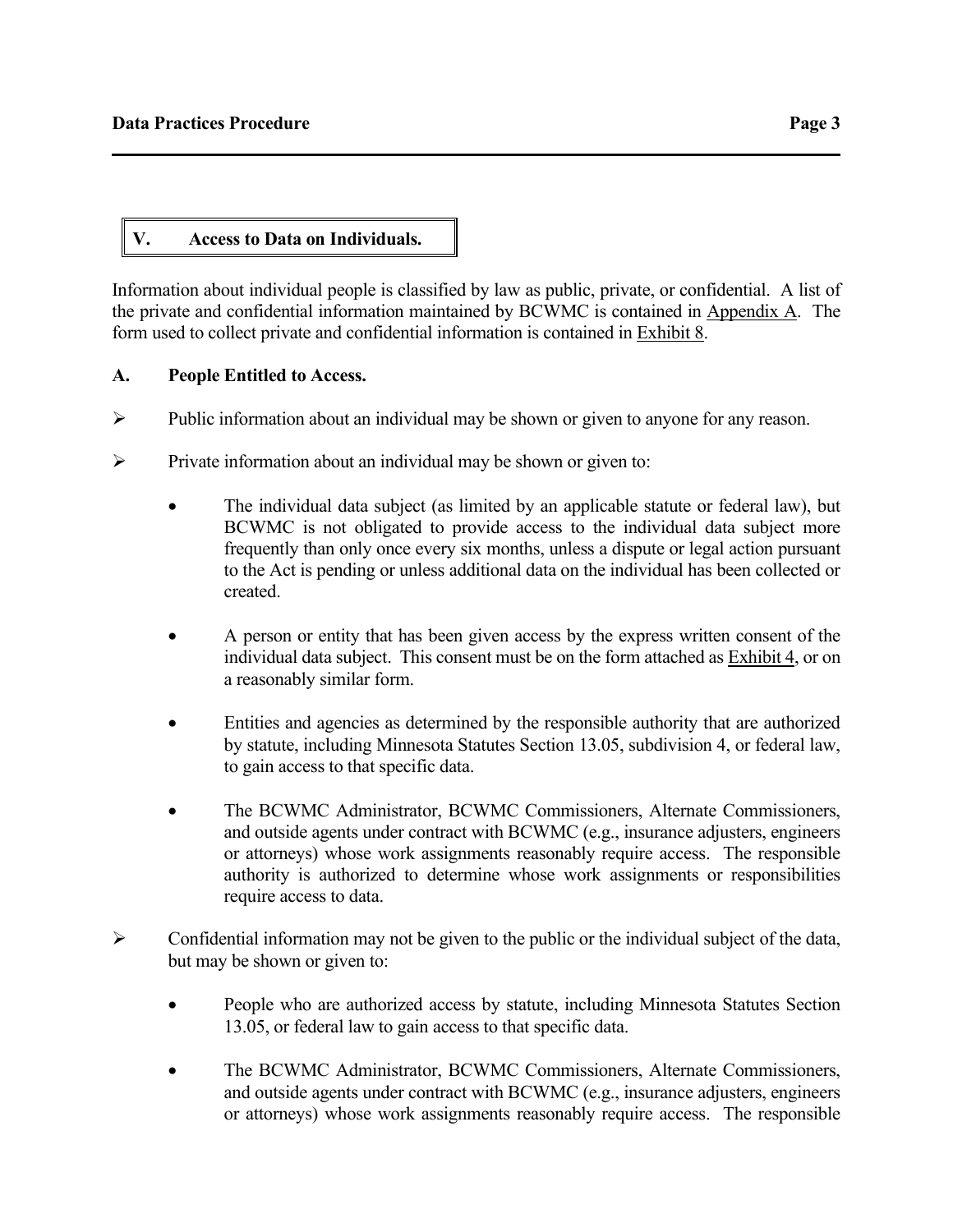authority is authorized to determine whose work assignments or responsibilities require access to data.

**B. Form of Request.** Any individual may request verbally or in writing as to whether BCWMC has stored data about that individual and whether the data is classified as public, private, or confidential.

All requests to see or copy private or confidential information must be in writing. An Information Disclosure Request, attached as Exhibit 5, must be completed to document who requests and who receives this information. The responsible authority must complete the relevant portions of the form. The responsible authority may waive the use of this form if there is other documentation of the requesting party's identity, the information requested, and BCWMC's response.

**C. Identification of Requesting Party.** The responsible authority must verify the identity of the requesting party as a person entitled to access. Verification can be through personal knowledge, presentation of written identification, comparison of the data subject's signature on a consent form with the person's signature in BCWMC's records, or other reasonable means.

#### **D. Time Limits.**

- **Requests.** Requests will be received and processed only during normal business hours.
- **Response.** The response must be immediate, if possible, or within 10 working days, if an immediate response is not possible. If the request is made by someone other than the data subject and access or copies cannot be made at the time of the request, copies must be supplied as soon as reasonably possible.

**E. Fees.** Fees may be charged in accordance with BCWMC's Copy Charge Policy (Exhibit 3).

**F**. **Summary Data.** Summary data means statistical records and reports derived from data on individuals but that do not identify an individual by name or any other characteristic that could uniquely identify an individual. Summary data derived from private or confidential data is public.

In lieu of creating new data in the form of a report or other summary document, summary data may be prepared by "blacking out" personal identifiers, cutting out portions of the records that contain personal identifiers, programming computers to delete personal identifiers, or other reasonable means. If this method is feasible and the requestor consents, BCWMC will utilize this method to prepare summary data in lieu of creating new data in the form of a report or other summary document.

A request for summary data must be in writing and the requesting party must pay for the cost of preparation. The responsible authority must notify the requesting party about the estimated costs and collect those costs before preparing or supplying the summary data. This should be done within 10 days after receiving the request. If the summary data cannot be prepared within 10 days, the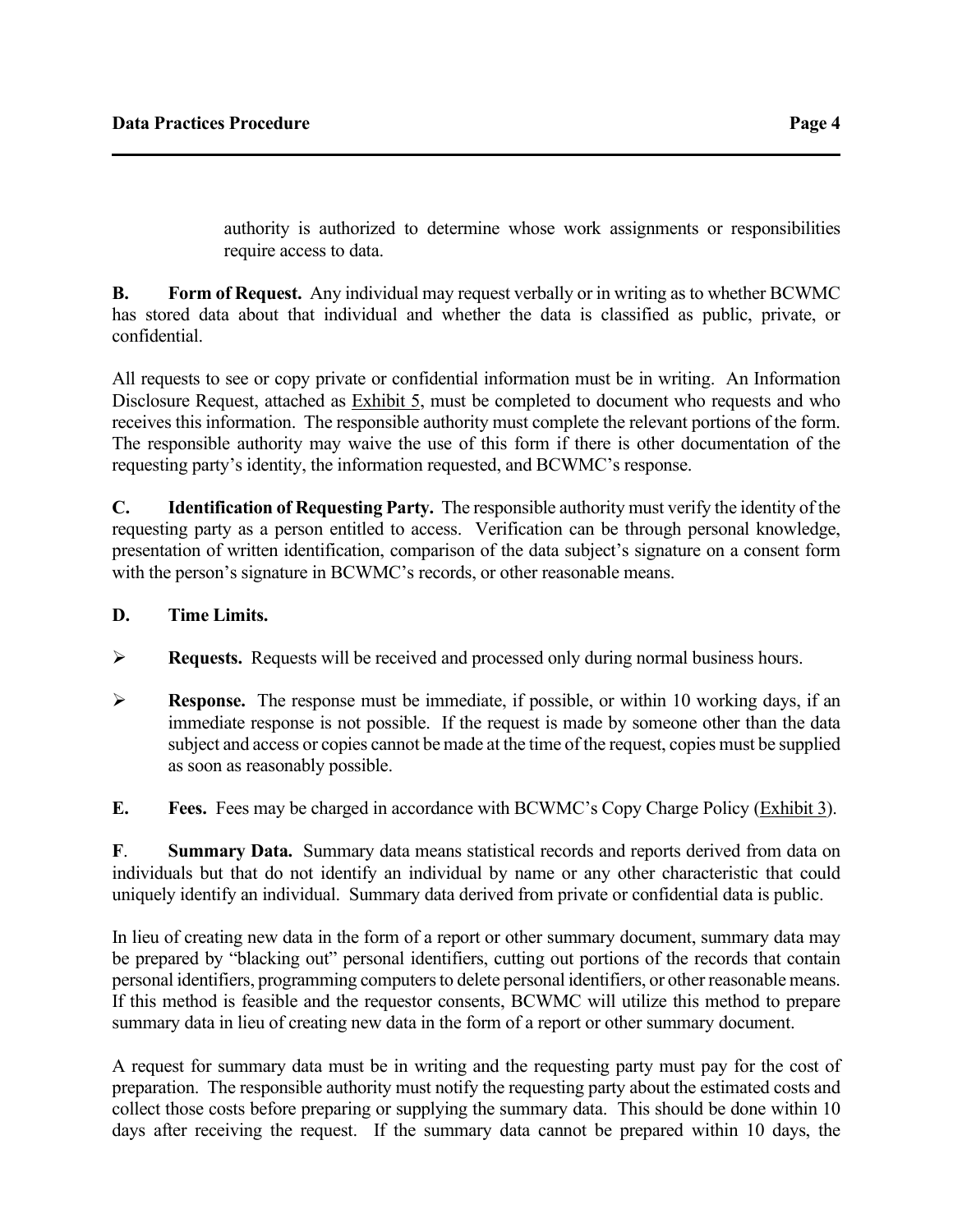responsible authority must notify the requester of the anticipated time schedule and the reasons for the delay.

Pursuant to Minnesota Statutes Section 13.05, subdivision 7, the responsible authority may ask an outside agency or person, including the person requesting the summary data, to prepare the summary data if (1) the specific purpose is given in writing, (2) the agency or person signs a nondisclosure agreement that meets the requirements of Minnesota Rules, Part 1205.0700, subpart 5, and (3) the responsible authority determines that access by the outside agency or person will not compromise the privacy of the private or confidential data. The responsible authority may use the form attached as Exhibit 6.

**G. Juvenile Records.** The following applies to private (not confidential) data about people under the age of 18.

- **Parental Access.** In addition to the people listed above who may have access to private data, a parent may have access to private information about a juvenile data subject. "Parent" means the parent or guardian of a juvenile data subject, or individual acting as a parent or guardian in the absence of a parent or guardian. The parent is presumed to have this right unless the responsible authority has been given evidence that there is a state law, court order, or other legally binding document that prohibits this right.
- **Notice to Juvenile.** Before requesting private data from juveniles, the responsible authority must notify the juveniles that they may request that the information not be given to their parent(s). This notice should be substantially in the form attached as Exhibit 7.
- **Denial of Parental Access.** The responsible authority may deny parental access to private data when the juvenile requests this denial and the responsible authority determines that withholding the data would be in the best interest of the juvenile. The request from the juvenile must be in writing stating the reasons for the request. In determining the best interest of the juvenile, the responsible authority will consider:
	- Whether the juvenile is of sufficient age and maturity to explain the reasons and understand the consequences of denying parental access,
	- Whether denying parental access may protect the juvenile from physical or emotional harm,
	- Whether there is reasonable grounds to support the juvenile's reasons for denying parental access, and
	- Whether the data concerns medical, dental, or other health services provided under Minnesota Statutes Sections 144.341 to 144.347. If so, the data may be released only if failure to inform the parent would seriously jeopardize the health of the minor.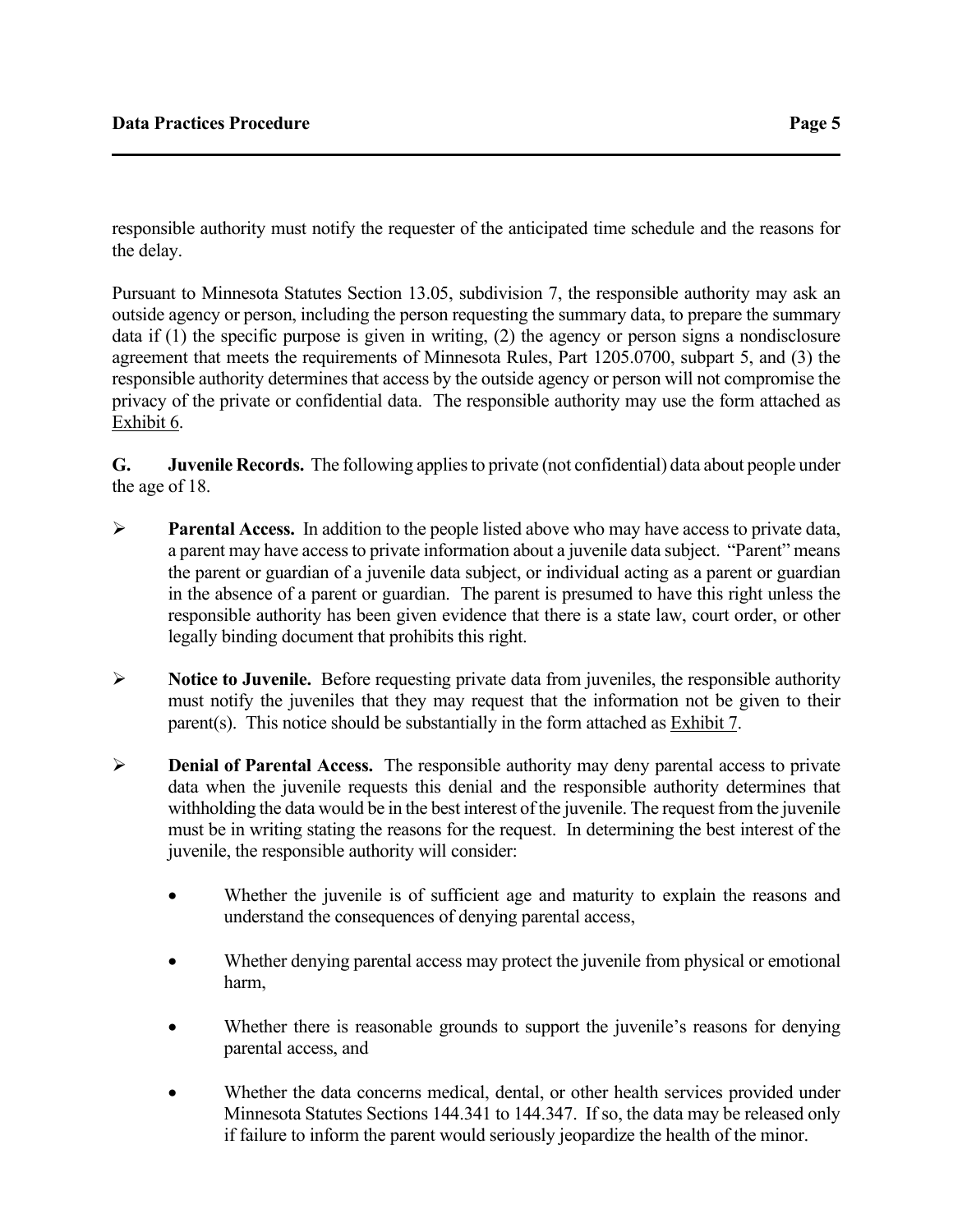The responsible authority may also deny parental access without a request from the juvenile under any other state or federal statute that allows or requires denial of parental access and that provides standards for denying parental access.

### **VI. Denial of Access.**

If the responsible authority determines that the law does not permit the requesting party to have access to the requested data, the responsible authority must inform the requesting party orally at the time of the request or in writing as soon after that as possible. The responsible authority must give the specific legal authority, including statutory section, temporary classification or specific provision of federal law upon which the determination is made for withholding the data. Upon request, the responsible authority must place an oral denial in writing and cite the specific statutory section, temporary classification or specific provision of federal law upon which the denial was based.

### **VII. Collection of Data on Individuals.**

The collection and storage of information about individuals will be limited to that necessary for the administration and management of programs specifically authorized by the state legislature, BCWMC or the federal government.

#### **Tennessen Warning: When Required**

When BCWMC requests an individual to provide private or confidential data about him/herself, BCWMC will give that individual a notice – sometimes called a Tennessen warning. The Tennessen warning is given at the time the data is collected. It must be given whenever all four of the following conditions are met:

- BCWMC requests data;
- The data is requested from an individual;
- The data requested is classified as private or confidential; and
- The data requested is about the individual from whom the data is being requested.

# **Tennessen Warning: When it is** *Not* **Required**

A Tennessen warning is not required to be given by a law enforcement officer who is investigating a crime. In addition, a Tennessen warning is not required if:

> • The data subject is not an individual (e.g., the data subject is a corporation or partnership);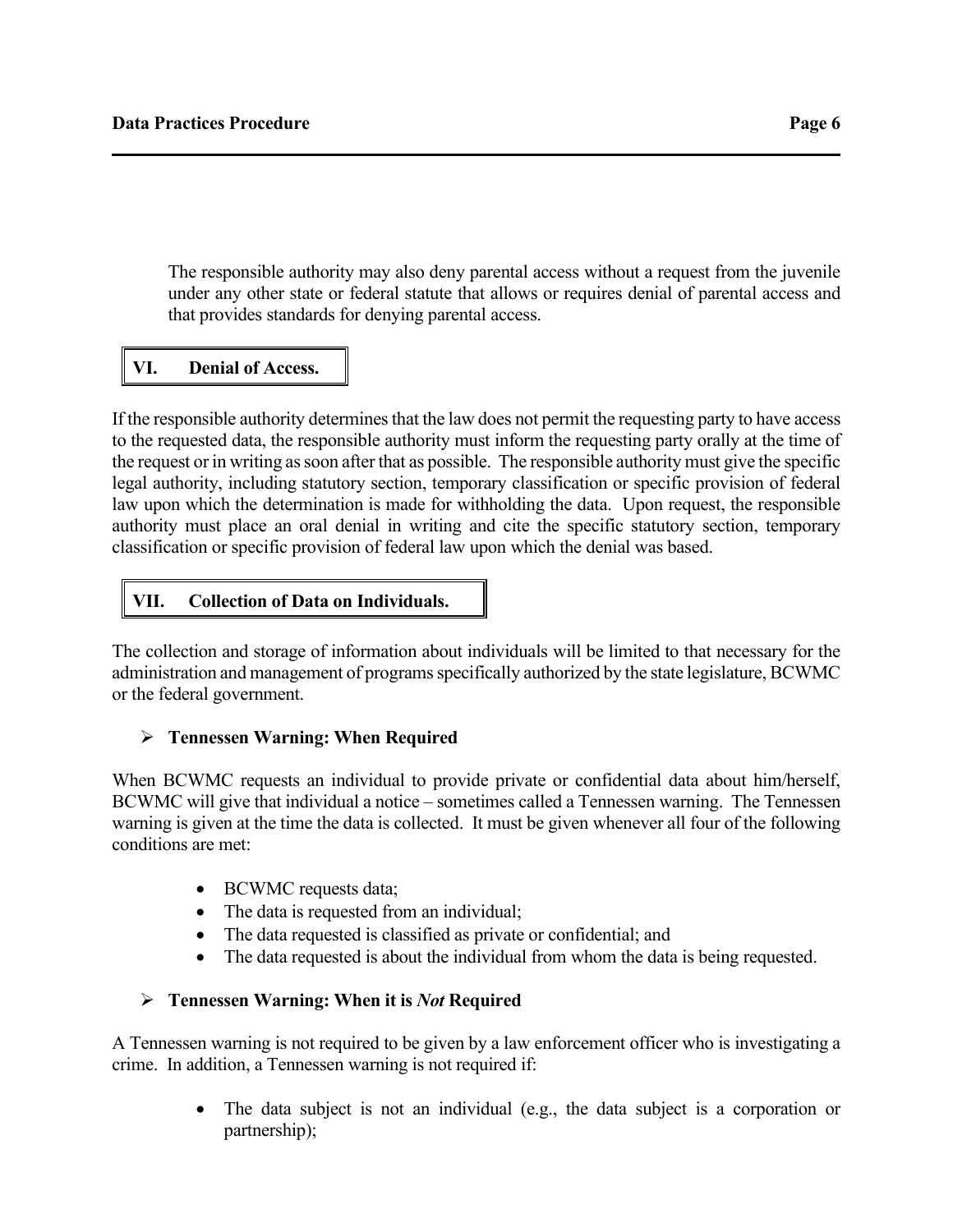- The data subject offers information that has not been requested by BCWMC;
- The information requested from the individual is about someone else;
- BCWMC receives information about the subject from someone else; or
- The information requested from the subject is classified as public data.

#### **Contents of a Tennessen Warning**

A Tennessen warning must inform the individual data subject of the following:

- The purpose and intended use of the requested data (why the data are requested and how BCWMC will use the data);
- Whether the individual may refuse or is legally required to supply the requested data;
- Any known consequences from supplying or refusing to supply the requested data; and
- The identity of other persons or entities authorized by state or federal law to receive the data.

A Tennessen warning may be on a separate form or may be incorporated into the form that requests the private or confidential data. See attached Exhibit 8 for an example of a Tennessen warning.

#### **Collection of Data on Individuals through the Use of BCWMC's Computer**

When an individual gains access to government information or services through BCWMC's computer, BCWMC may create, collect, or maintain electronic access data or use its computer to install a cookie on an individual's computer. BCWMC must inform individuals gaining access to its computer of the creation, collection, or maintenance of electronic access data or BCWMC's use of cookies before requiring the individual to provide any data about the individual to BCWMC. As part of that notice, BCWMC must inform the individual how the data will be used and disseminated. Notwithstanding an individual's refusal to accept a cookie on its computer, BCWMC must allow the individual to gain access to data or information, transfer data or information, or use government services by means of its computer.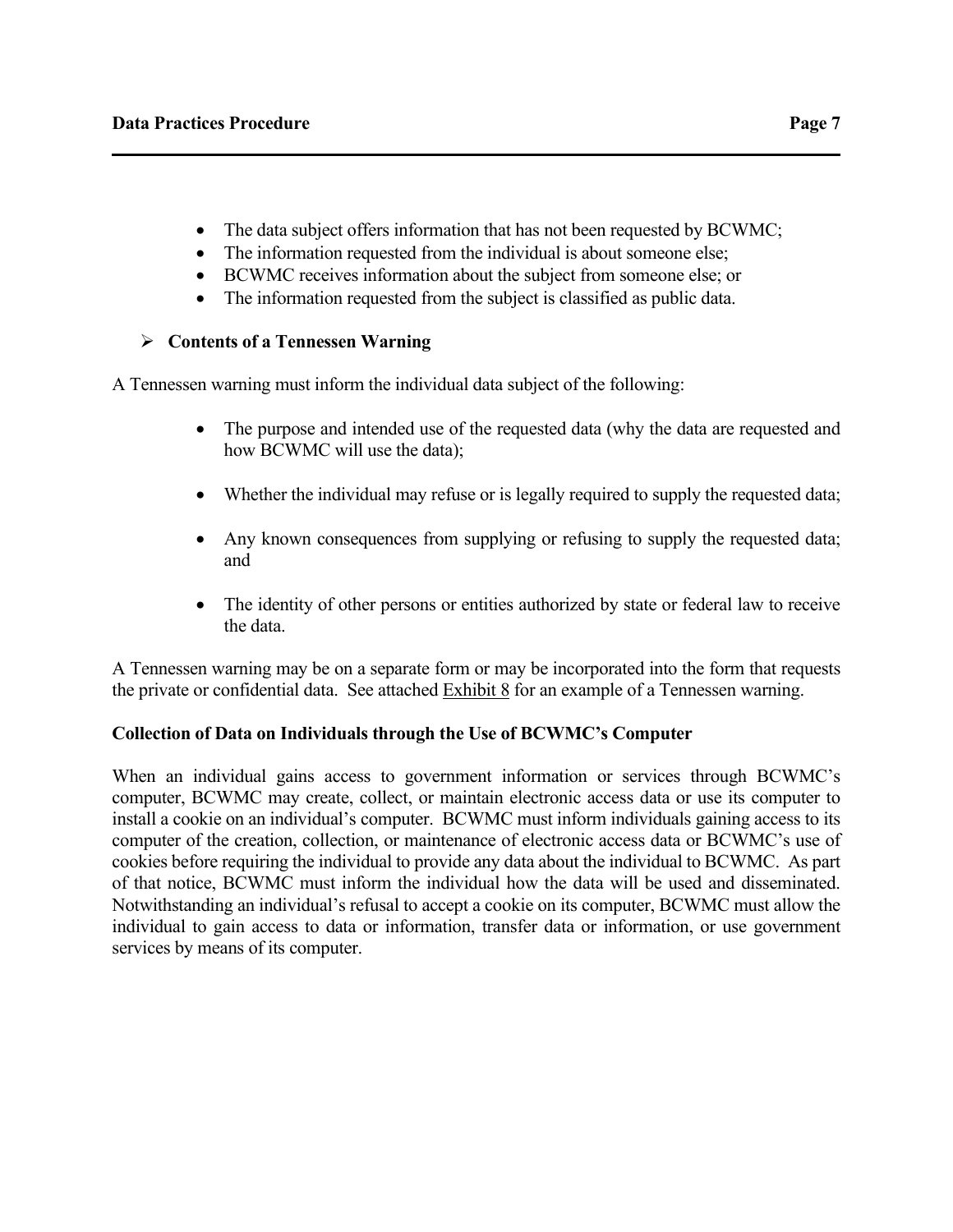#### **VIII. Accuracy and Currency of Data.**

The responsible authority should periodically review forms used to collect data on individuals to delete items that are not necessary and to clarify items that may be ambiguous. All records must be disposed of according to BCWMC's records retention schedule.

### **IX. Challenge to Data Accuracy.**

An individual who is the subject of public or private data may contest the accuracy or completeness of that data maintained by BCWMC of which he or she is the subject. "Accurate" means the data are reasonably correct and free from error. "Complete" means the data describe all of the subject's transactions with BCWMC in a reasonable way.

To challenge the accuracy or completeness of data, the individual must notify BCWMC's responsible authority in writing describing the nature of the disagreement. The statement should describe why or how the data are inaccurate or incomplete and should also state what the individual wants BCWMC to do to make the data accurate or complete. Within 30 days, the responsible authority must respond and either (1) correct the data found to be inaccurate or incomplete and attempt to notify past recipients of inaccurate or incomplete data, including recipients named by the individual, or (2) notify the individual that the authority believes the data to be correct. Data in dispute shall be disclosed only if the individual's statement of disagreement is included with the disclosed data. The responsible authority should provide the data subject with a written statement that informs the data subject of the right to appeal and should also provide a copy of Minnesota Rules Part 1205.1600.

An individual who is dissatisfied with the responsible authority's action may appeal to the Commissioner of the Minnesota Department of Administration, using the contested case procedures under Minnesota Statutes Chapter 14. The responsible authority will correct, complete or destroy any data if so ordered by the Commissioner.

# **X. Policy for Ensuring the Security of Not Public Data**

#### **A. Legal Requirement.**

The adoption of this Section by BCWMC satisfies the requirement in Minnesota Statutes Section 13.05, subdivision 5 to establish procedures ensuring appropriate access to not public data. BCWMC currently does not have any employees. In the event that BCWMC hires employees, it will incorporate employee access to not public data in BCWMC's Data Inventory (see Appendix A), in the individual employee's position description, or both. Also, in that event, BCWMC's policy will also limit access to not public data to employees whose work assignment reasonable requires access.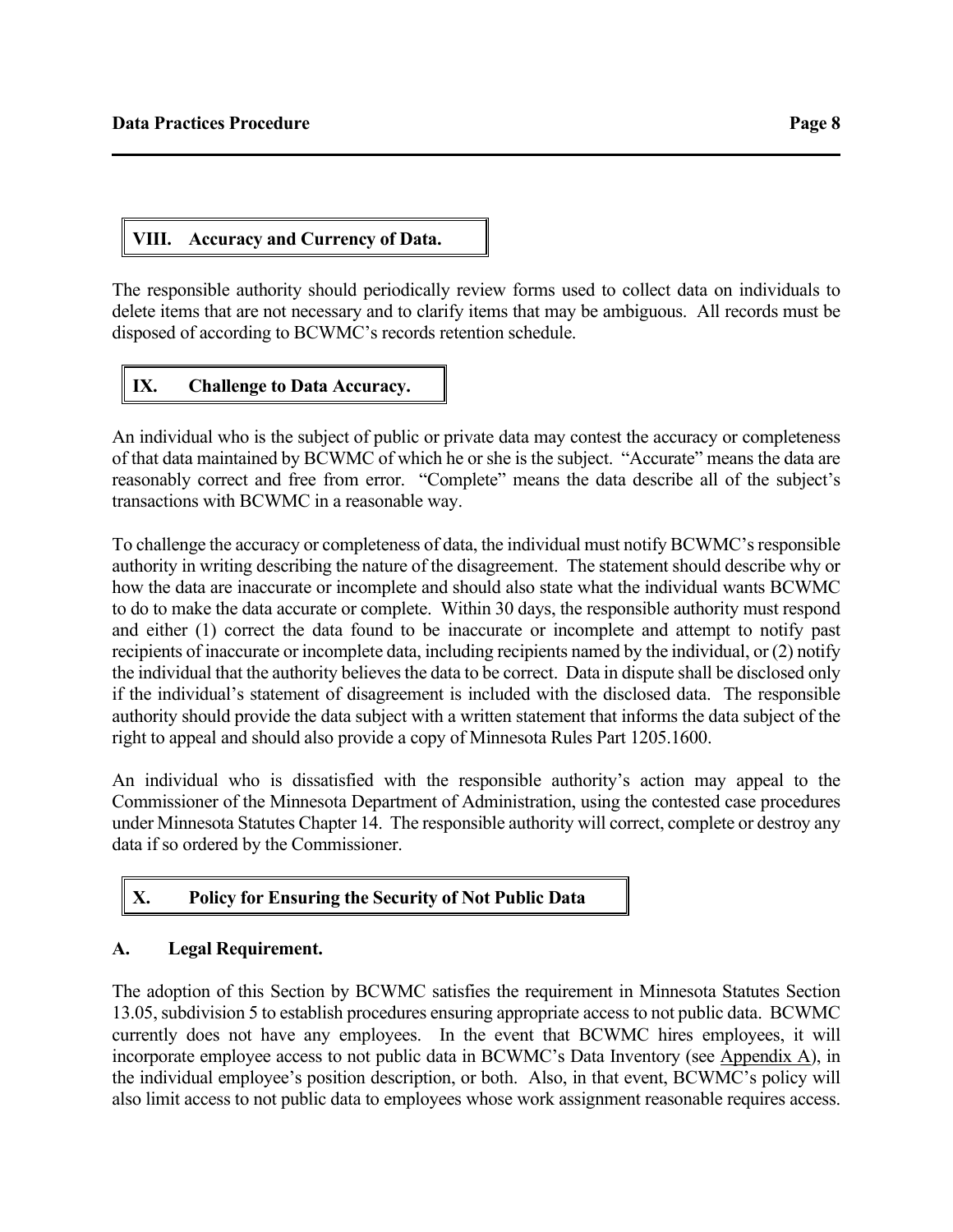Please direct all questions regarding this Section to the responsible authority.

#### **B. Data Inventory.**

Under the requirement in Minnesota Statutes Section 13.025, subdivision 1, BCWMC has prepared a Data Inventory which identifies and describes all not public data on individuals maintained by BCWMC. In the event that it hires employees, BCWMC will modify its Data Inventory to represent the employees who have access to not public data in order to comply with the requirement set forth in Minnesota Statutes Section 13.05, subdivision 5.

#### **C. Data Safeguards.**

- $\triangleright$  Not public data will be stored by BCWMC in files or databases that are not readily accessible to individuals who do not have authorized access and will be secured during hours when the office is closed.
- $\triangleright$  Not public data must be kept only in the BCWMC office, except when necessary for BCWMC business.
- $\triangleright$  BCWMC will assign appropriate security roles to its staff and implement password protections for not public electronic data.
- $\triangleright$  In the event that BCWMC hires employees, only those BCWMC employees whose job responsibilities require them to have access will be allowed access to BCWMC files and records that contain not public data. In addition, BCWMC will ensure that employee position descriptions will contain provisions identifying any not public data accessible to the employee when a work assignment reasonably requires access. BCWMC will also ensure that if a BCWMC employee does not have a work assignment allowing access to the not public data, that the not public data are secure. BCWMC will also instruct its employees to:
	- Release or disclose not public data only to those persons, within and outside of BCWMC, who are authorized by law to have access to the data,
	- Not leave not public data where unauthorized individuals might see it,
	- Password protect their computers and lock their computers before leaving work stations,
	- Secure not public data within locked work spaces and in locked file cabinets, and
	- Shred not public documents before disposing of them.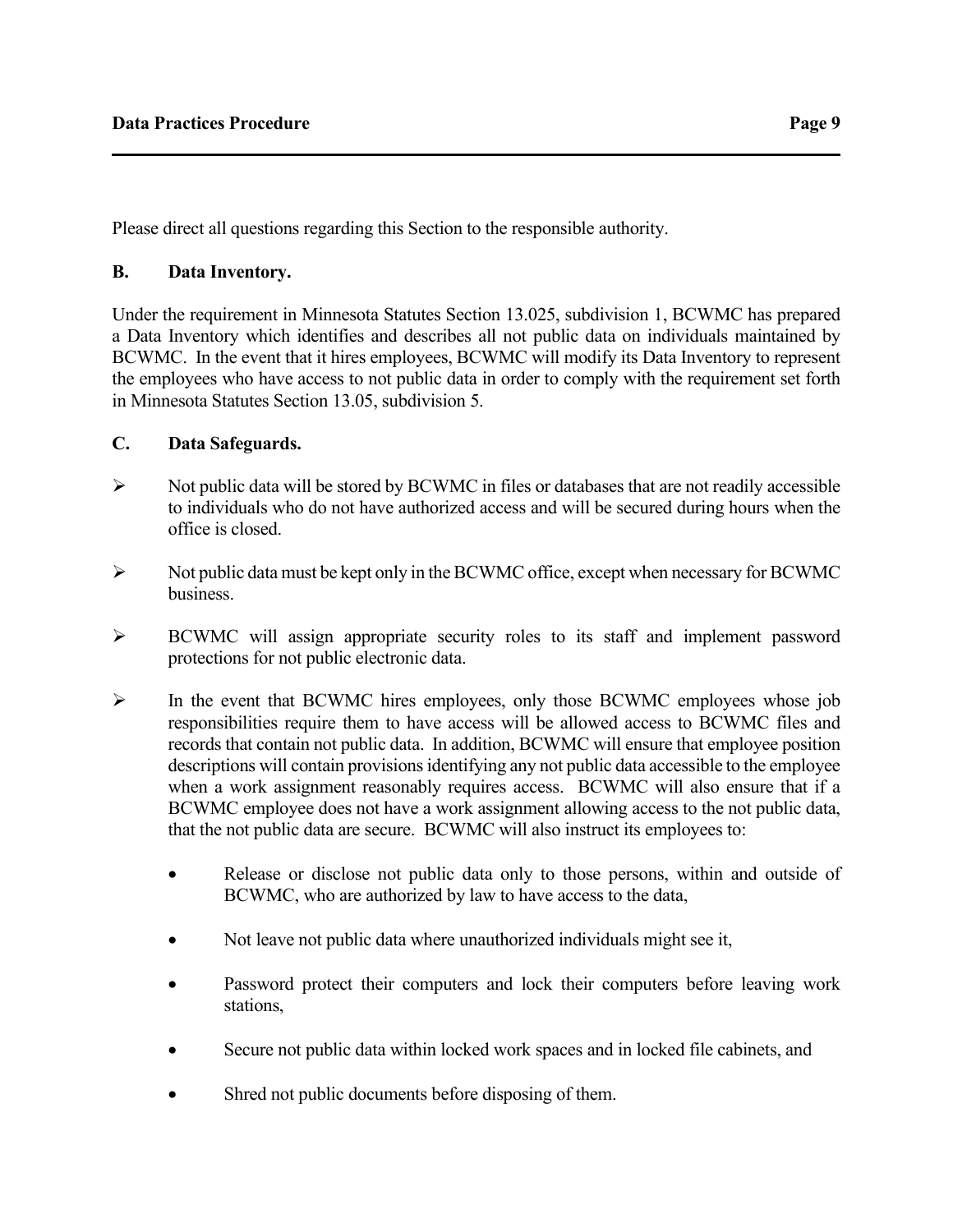$\triangleright$  In the event that BCWMC hires employees and in the event of a temporary duty assigned to a BCWMC employee, the employee may access certain not public data for as long as the work is assigned to the employee.

#### **D. Data Sharing with Authorized Entities or Individuals**

- $\triangleright$  When a contract with an outside party requires access to not public data, the contracting party will be required to use and disseminate the information consistent with the Act. BCWMC must include in a written contract the language contained in Exhibit 9 or substantially similar language.
- $\triangleright$  The responsible authority and BCWMC's attorney may have access to all not public data maintained by BCWMC if necessary for specified duties. Any access to not public data will be strictly limited to the data necessary to complete the work assignment.
- $\triangleright$  State or federal law may authorize the sharing of not public data in specific circumstances. Not public data may be shared with another entity if a federal or state law allows it or mandates it. Individuals will have notice of any sharing in applicable Tennessen warnings or BCWMC will obtain the individual's informed consent. Any sharing of not public data will be strictly limited to the data necessary or required to comply with the applicable law.

#### **E. Penalties for Unlawfully Accessing Not Public Data.**

In the event that it hires employees, BCWMC will utilize the penalties for unlawful access by its employees to not public data as provided for in Minnesota Statutes Section 13.09, if necessary. Penalties include suspension, dismissal, or referring the matter to the appropriate prosecutorial authority who may pursue a criminal misdemeanor charge.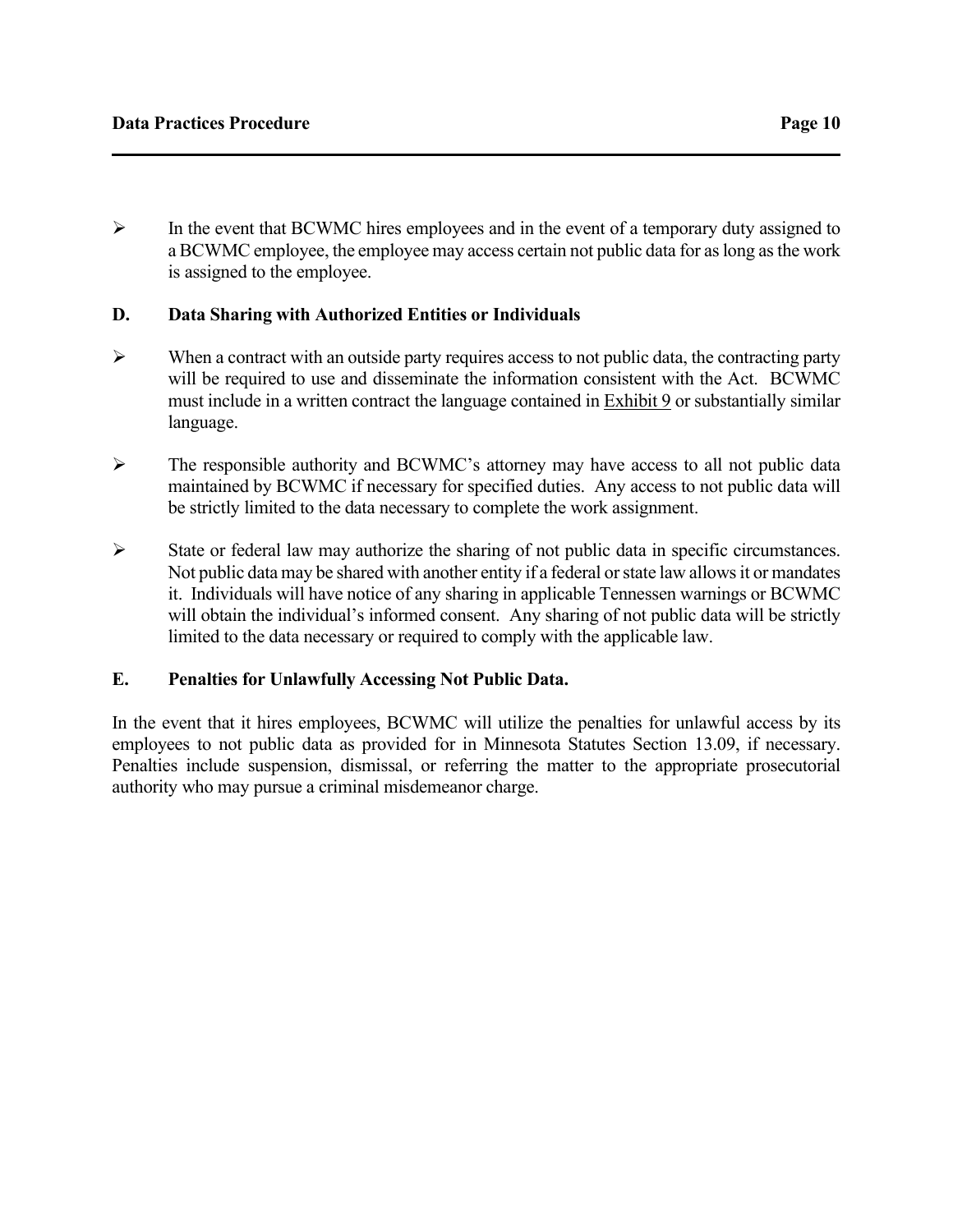# **RESPONSIBLE AUTHORITY AND COMPLIANCE OFFICIAL**

# **Responsible Authority and Compliance Official Records**

Laura Jester, Administrator All records Keystone Waters, LLC 16145 Hillcrest Lane Eden Prairie, MN 55346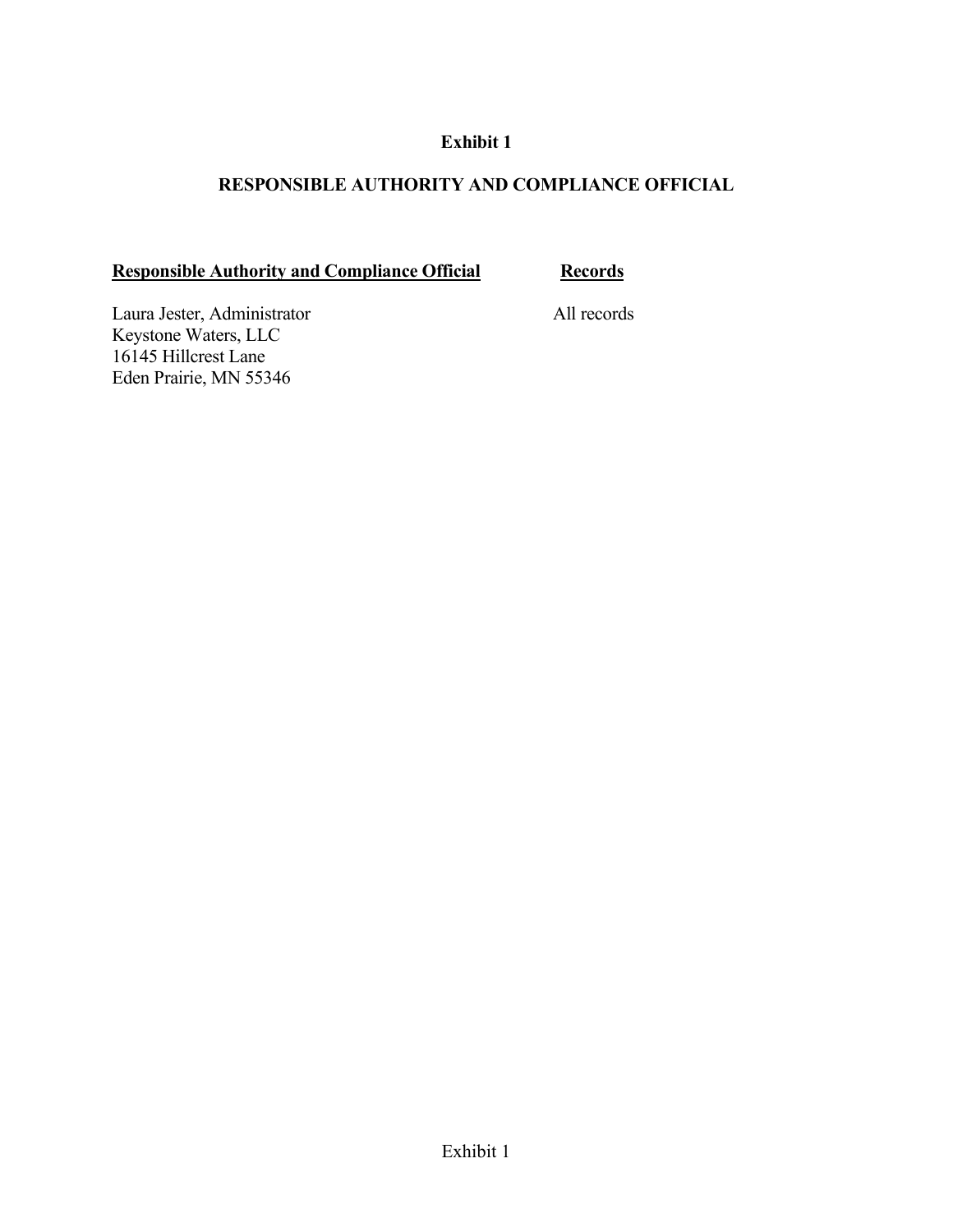### **THE MINNESOTA GOVERNMENT DATA PRACTICES ACT: DEFINITIONS AND CLASSIFICATIONS OF DATA**

The Minnesota Government Data Practices Act (MGDPA) establishes a system of data classifications that define, in general terms, who is legally authorized to access government data. This classification system is constructed from the definitions provided in Minnesota Statutes Section 13.02. See also Minnesota Rules Part 1205.0200.

#### **GOVERNMENT DATA**

All data collected, created, received, maintained or disseminated by any government entity regardless of its physical form, storage media, or conditions of use. MINN. STAT. §13.02, SUBD. 7

| DATA CATEGORY                                                  | <b>CLASSIFICATION</b>                        | <b>MEANING OF CLASSIFICATION</b>                                                                     |
|----------------------------------------------------------------|----------------------------------------------|------------------------------------------------------------------------------------------------------|
| DATA ON INDIVIDUALS <sup>*</sup><br>MINN. STAT. 13.02, SUBD. 5 | PUBLIC<br>MINN. STAT. 13.02, SUBD. 15        | AVAILABLE TO ANYONE FOR<br><b>ANY REASON</b>                                                         |
| DATA NOT ON INDIVIDUALS<br>MINN. STAT. 13.02, SUBD. 4          | PUBLIC<br>MINN. STAT. 13.02, SUBD. 14        |                                                                                                      |
| DATA ON INDIVIDUALS                                            | <b>PRIVATE</b><br>MINN. STAT. 13.02, SUBD. 2 | <b>AVAILABLE TO:</b>                                                                                 |
| DATA NOT ON INDIVIDUALS                                        | <b>NONPUBLIC</b>                             | DATA SUBJECT<br><b>BCWMC STAFF AND</b><br>OFFICIALS WITH A<br><b>BUSINESS NEED TO</b><br><b>KNOW</b> |
|                                                                | MINN. STAT. 13.02, SUBD. 9                   | THOSE AUTHORIZED BY<br><b>DATA SUBJECT</b>                                                           |
| DATA ON INDIVIDUALS                                            | CONFIDENTIAL<br>MINN. STAT. 13.02, SUBD. 3   | <b>AVAILABLE TO:</b>                                                                                 |
| DATA NOT ON INDIVIDUALS                                        | PROTECTED NONPUBLIC                          | THOSE WHOSE WORK<br><b>REQUIRES ACCESS</b><br><b>ENTITIES AUTHORIZED</b><br>LAW                      |
|                                                                | MINN. STAT. 13.02, SUBD. 13                  | <b>NOT AVAILABLE TO DATA</b><br><b>SUBJECT OR THE PUBLIC</b>                                         |

\* "Individual" means a living human being as defined by Minnesota Statutes Section 13.02, subdivision 8. It does not mean any type of entity created by law, such as a corporation.

Data on Decedents is governed by Minnesota Statutes Section 13.10. Public data will remain public. Private data will be accessible to the representative of the decedent and BCWMC staff with a business need to know. Confidential data will not be accessible to the representative of decedent or the public, but accessible only to BCWMC staff and officials with a business need to know. Private and confidential data on decedents become public data 10 years after the death of the data subject *and* 30 years have elapsed from the creation of the data.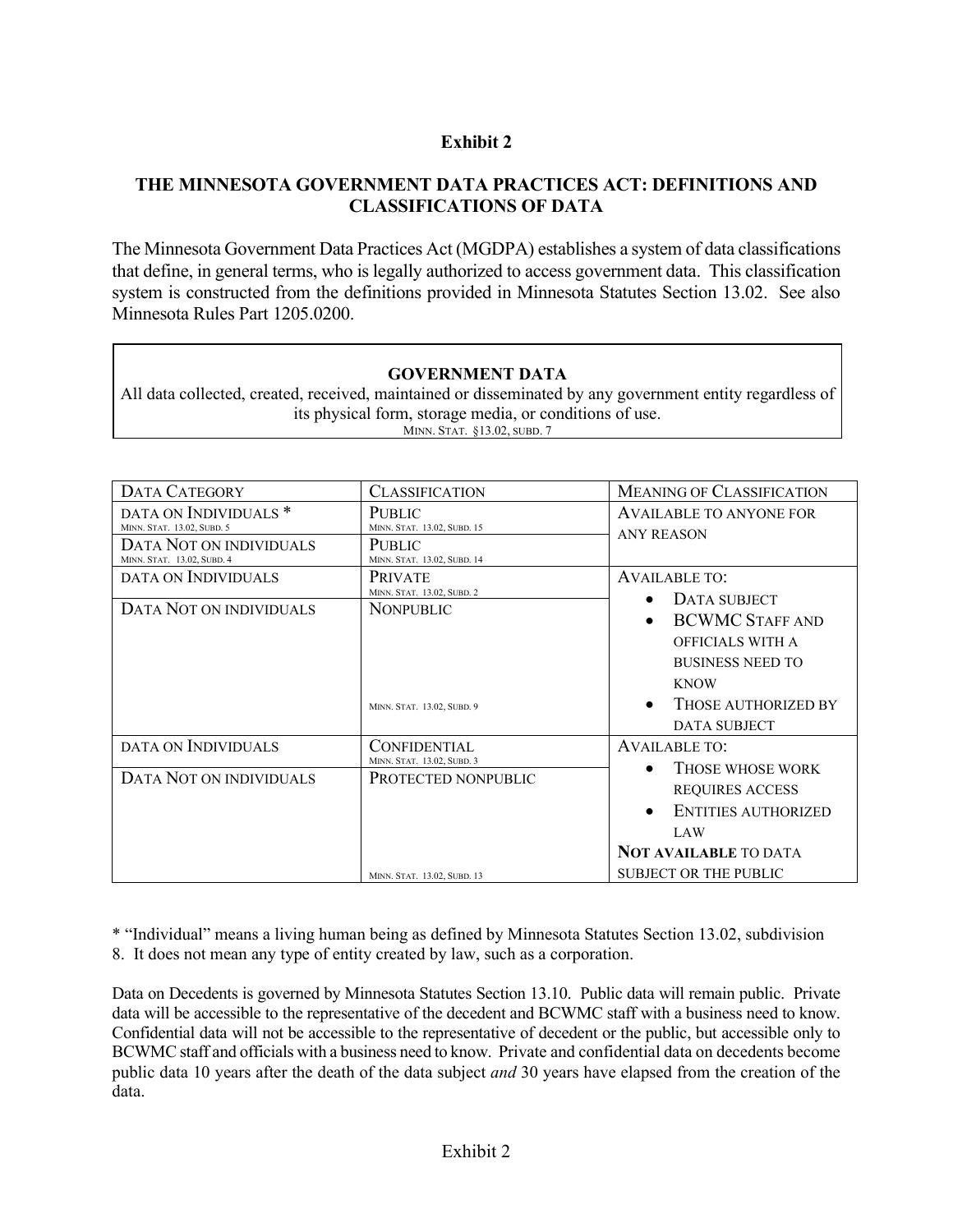#### **Exhibit 3 BCWMC COPY CHARGE POLICY**

#### **Regular Photocopy Charge \$ .25 per page**

(if 100 or fewer pages of black and white letter or legal size paper copies are requested)

#### **Special Copy Charge <b>Actual Cost** \*

(Charged in all other circumstances, including requests to provide data electronically or by facsimile)

\*the "actual cost" means the cost of any materials (paper, copier ink, staples, CDs/DVDs, video/ audio tapes, etc.), any special costs associated with making copies from computerized data, such as writing or modifying a computer program to format data, any mailing costs and any vehicle costs directly involved in transporting data to the appropriate facility when necessary to provide copies. In addition, "actual cost" also includes BCWMC staff time spent making and certifying and compiling the copies (when requested by the data subject). For requests by anyone other than the data subject, the "actual cost" also includes BCWMC staff time spent retrieving the data to be copied, sorting and labeling documents (if this is necessary to identify what is to be copied), removing staples or paper clips, taking documents to the copier for copying as well as making and certifying and compiling the copies. Labor costs are never charged for separating public from not public data.

(Charged for certain frequently requested **Management Plan** documents, such as maps, etc.)

**Document Charge Copy of Current Watershed 520.00**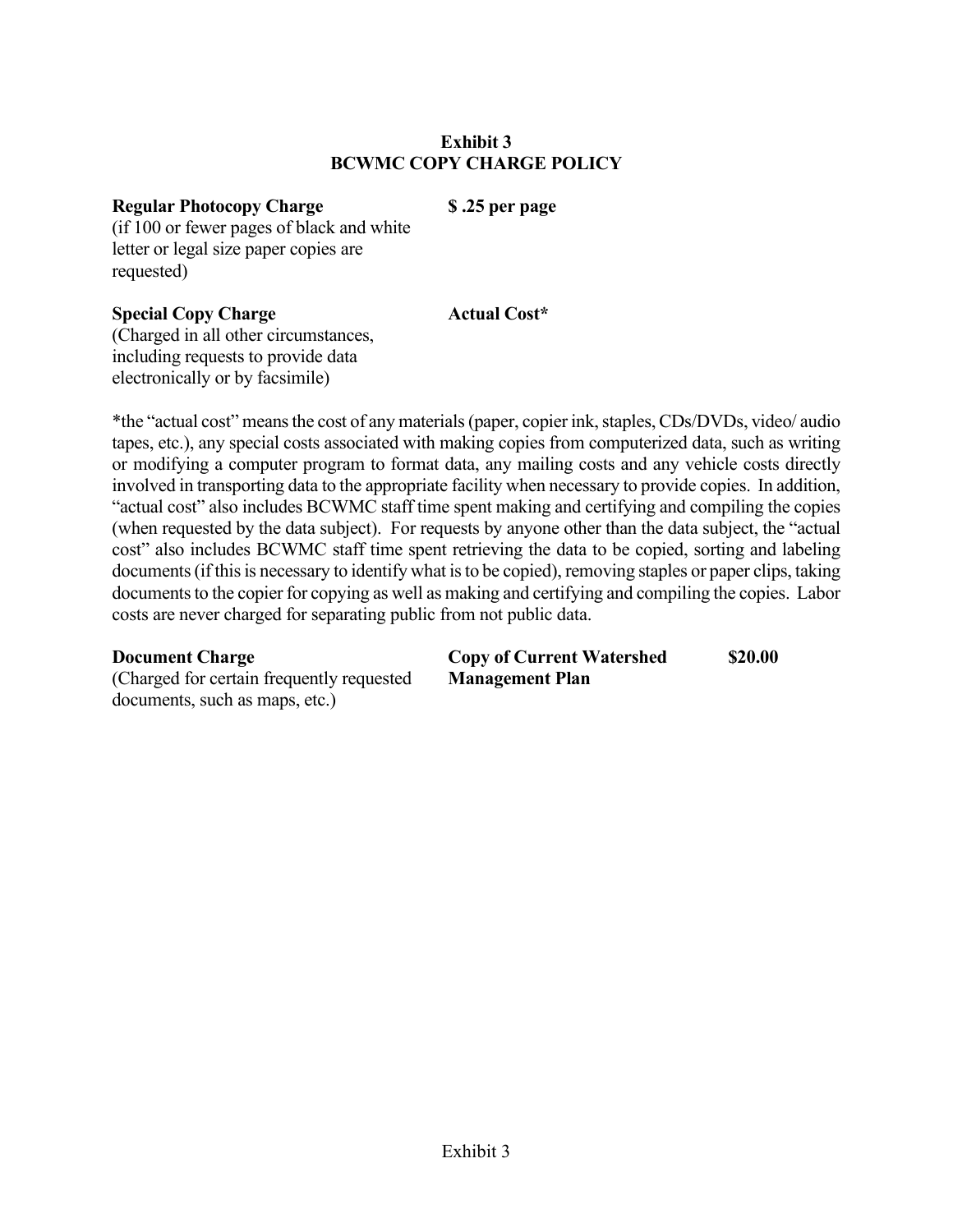#### **CONSENT TO RELEASE PRIVATE DATA**

| I, ________________________, authorize the Bassett Creek Watershed Management Commission<br>(print name)                                                                                                                                                                                                                                                                                                                                                                                                                                                                                                                                                  |  |                |  |
|-----------------------------------------------------------------------------------------------------------------------------------------------------------------------------------------------------------------------------------------------------------------------------------------------------------------------------------------------------------------------------------------------------------------------------------------------------------------------------------------------------------------------------------------------------------------------------------------------------------------------------------------------------------|--|----------------|--|
| "BCWMC") to release the following private data about me:                                                                                                                                                                                                                                                                                                                                                                                                                                                                                                                                                                                                  |  |                |  |
| to the following person(s) or entity(ies):                                                                                                                                                                                                                                                                                                                                                                                                                                                                                                                                                                                                                |  |                |  |
| The person(s) or entity(ies) receiving the private data may use it only for the following purpose or<br>purposes:                                                                                                                                                                                                                                                                                                                                                                                                                                                                                                                                         |  |                |  |
| This authorization is dated                                                                                                                                                                                                                                                                                                                                                                                                                                                                                                                                                                                                                               |  | and expires on |  |
| I understand that my records are protected under state privacy regulations and cannot be<br>disclosed without my written consent unless otherwise provided for by law. I also understand<br>that I may cancel this consent at any time prior to the information being released and that<br>in any event this consent expires automatically 90 days after signing. By signing this<br>document, I give my full and voluntary consent to BCWMC to release the above-listed data<br>to the persons identified in this release, and I waive any and all claims against BCWMC for<br>the disclosure of private data about me in accordance with this document. |  |                |  |

Signature

Signature of parent or guardian (if data subject is under 18 years of age)

**\_\_\_\_\_\_\_\_\_\_\_\_\_\_\_\_\_\_\_\_\_\_\_\_\_\_\_\_\_\_\_\_\_\_\_**

 $\mathcal{L}_\mathcal{L}$  , where  $\mathcal{L}_\mathcal{L}$  , we have the set of the set of the set of the set of the set of the set of the set of the set of the set of the set of the set of the set of the set of the set of the set of the set

#### **IDENTITY VERIFIED BY:**

- $\Box$  Witness:  $\mathbf{x}$
- **Identification: Driver's License, State ID, Passport, other:\_\_\_\_\_\_\_\_\_\_\_\_\_\_\_\_\_\_\_\_\_**
- **Comparison with signature on file**
- $\Box$  Other:

**Responsible Authority: \_\_\_\_\_\_\_\_\_\_\_\_\_\_\_\_\_\_\_\_\_\_\_\_\_**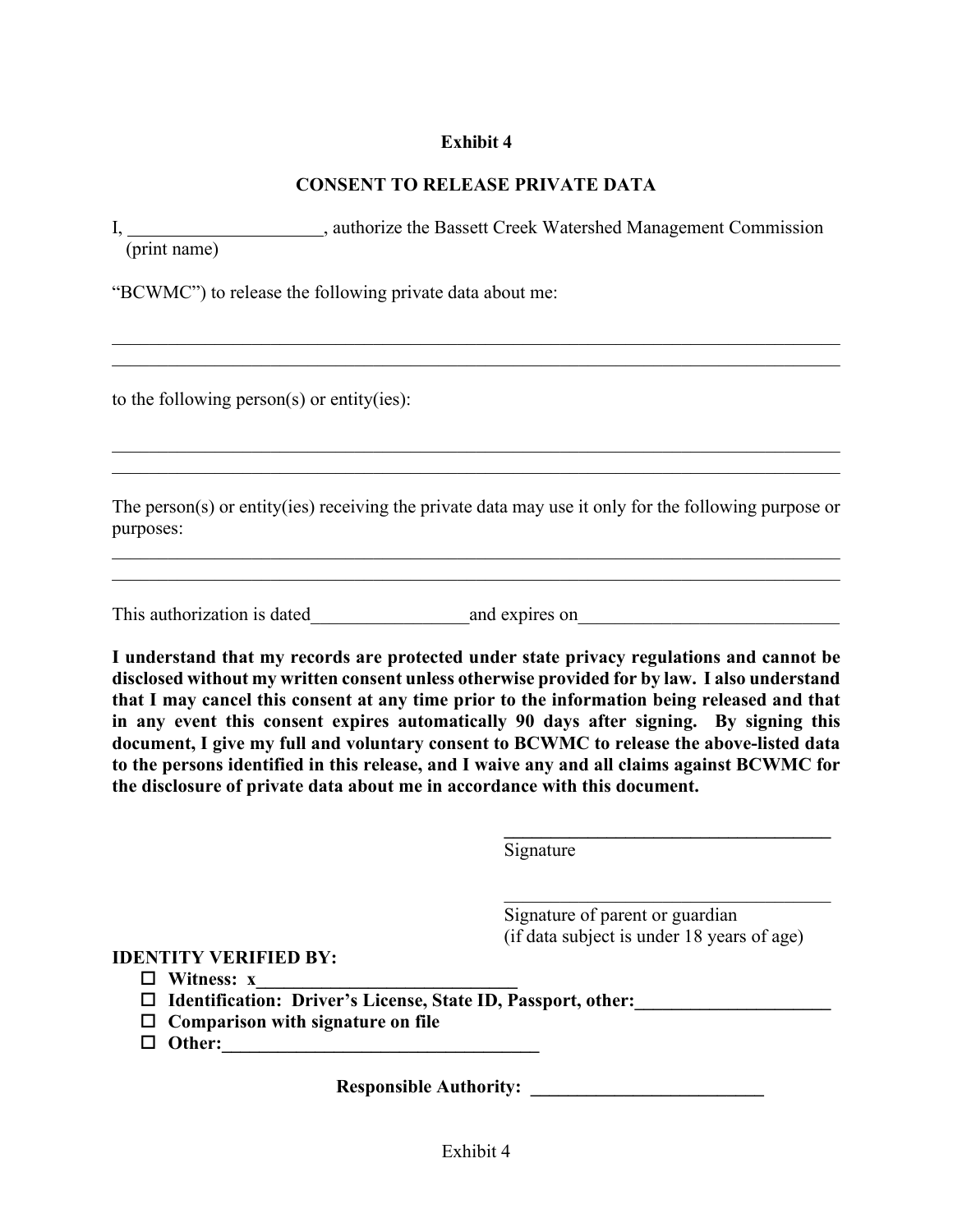#### **BCWMC INFORMATION DISCLOSURE REQUEST Minnesota Government Data Practices Act**

### **A. Completed by Requester\***

| REQUESTER NAME (Last, First, M.):         | DATE OF REQUEST:     |  |
|-------------------------------------------|----------------------|--|
| <b>STREET ADDRESS:</b>                    | <b>PHONE NUMBER:</b> |  |
| CITY, STATE, ZIP CODE:                    | <b>SIGNATURE:</b>    |  |
| DESCRIPTION OF THE INFORMATION REQUESTED: |                      |  |
|                                           |                      |  |
|                                           |                      |  |
|                                           |                      |  |

\*Persons requesting access to public data are not required to complete this section unless they request to have the data mailed to them or they request to be called when the data is ready to be picked up.

#### **B. Completed by BCWMC**

| DEPARTMENT NAME:                                                                                                             | <b>HANDLED BY:</b>                                                                                                                                                                              |  |  |  |
|------------------------------------------------------------------------------------------------------------------------------|-------------------------------------------------------------------------------------------------------------------------------------------------------------------------------------------------|--|--|--|
| <b>INFORMATION CLASSIFIED AS:</b><br>$\Box$ PUBLIC<br>□ NON-PUBLIC<br>□ PRIVATE □ PROTECTED NON-PUBLIC<br>□ CONFIDENTIAL     | ACTION:<br>$\Box$ APPROVED<br>$\Box$ APPROVED IN PART (Explain below)<br>$\Box$ DENIED (Explain below)                                                                                          |  |  |  |
| REMARKS OR BASIS FOR DENIAL INCLUDING STATUTE SECTION:                                                                       |                                                                                                                                                                                                 |  |  |  |
| PHOTOCOPYING CHARGES:<br>$\Box$ NONE<br>Pages x $\phi =$<br>Pages x $\phi =$<br>$\square$ Special Rate: (attach explanation) | <b>IDENTITY VERIFIED FOR PRIVATE INFORMATION:</b><br>□ IDENTIFICATION: DRIVER'S LICENSE,<br>STATE ID, Etc.<br>□ COMPARISON WITH SIGNATURE ON FILE<br>$\Box$ PERSONAL KNOWLEDGE<br>$\Box$ OTHER: |  |  |  |
| <b>AUTHORIZED SIGNATURE:</b>                                                                                                 |                                                                                                                                                                                                 |  |  |  |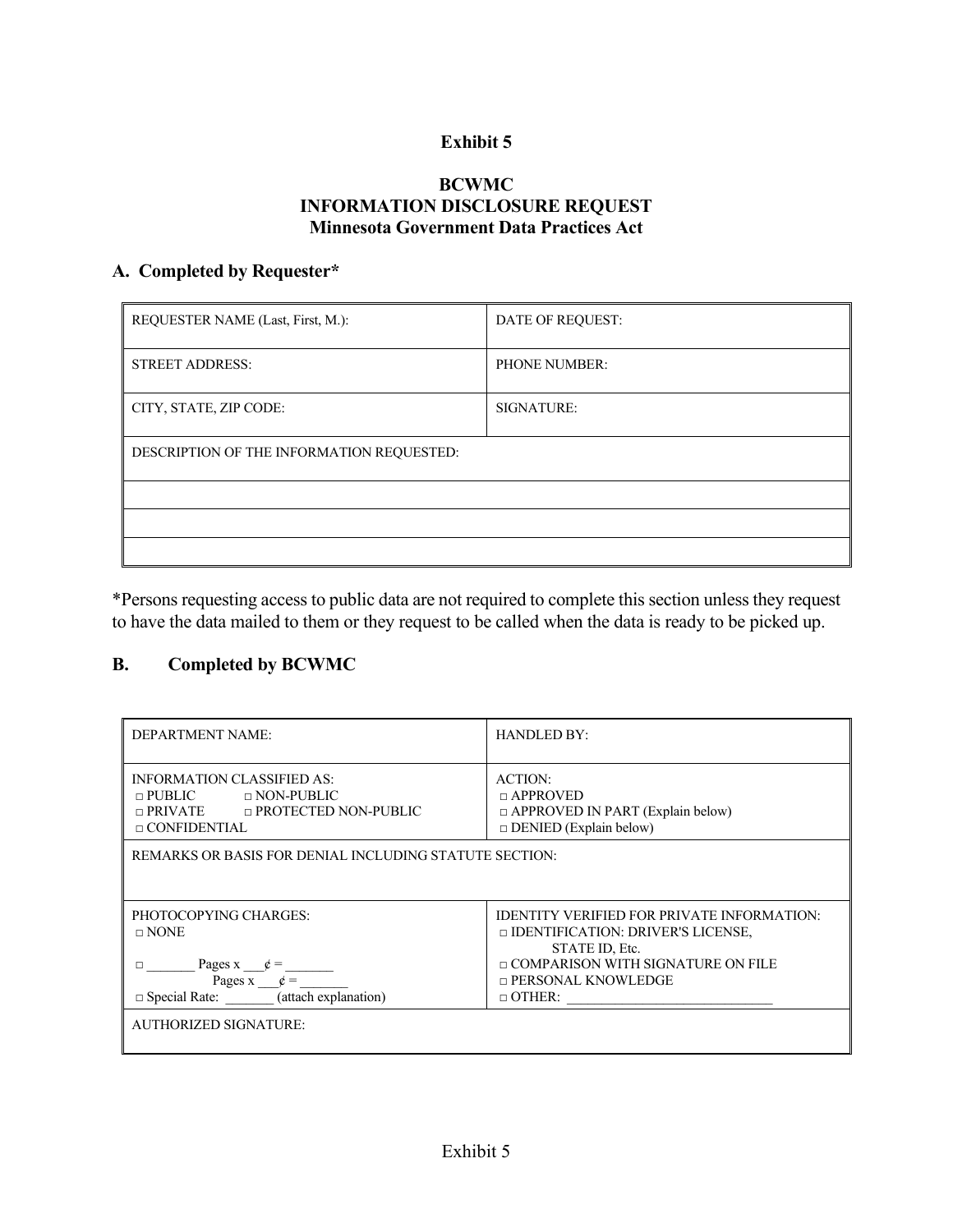# **GOVERNMENT DATA ACCESS AND NONDISCLOSURE AGREEMENT**

**1. AUTHORIZATION.** The Bassett Creek Watershed Management Commission ("BCWMC") hereby authorizes  $($ the "Authorized Party") access to the following government data:

**2. PURPOSE.** Access to this government data is limited to the objective of creating summary data for the following purpose:

**3. COST.** (Check which applies):

 $\Box$  The Authorized Party is the person who requested the summary data and agrees to bear BCWMC's costs associated with the preparation of the data, which has been determined to be \$ . The Authorized Party agrees to pay the actual BCWMC costs, regardless of whether those costs exceed the estimate.

 $\Box$  The Authorized Party has been requested by BCWMC to prepare summary data and will be paid in accordance with attached Exhibit A.

**4. SECURITY.** The Authorized Party agrees that it and any employees or agents under its control must protect the privacy interests of individual data subjects in accordance with the terms of this Agreement.

The Authorized Party agrees to remove all unique personal identifiers that could be used to identify any individual from data classified by state or federal law as not public that is obtained from BCWMC records and incorporated into reports, summaries, compilations, articles, or any document or series of documents.

Data contained in files, records, microfilm, or other storage media maintained by BCWMC are BCWMC's property and are not to leave BCWMC's custody. The Authorized Party agrees not to make reproductions of any data or remove any data from the site where it is provided, if the data can in any way identify an individual.

No data that is not public and that is irrelevant to the purpose stated above will ever be disclosed or communicated to anyone by any means.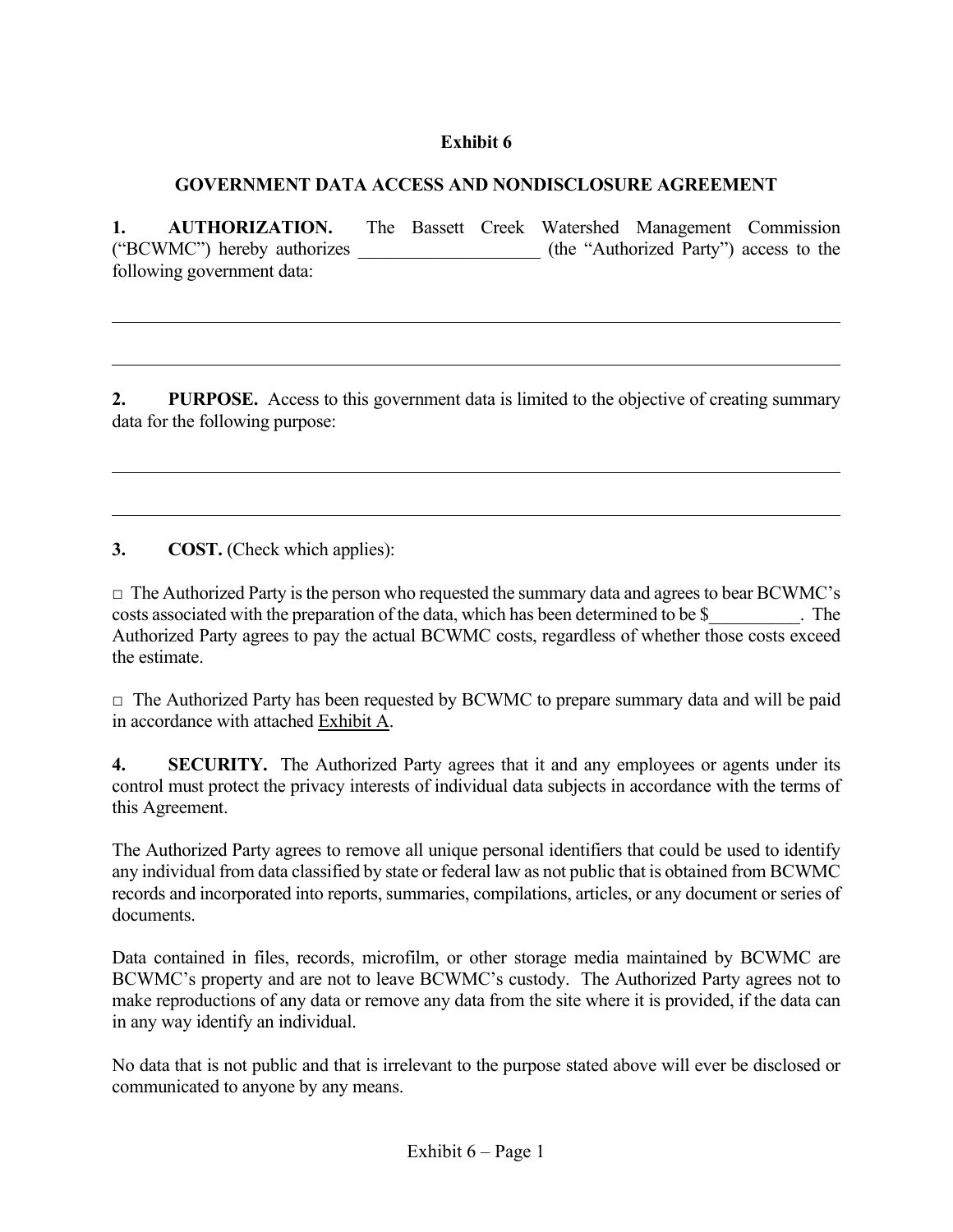The Authorized Party warrants that the following named individual(s) will be the only person(s) to participate in the collection of the data described above:

**5. LIABILITY FOR DISCLOSURE.** The Authorized Party is liable for any unlawful use or disclosure of government data collected, used or maintained in the exercise of this Agreement and classified as not public under state or federal law. The Authorized Party understands that it may be subject to civil or criminal penalties under those laws.

The Authorized Party agrees to defend, indemnify, and hold BCWMC, its officials and staff harmless from any liability, claims, damages, costs, judgments, or expenses, including reasonable attorneys' fees, resulting directly or indirectly from an act or omission of the Authorized Party, its agents, employees, officers or assignees under this Agreement and against all loss by reason of the Authorized Party's failure to fully perform in any respect all obligations under this Agreement.

**6. INSURANCE**. In order to protect itself as well as BCWMC, the Authorized Party agrees at all times during the term of this Agreement to maintain insurance covering the Authorized Party's activities under this Agreement. The insurance will cover \$1,500,000 per claimant for personal injuries and/or damages and \$1,500,000 per occurrence. The policy must cover the indemnification obligation specified above.

**7. ACCESS PERIOD.** The Authorized Party may have access to the information described above from to the set of the set of the set of the set of the set of the set of the set of the set of the set of the set of the set of the set of the set of the set of the set of the set of the set of the set of the set of

**8. SURVEY RESULTS.** (Check which applies):

□ If the Authorized Party is the requester, a copy of all reports, summaries, compilations, articles, publications or any document or series of documents that are created from the information provided under this Agreement must be made available to BCWMC in its entirety.

□ If the Authorized Party is a contractor of BCWMC, all copies of reports, summaries, compilations, articles, publications or any document or series of documents that are created from the information provided under this Agreement must be provided to BCWMC. The Authorized Party may retain one copy for its own records but may not disclose it without BCWMC permission, except in defense of claims brought against it.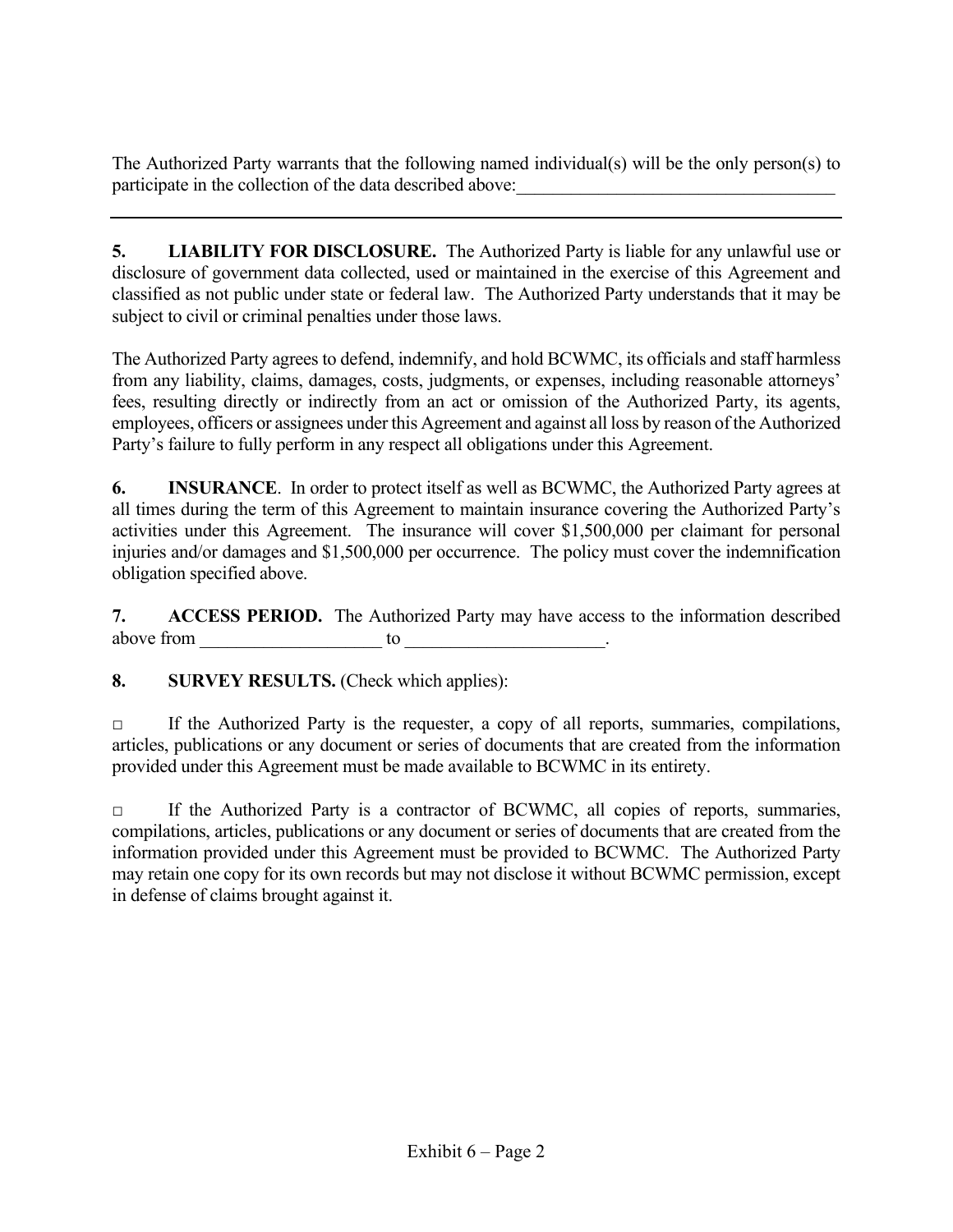AUTHORIZED PARTY:

By:  $\overline{\phantom{a}}$ 

Date:

Title (if applicable):

# BASSETT CREEK WATERSHED MANAGEMENT COMMISSION

By:

Its: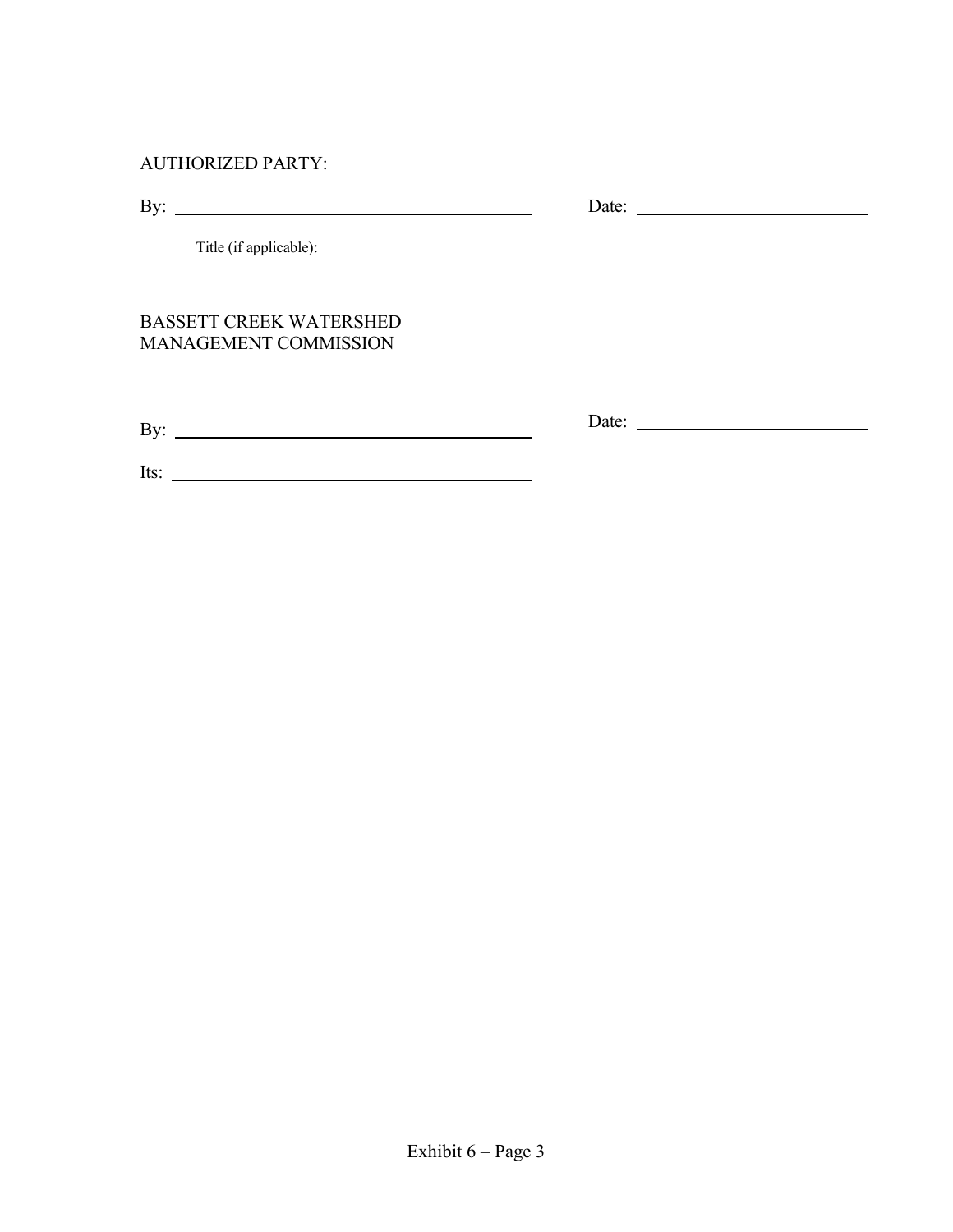#### **NOTICE TO PERSONS UNDER THE AGE OF 18**

Some of the information you are asked to provide is classified as private under state law. You have the right to request that some or all of the information not be given to one or both of your parents/legal guardians. Please complete the form below if you wish to have information withheld.

Your request does not automatically mean that the information will be withheld. State law requires the Basset Creek Watershed Management Commission ("BCWMC") to determine if honoring the request would be in your best interest. BCWMC is required to consider:

- Whether you are of sufficient age and maturity to explain the reasons and understand the consequences,
- Whether denying access may protect you from physical or emotional harm,
- Whether there is reasonable grounds to support your reasons, and
- Whether the data concerns medical, dental, or other health services provided under Minnesota Statutes Sections 144.341 to 144.347. If so, the data may be released only if failure to inform the parent would seriously jeopardize your health.

*NOTICE GIVEN TO: DATE:* 

*By:* 

*(name)*

# **REQUEST TO WITHHOLD INFORMATION**

I request that the following information:

Be withheld from:

For these reasons:

| Date: | Print Name: | Signature: |
|-------|-------------|------------|
|       |             |            |

*(title)*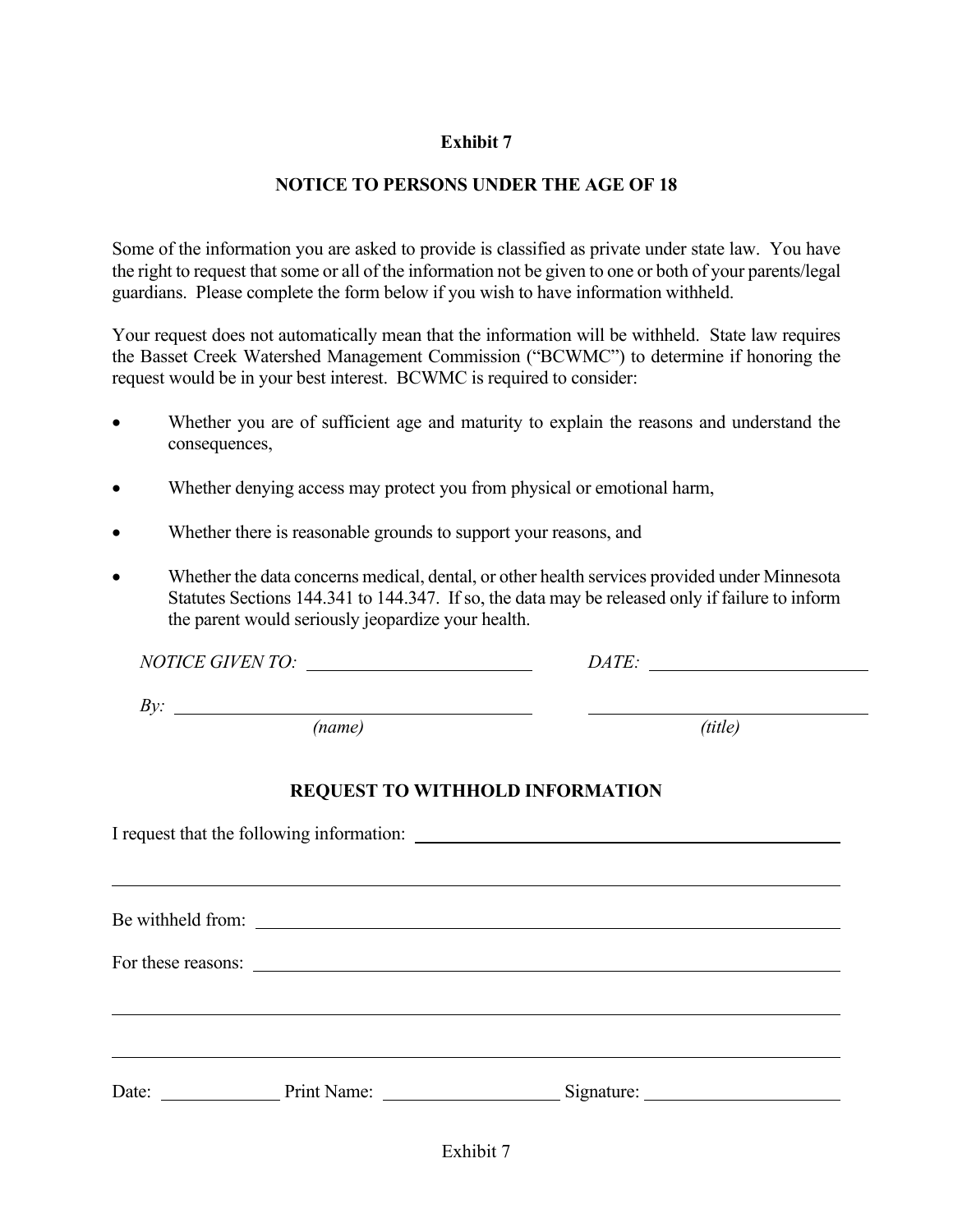#### **DATA PRACTICES ADVISORY (Tennessen Warning)**

Some or all of the information that you are asked to provide on the attached form is classified by state law as either private or confidential. Private data is information that generally cannot be given to the public but can be given to the subject of the data. Confidential data is information that generally cannot be given to either the public or the subject of the data.

<u>. Andre Stadt Stadt Stadt Stadt Stadt Stadt Stadt Stadt Stadt Stadt Stadt Stadt Stadt Stadt Stadt Stadt Stadt</u>

<u>. Andre van die Stadte van die Stadte van die Stadte van die Stadte van die Stadte van die Stadte van die Stad</u>

.

Our purpose and intended use of this information is:

You  $\Box$  are  $\Box$  are not legally required to provide this information.

If you refuse to supply the information, the following may happen:

Other persons or entities who are authorized by law to receive this information are: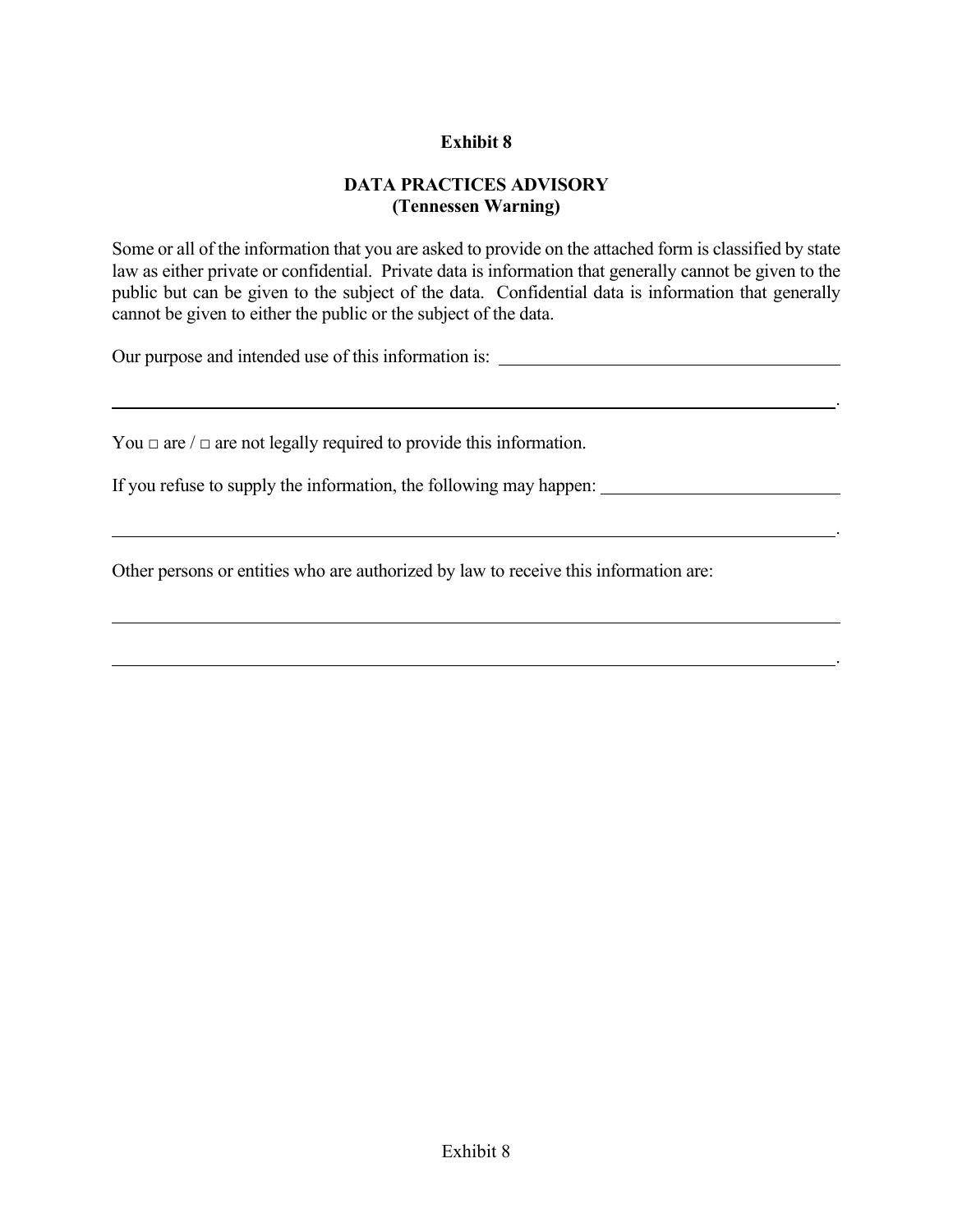#### **SAMPLE CONTRACT PROVISION**

Data Practices Compliance. This contract is governed by Minnesota Statutes Section 13.05, subdivisions 6 and 11, the provisions of which are incorporated by reference into this contract. The Bassett Creek Watershed Management Commission ("BCWMC") agrees to give the CONTRACTOR access to data collected or maintained by BCWMC as necessary to perform CONTRACTOR'S obligations under this contract. CONTRACTOR agrees to maintain all data created, collected, received, stored, used, maintained or disseminated by CONTRACTOR consistent with the requirements of the Minnesota Government Data Practices Act, Minnesota Statutes Sections 13.02, et seq. (the "Act"). CONTRACTOR will not release or disclose the contents of data classified as not public to any person except at the written direction of BCWMC. CONTRACTOR agrees to defend and indemnify BCWMC from any claim, liability, damage or loss asserted against BCWMC as a result of CONTRACTOR'S failure to comply with the requirements of this paragraph; provided that CONTRACTOR shall have no duty to defend or indemnify where CONTRACTOR has acted in conformance with BCWMC's written directions.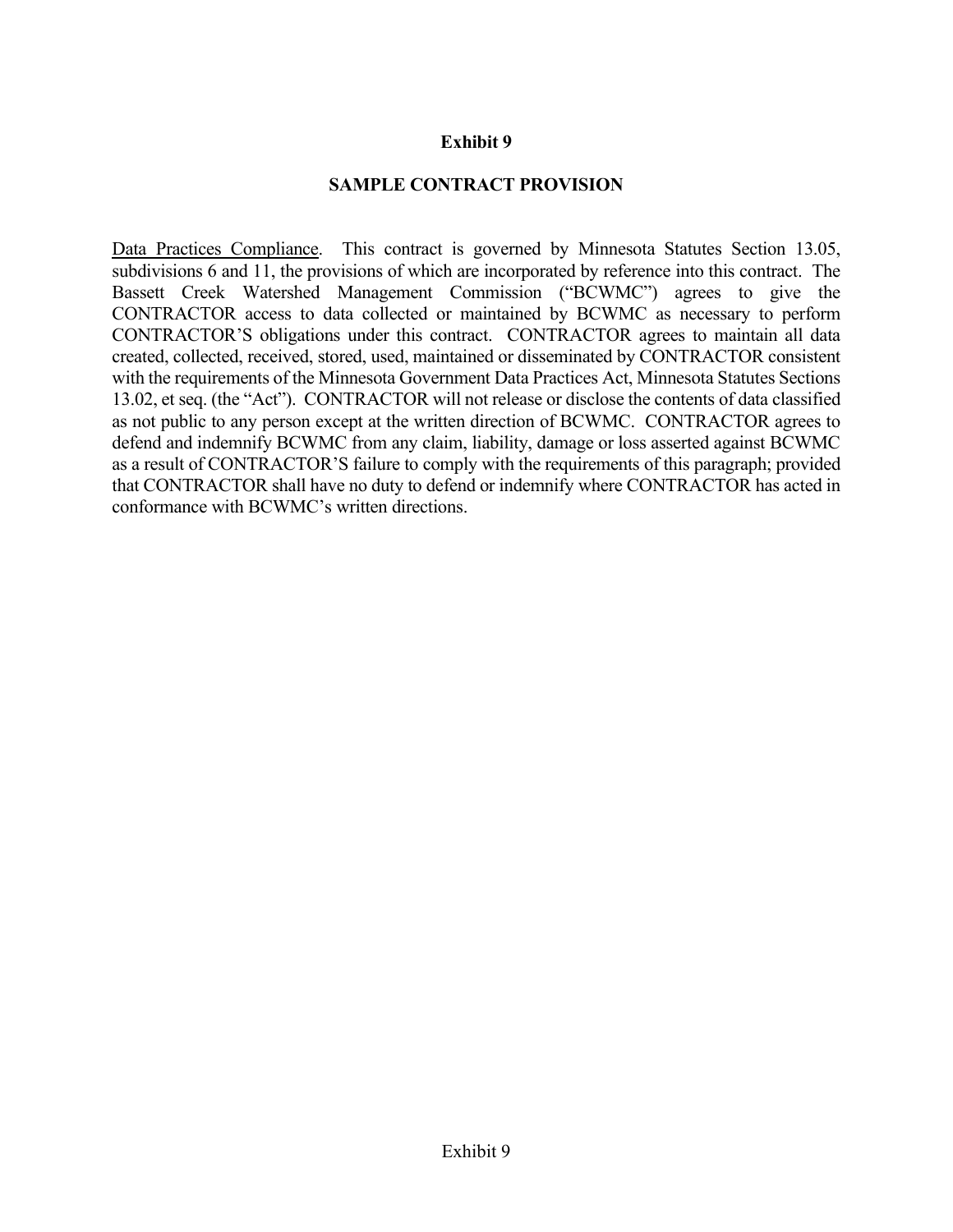#### **APPENDIX A**

#### **PRIVATE AND CONFIDENTIAL DATA MAINTAINED BY BCWMC**

**The list of data types is divided into the following categories: General and Personnel. The categories are provided only for convenience in locating types of data; inclusion in any particular category is not intended to indicate an exclusive location for that data type.** 

#### **GENERAL**

#### **Applications for Election or Appointment**

CLASSIFICATION(S): Private / Public

GOVERNING STATUTE: Minn. Stat. § 13.601, subd. 3

DESCRIPTION OF DATA: Data on applicants collected by BCWMC from the applicant's application is private, except the following is public: name, city of residence, education and training, employment history, volunteer work, awards and honors, and prior government service or experience. Once appointed, the following is public: residential address and either telephone number or email where the appointee may be reached, or both at the request of the appointee; any data required to be provided or that are voluntarily provided in an application for appointment to a multimember agency as defined in Minnesota Statutes Section 15.0597, subdivision 1, and veteran status.

#### **Appraisal Data**

CLASSIFICATION(S): Confidential / Protected Nonpublic / Public

GOVERNING STATUTE: Minn. Stat. § 13.44, subd. 3

DESCRIPTION OF DATA: Appraisals made for the purpose of selling or acquiring land through purchase or condemnation. This data may also become public at the discretion of BCWMC, determined by majority vote of the entity's governing body.

#### **Audit Data (provided by State Auditor)**

CLASSIFICATION(S): Protected Nonpublic / Confidential GOVERNING STATUTE: Minn. Stat. § 6.715, subd. 5

DESCRIPTION OF DATA: Data relating to an audit, examination or investigation performed by the state auditor. Data provided by the state auditor for purpose of review and verification must be protected from unlawful disclosure.

#### **Award Data**

CLASSIFICATION(S): Private / Nonpublic GOVERNING STATUTE: Minn. Stat. § 13.48

DESCRIPTION OF DATA: Financial data on business entities submitted to BCWMC for the purpose of presenting awards to business entities for achievements in business development or performance.

#### **BCWMC Attorney Records**

CLASSIFICATION(S): Confidential GOVERNING STATUTE: Minn. Stat. § 13.393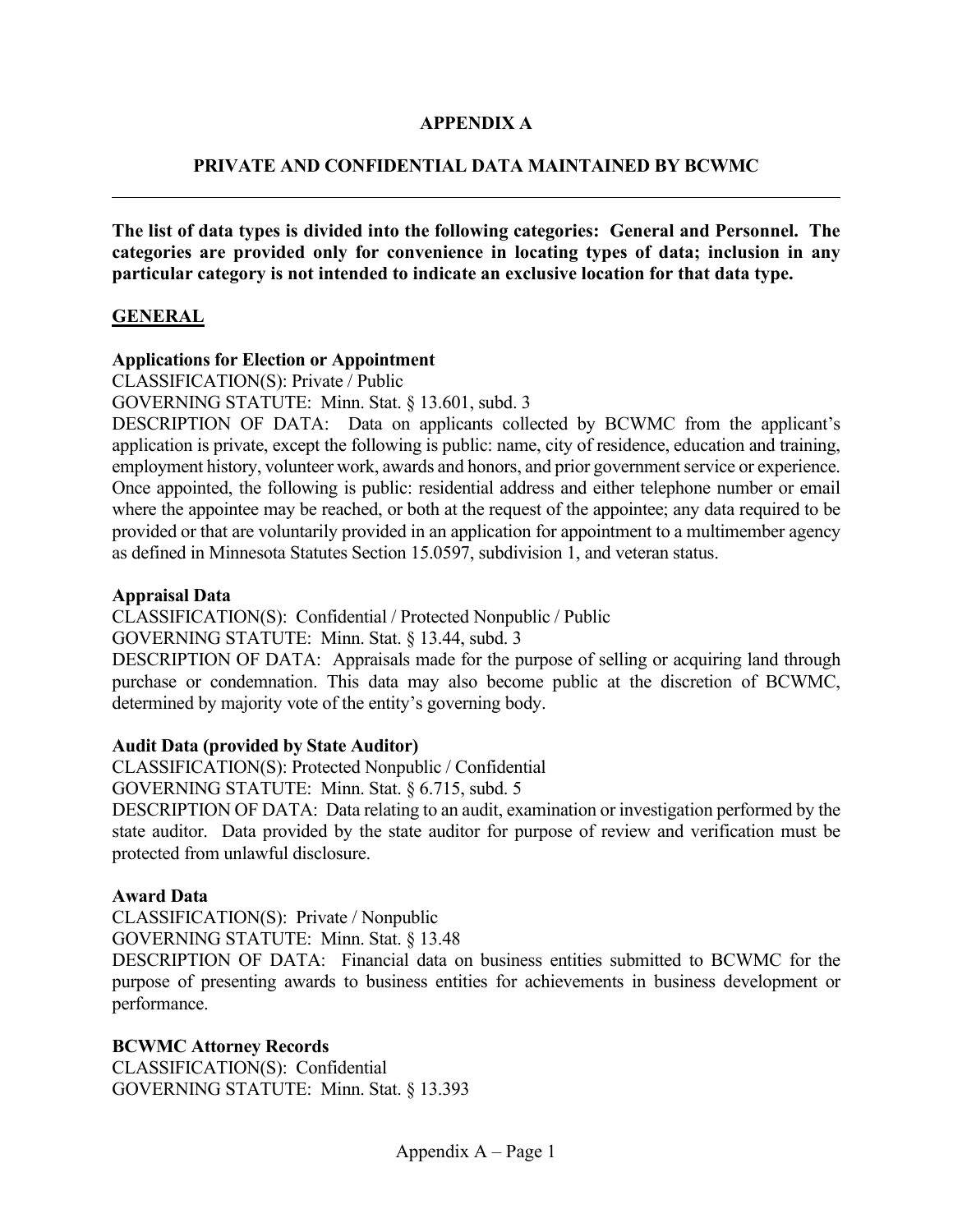DESCRIPTION OF DATA: The use, collection, storage, and dissemination of data by the BCWMC attorney is governed by statutes, rules, and professional standards concerning discovery, production of documents, introduction of evidence, and professional responsibility. Data that is the subject of attorney-client privilege is confidential. Data that is the subject of the "work product" privilege is confidential.

#### **Business Data**

CLASSIFICATION(S): Private/Nonpublic/Public

GOVERNING STATUTE: Minn. Stat. § 13.591

DESCRIPTION OF DATA: Data submitted to BCWMC by a business requesting financial assistance or a benefit financed by public funds are private or nonpublic data. The data becomes public when public financial assistance is provided or the business receives a benefit from BCWMC, except that business plans, income and expense projections not related to the financial assistance provided, customer lists, income tax returns, and design, market, and feasibility studies not paid for with public funds remain private or nonpublic.

#### **Civil Investigative Data**

CLASSIFICATION(S): Confidential / Protected Nonpublic/ Not public / Public

GOVERNING STATUTE: Minn. Stat. § 13.39

DESCRIPTION OF DATA: Data collected as part of an active investigation undertaken to commence or defend pending civil litigation, or that are retained in anticipation of pending civil litigation, with the exception of disputes where the sole issue or dispute is a government entity's timeliness in responding to a data request.

#### **Community Dispute Resolution Center Data**

CLASSIFICATION(S): Private/Public GOVERNING STATUTE: Minn. Stat. § 13.88 DESCRIPTION OF DATA: Data relating to a case in a community dispute resolution program.

#### **Computer Access Data**

CLASSIFICATION(S): Private/Nonpublic GOVERNING STATUTE: Minn. Stat. § 13.15 DESCRIPTION OF DATA: Data created, collected, or maintained about a person's access to BCWMC's computer for the purpose of: (1) gaining access to data or information; (2) transferring data or information; or (3) using government services.

#### **Elected Officials Correspondence**

CLASSIFICATION(S): Private / Public GOVERNING STATUTE: Minn. Stat. § 13.601, subd. 2 DESCRIPTION OF DATA: Correspondence between individuals and elected officials is private data on individuals, but may be made public by either the sender or the recipient.

#### **Federal Contracts Data**

CLASSIFICATION(S): Private/Nonpublic GOVERNING STATUTE: Minn. Stat. § 13.35 DESCRIPTION OF DATA: All data collected and maintained by BCWMC when required to do so by a federal agency as part of its contract with BCWMC.

Appendix  $A - Page 2$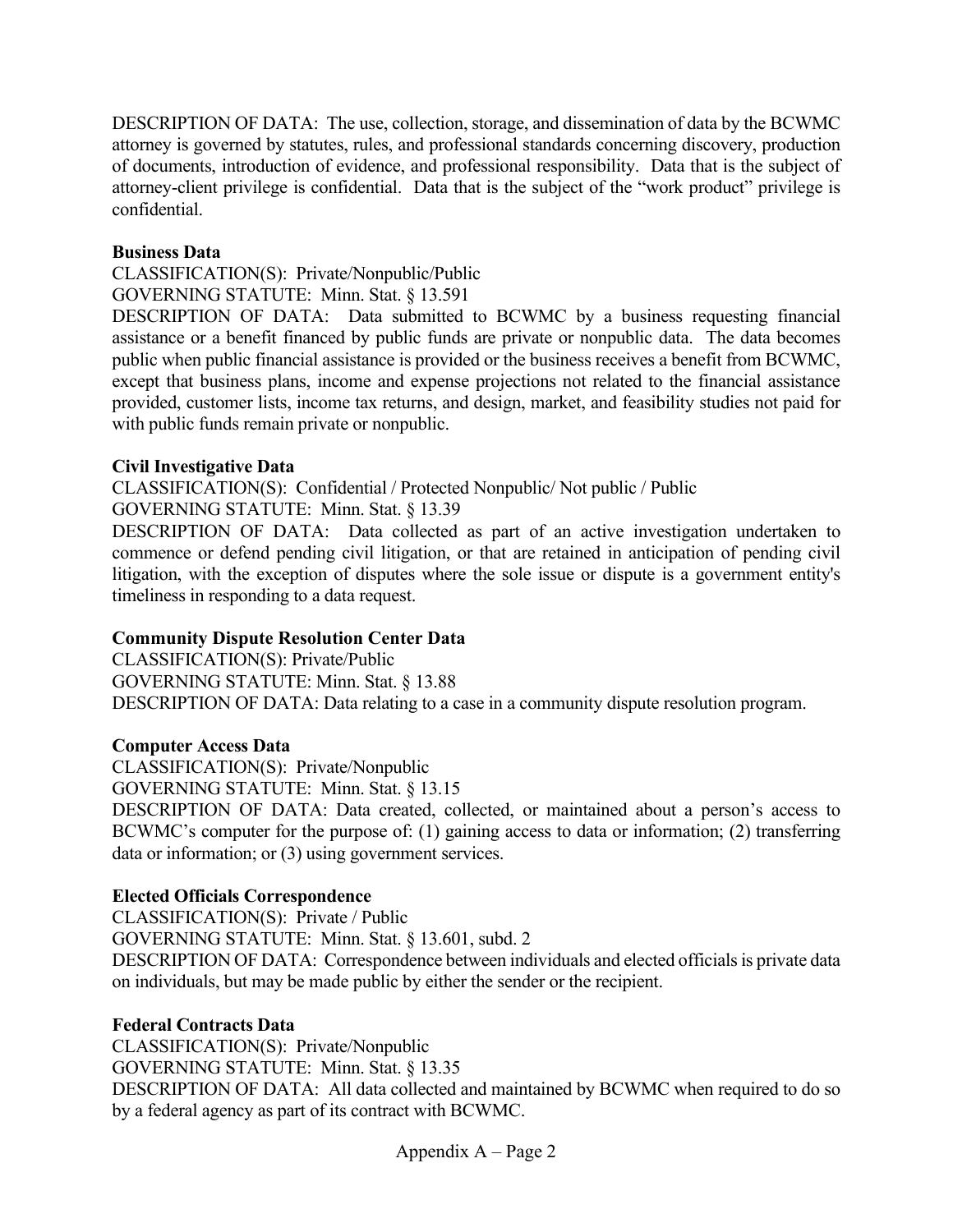#### **Financial Disclosure Statements**

CLASSIFICATION(S): Public GOVERNING STATUTE: Minn. Stat. § 13.601, subd. 1. DESCRIPTION OF DATA: Financial disclosure statements of elected or appointed officials that, by requirement of BCWMC, are filed with BCWMC, are public data on individuals.

#### **Grants**

CLASSIFICATION(S): Nonpublic / Private GOVERNING STATUTE: Minn. Stat. § 13.599 DESCRIPTION OF DATA: Data created by a state agency providing grants and persons/agencies that apply for or receive grants.

#### **Internal Auditing Data**

CLASSIFICATION(S): Confidential/Private/Protected Nonpublic/Public

GOVERNING STATUTE: Minn. Stat. § 13.392

DESCRIPTION OF DATA: Data, notes, and preliminary drafts of reports created, collected and maintained by the internal audit offices of BCWMC or by person performing audits for BCWMC and relating to an audit or investigation; data on an individual supplying information for an audit or investigation, under specified circumstances.

#### **Internal Competitive Response**

CLASSIFICATION(S): Private/Nonpublic

GOVERNING STATUTE: Minn. Stat. §§ 13.591, subd. 5, 13.37.

DESCRIPTON OF DATA: A bid or proposal to provide government goods or services that is prepared by the staff of a government entity in competition with bids or proposals solicited by the same government entity from the private sector or a different government entity from the private sector are classified as private or nonpublic until completion of the selection process or completion of the evaluation process at which time the data are public with the exception of trade secret data as defined and classified in Minnesota Statutes Section 13.37.

#### **Judicial Data**

CLASSIFICATION(S): Confidential/Private/Protected Nonpublic/Public

GOVERNING STATUTE: Minn. Stat. § 13.03, subd. 4(e)

DESCRIPTION OF DATA: Judicial branch data disseminated to BCWMC has the same classification in the hands of BCWMC as it had in the hands of judicial branch entity providing it. If the data have a specific classification in state statute or federal law, BCWMC must maintain the data according to that specific classification.

#### **Personal Contact and Online Account Information**

CLASSIFICATION(S): Private

GOVERNING STATUTE: Minn. Stat. §§ 13.356, 13.04, subd. 2.

DESCRIPTION OF DATA: Data on an individual collected, maintained, or received by BCWMC for notification purposes or as part of a subscription list for BCWMC's electronic periodic publications as requested by the individual. This data includes telephone numbers, e-mail addresses, internet user names and passwords, Internet protocol addresses, and any other similar data related to the individual's online account or access procedures. This data may only be used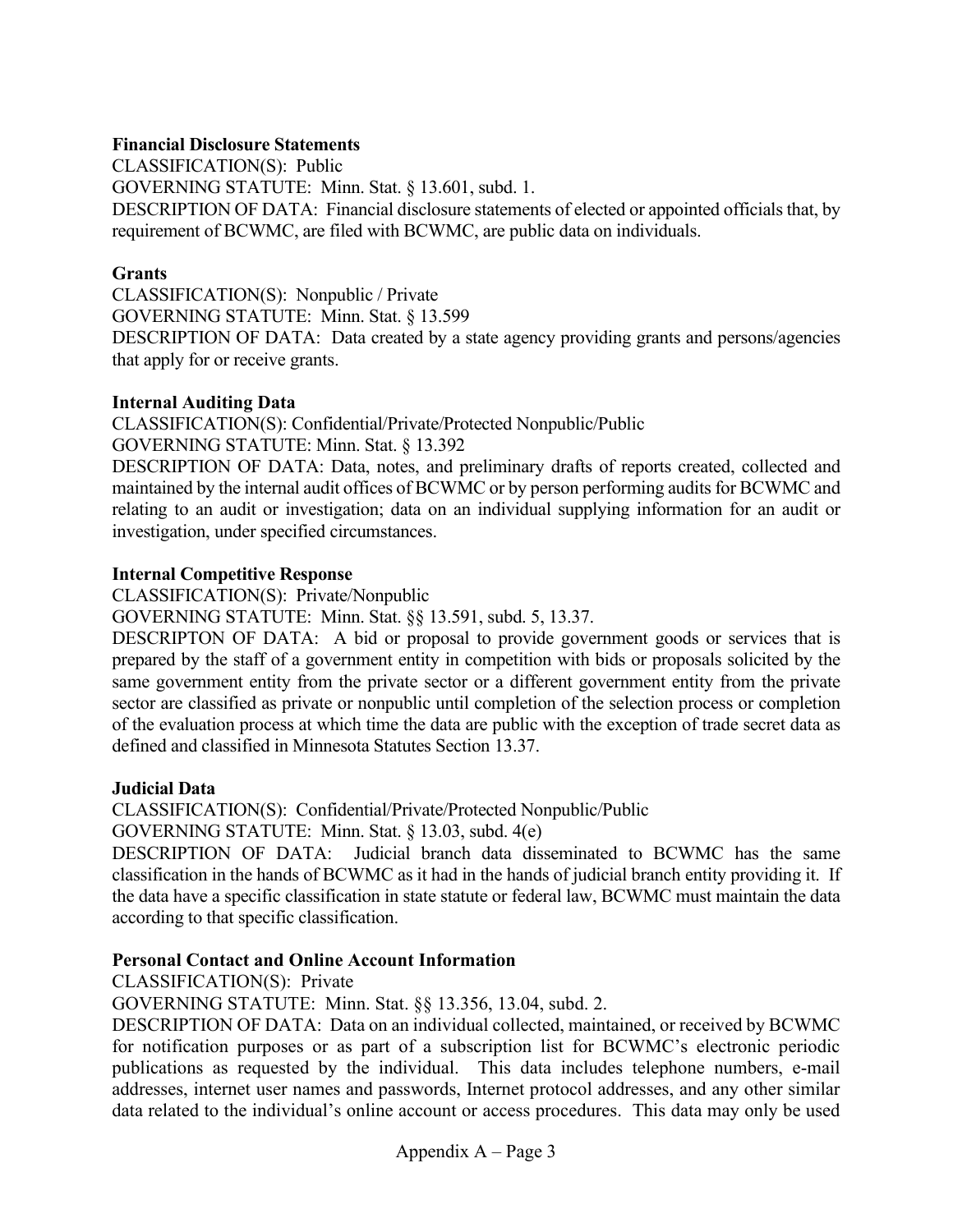for the specific purpose for which the individual provided the data. This data also does not include data submitted for purposes of making a public comment.

#### **Personnel and Employment Data**

CLASSIFICATION(S): Private/Public

GOVERNING STATUTE: Minn. Stat. § 13.43.

DESCRIPTION OF DATA: Data on individuals collected because the individual is or was an employee of or an applicant for employment by, performs services on a voluntary basis for, or acts as an independent contractor with a government entity.

#### **Pleadings**

CLASSIFICATION(S): Public GOVERNING STATUTE: Minn. Stat. § 13.03, subd. 12 DESCRIPTION OF DATA: Pleadings in a lawsuit by or against BCWMC.

#### **Property Complaint Data**

CLASSIFICATION(S): Confidential GOVERNING STATUTE: Minn. Stat. § 13.44, subd. 1 DESCRIPTION OF DATA: Data that identifies individuals who register complaints concerning violations of state laws or local ordinances concerning the use of real property.

#### **Requests for Proposals**

CLASSIFICATION(S): Private/Nonpublic/Not public/Public

GOVERNING STATUTE: Minn. Stat. §§ 13.591, subd. 3(b), 13.37.

DESCRIPTION OF DATA: Data submitted by a business to BCWMC in response to a request for proposals is not public data until the responses are opened. Once the responses are opened, the name of the responder is public. All other data in a response to a request for proposal are private or nonpublic data until completion of the evaluation process. After completion of the evaluation process, all remaining data submitted by responders are public with the exception of trade secret data as classified in Minnesota Statutes Section 13.37. If all responses to a request for proposals are rejected prior to completion of the evaluation process, all data, other than that made public at the response opening, remain private or nonpublic until a resolicitation of the requests for proposal results in the completion of the evaluation process or a determination is made to abandon the purchase. If rejection occurs after the completion of the evaluation process, the data remains public. If resolicitation of the proposals does not occur within one year of the proposal opening data, the remaining data become public.

#### **Sealed Bids**

CLASSIFICATION(S): Private / Nonpublic GOVERNING STATUTE: Minn. Stat. § 13.37, subd. 2 DESCRIPTION OF DATA: Sealed bids, including the number of bids received, prior to opening.

#### **Security Information**

CLASSIFICATION(S): Private / Nonpublic GOVERNING STATUTE: Minn. Stat. § 13.37 DESCRIPTION OF DATA: Data that, if the responsible authority determines that if disclosed, would be likely to substantially jeopardize the security of information possessions, individuals or property against theft, tampering, improper use, attempted escape, illegal disclosure, trespass, or physical

Appendix A – Page 4